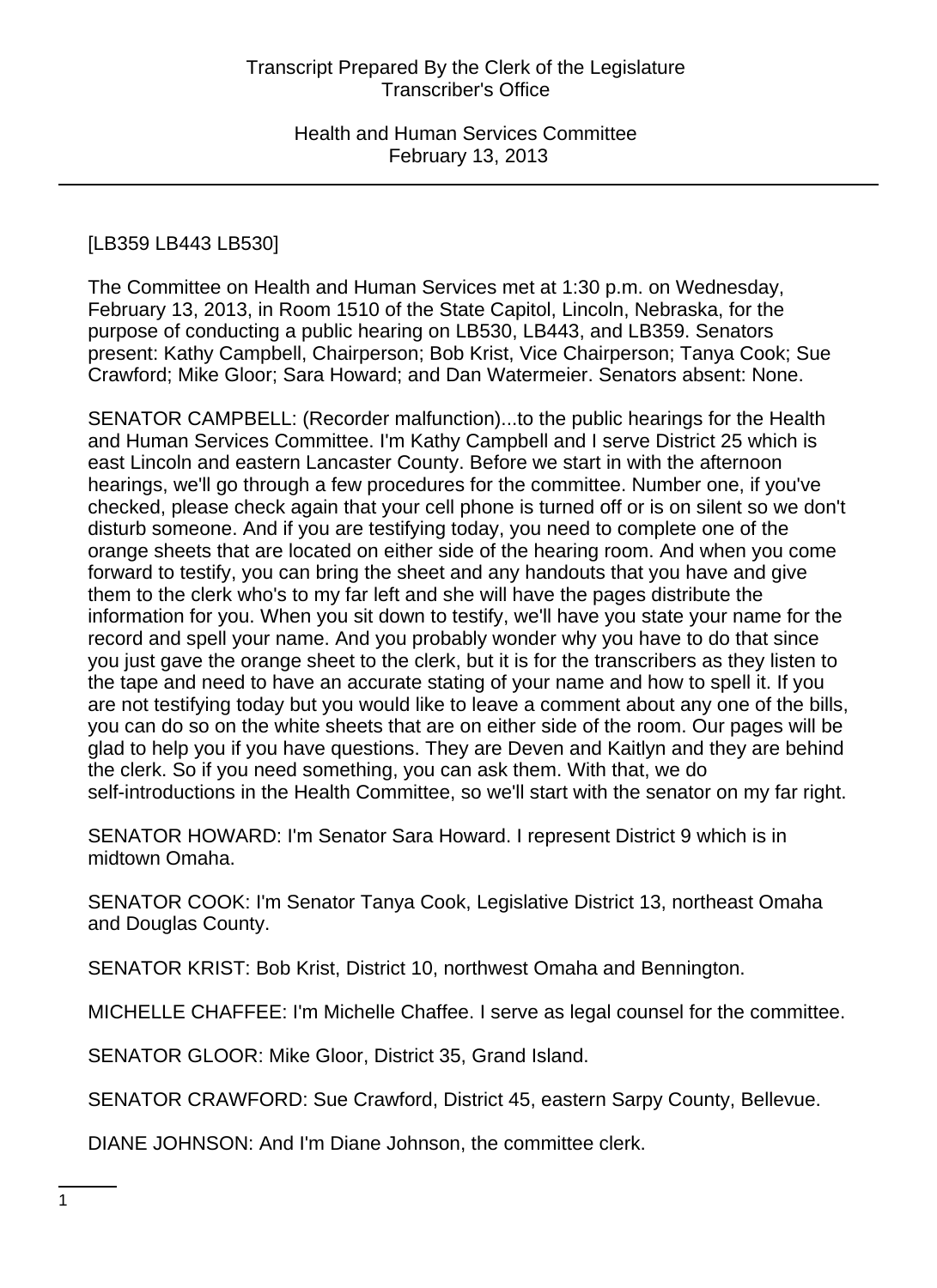Health and Human Services Committee February 13, 2013

SENATOR CAMPBELL: We do use the light system in the Health Committee, so you'll start out and you'll have a green light and the total that you have is five minutes. It'll be green for a fairly long time, four minutes to be exact. And then it'll go to yellow and you have one minute, and then it will go to red and we'd ask that you kind of pull your comments together. You'll probably look up and I'll be trying to get your attention to do that. So we do that so that the first testifier this afternoon does not have any greater advantage than the one who is the last testifier at the end of the third hearing. So we try to be fair and make sure we hear from everyone. With that, we will open the hearing on LB530. Senator Dubas is here. Senator Dubas' bill would add, change, and eliminate provisions relating to foster care reimbursements. Welcome, Senator Dubas. [LB530]

SENATOR DUBAS: Thank you, Senator Campbell and members of the Health and Human Services Committee. My name is Senator Annette Dubas, A-n-n-e-t-t-e D-u-b-a-s, and I represent Legislative District 34. Before I actually begin my introduction to LB530, I would just like to take an opportunity to publicly thank you, Senator Campbell, your committee, your staff, everybody that's been involved with all the outstanding work that's taken place as far as child welfare reform. And I am just confident that your leadership and the work of the committee will continue to keep us on the right track, because at the end of the day for all of us I believe in this room it's about kids and their families. And, again, I just appreciate your leadership. [LB530]

SENATOR CAMPBELL: Well, we've had a lot of good allies and a lot of help, including yourself. So thank you very much. [LB530]

SENATOR DUBAS: Thank you. Well, LB530 is a bill, it's an issue that I have come before this committee with before and it's the culmination of a bill that I introduced last year which became a part of that bigger package of child welfare reform legislation that we passed. That legislation created bridge funding to bring Nebraska's foster care reimbursement rates in line with similar rates across the country. Those funds and this follow-up bill also recognizes the importance of a stable payment system for our foster families so that they can take care of the basic needs of the children that they so graciously bring into their homes. LB820 from last year required the creation of a Foster Care Reimbursement Rate Committee to create a standard statewide foster care reimbursement rate structure. That examination also included a statewide standardized level of care assessment and to tie performance with payments to achieve permanency outcomes for children and families. I'd also like to take this time to thank all of those who took time from their already busy schedules to be a part of that committee. The work that they brought forward was exemplary and it is obvious they took their task to heart and came forward with workable and positive recommendations, so I thank them for their commitment to this issue. Those recommendations are the foundation for LB530. The rates proposed by the committee reflect the reasonable cost of care for children. The rates comply with funding requirements related to Title IV-E and other federal programs. The committee analyzed the current checklist used by the department; the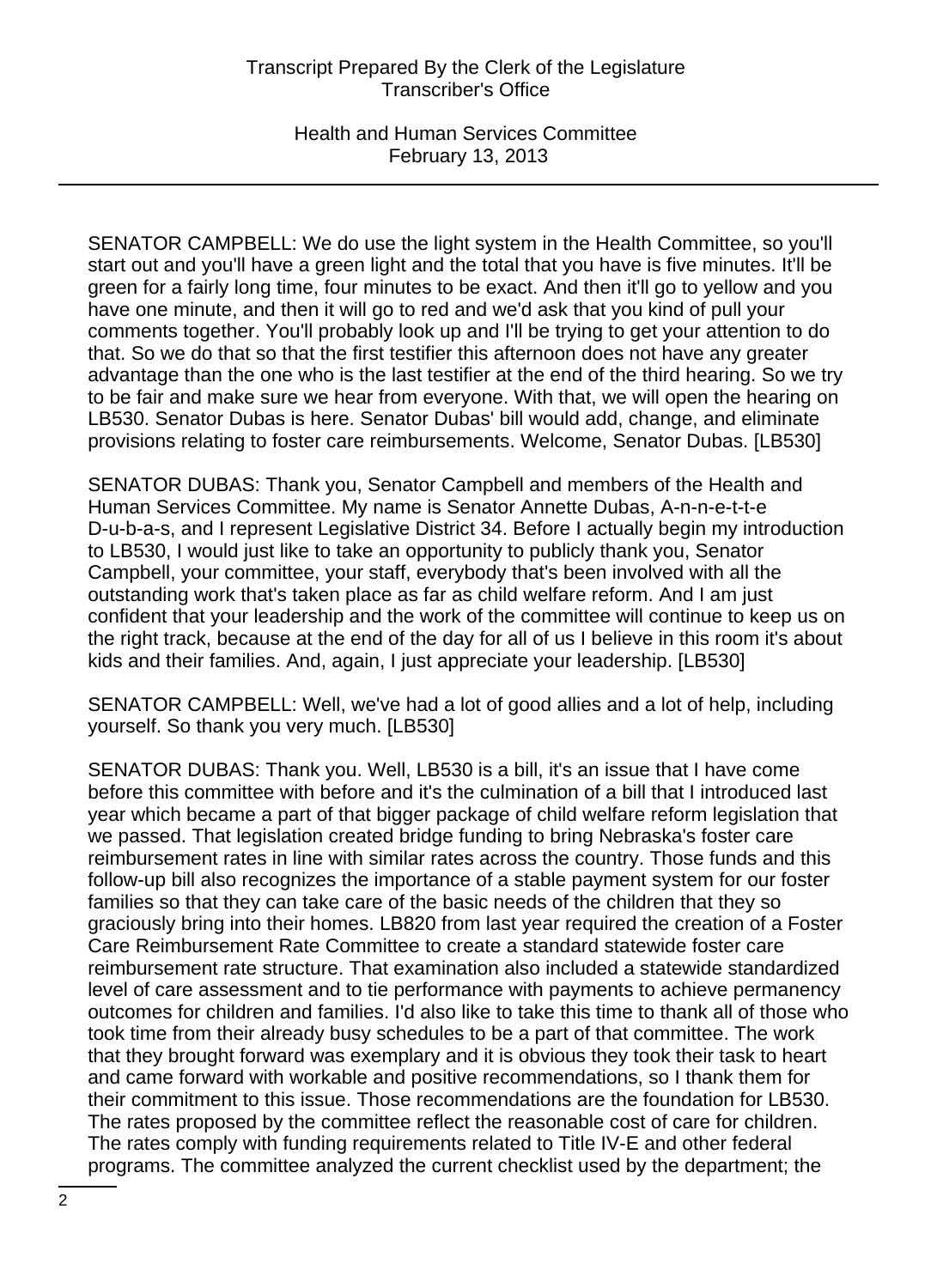Health and Human Services Committee February 13, 2013

MARC report, which is hitting the mark, establishing foster care minimum rates for children; and USDA reports that look at expenditures on children. The committee chose to use an average of two Midwest, urban, two-parent families as a baseline to calculate the minimum rate. This average took into consideration food, clothing, shelter, normal transportation, and then miscellaneous costs. They further placed those costs into age groupings. LB530 directs the department to implement the rate recommendations of the committee, and they are as follows: from 0 to 5 years of age, \$20 a day; 6 to 11 years of age, \$23 a day; and 12 to 18 years of age, \$25 a day. Next component of the bill directs the Division of Children and Family Services to create a pilot program to implement the standardized level of care assessment tools. The project will be comprised of two groups, one in an urban setting and one in a rural. The department will then make recommendations to the Health and Human Services Committee by April 1, 2014, including necessary appropriations to adopt a statewide standardized level of care assessment. It became clear to this committee as they worked on this issue and visited with other states that we not tie foster parents directly to the assessment of the child; rather look at the level of responsibility required by the foster parent, the specific skills, abilities, and expertise of those caregivers. It states further, recommended moving very slowly in the development of this assessment by the use of pilot programs, those states who have put assessment tools in place like this. Some of them kind of jumped in the deep end of the pool on it and recognize that a more deliberative approach would have served them better. The bill goes on to continue with the Foster Care Reimbursement Rate...excuse me, the bill continues with the Foster Care Reimbursement Rate Committee, and it shall meet and make recommendations to the Health and Human Services Committee every four years starting in 2016. I truly believe that the continuation of this committee will be very important as we move down the road in keeping those people who are directly impacted by these rates on a daily basis, the providers, the families, and what have you, to allow that ongoing dialogue, that continued working with each other, and will keep the Legislature in the loop as changes may need to be made along the way. We would have that committee be appointed by the Nebraska Children's Commission, and the members would be no fewer than nine members and include representatives from a child welfare agency that contracts directly with foster parents; an advocacy organization which deals with legal and policy issues dealing with child welfare; an advocacy organization whose singular focus is on issues impacting children; a representative from a foster and adoptive parent association; a representative from a lead agency; a child advocacy organization that supports young adults who were in foster care as children; a foster parent who contracts directly with HHS; and a foster parent who contracts with a child welfare agency. Then there would be various members and representatives from the Division of Children and Family Services who would serve as ex officio members of this committee. The bill very clearly states that foster care service provider agencies will not pay the increased rates out of budgets determined in contracts with the department prior to any changes in the rates. We have a real opportunity through this bill to create a strong and workable relationship between DHHS and the provider agencies that are doing remarkable work across our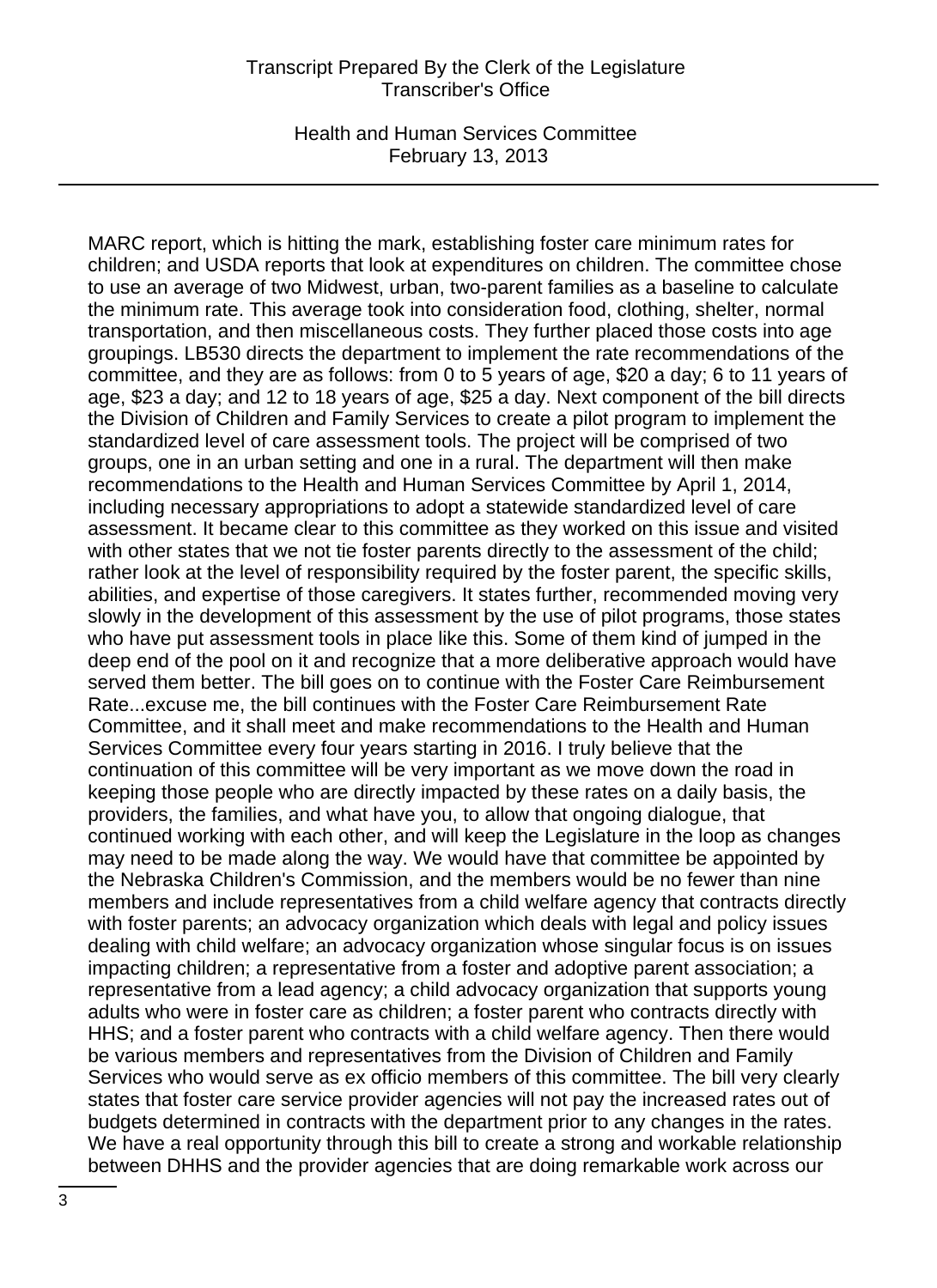Health and Human Services Committee February 13, 2013

state. The department and providers have the ability to capitalize on each other's strengths to create a foster care system that is truly supportive of caregivers. And I really want to emphasize that because as I have worked on this issue over the last several years and had the opportunity to meet with so many foster parents, you know, the first comment to me was usually it's not about the money. And I, you know, I know it's not about the money. What they want is what they have given to these children, and what they have afforded to these children is to be recognized as a real, true player and people who bring something very positive; not only to these children and families, but to the state and to the system that we have in place. And so I really do want to stress the importance of us recognizing the value of these caregivers. And also that we create a stable environment for children who are in the midst of turmoil, fear, and confusion. Again, I believe with a cooperative effort, we can meet or exceed the Children and Family Services review standards for safety, permanency, and well-being for our children. These agencies that you will be hearing from today have a proven track record of success. Of the over 4,000 children in out-of-home placement in 2012, 70 percent were served by private providers and 45 percent of those children had very significant needs. These providers have received overwhelmingly positive feedback from their caregivers. So in light of all of the upheaval that our children, families, and providers have experienced over the past several years, I do believe it is truly time for us to hook our horses to the same end of the wagon and start pulling in the same direction. It is far easier to build strong children than it is to repair broken men. So with that, I would try to answer any questions the committee may have. [LB530]

SENATOR CAMPBELL: Questions for Senator? Senator Gloor. [LB530]

SENATOR GLOOR: Thank you, Senator Campbell, and thank you, Senator Dubas. I want to make sure I understand the assessment tool correctly. It is both an opportunity to measure the needs of the child being placed in foster care and connect that at the same time to reimbursement levels. Is that a fair representation of what we hope to do with the tool and the pilots? [LB530]

SENATOR DUBAS: What the assessment tool will look at is definitely the needs of the child, and then look at placing them in an appropriate home. So if you have a child who has high needs, if you're placing them in a home that has the experience whether through all of their years of service as a foster family or professionally the experience, that rate would be more connected to the caregiver than it would be to the child. [LB530]

SENATOR GLOOR: Okay. Thank you. [LB530]

SENATOR CAMPBELL: Senator Krist. [LB530]

SENATOR KRIST: Senator Dubas, thank you for bringing it. I read this several times and I'm not sure, so I'm going to ask your opinion. Is there an intent here to try to solidify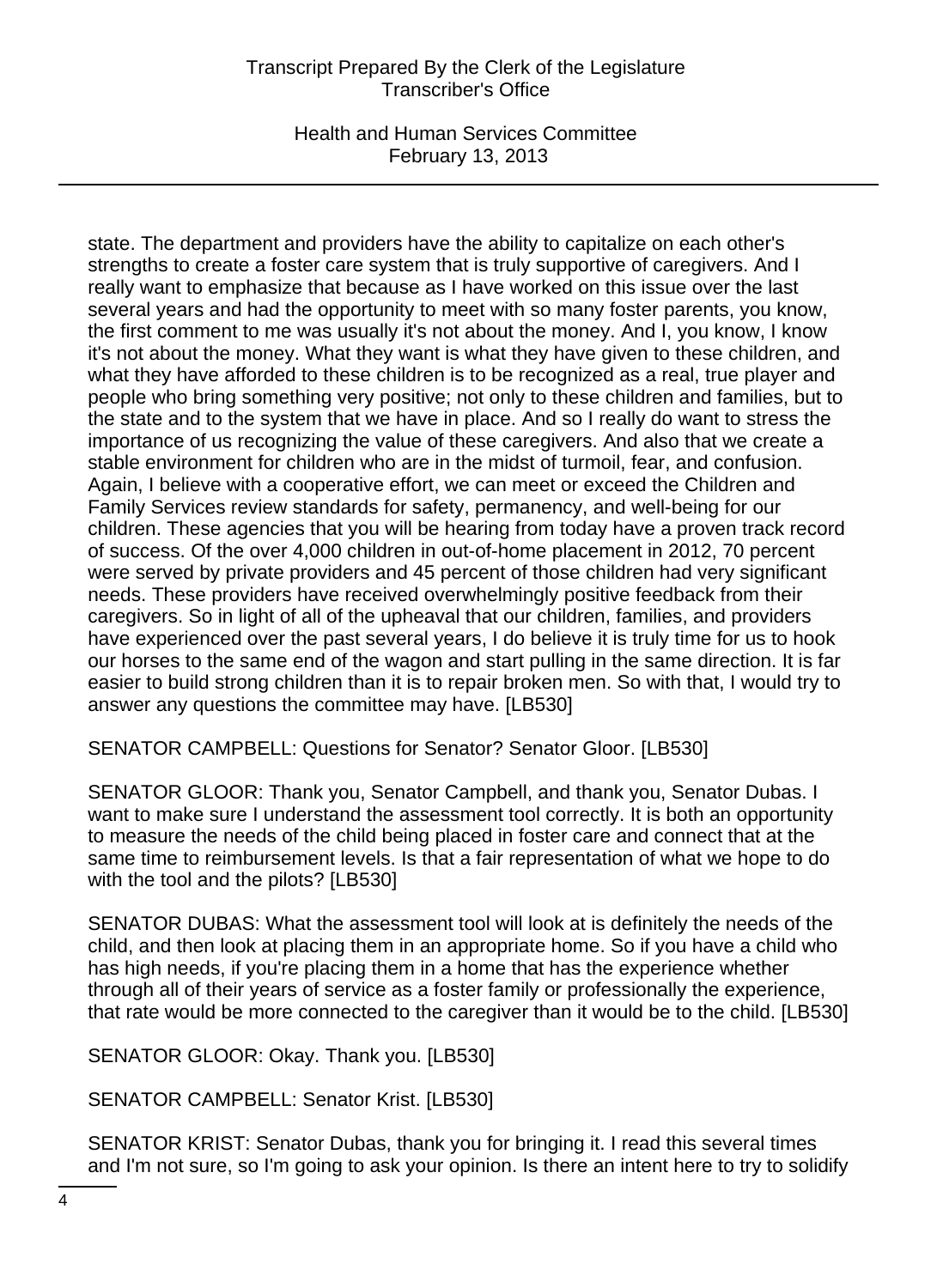a case rate or a rate of payment that's uniform throughout the state? [LB530]

SENATOR DUBAS: Yes, starting with that standard. You know, I mean, you can build from there as far as kids who need, you know, additional services, but this would create that standard base rate. [LB530]

SENATOR KRIST: So the base rate is the bottom line. [LB530]

SENATOR DUBAS: Right. [LB530]

SENATOR KRIST: And then you build based upon the needs of maybe a geographic area, maybe a requirement to transport the child 200 miles to a specialist, etcetera, etcetera. [LB530]

SENATOR DUBAS: The committee did recommend, there are transportation costs built in, the department has transportation costs and what have you built into rates. But the committee did recommend looking at the possibility of additional payments for those outside of the normal type of transportation issues. Like you said, if you're transporting the child considerable distance for medical or other types of needs. So the committee did make a recommendation that those excessive transportation costs should be taken into consideration. [LB530]

SENATOR KRIST: I think this goes...there's a lot of overlap in this diagram between what you're trying to do and what a lead agency and/or contractors would like to do in developing a standard case rate. And it's my understanding that the director at this point is trying to develop a case rate that is uniform across the state. So to be clear, that's not the case rate that's...or that's not the rate that would be paid; it is the basement of the payment. [LB530]

SENATOR DUBAS: It's the base payment. [LB530]

SENATOR KRIST: Okay. [LB530]

SENATOR DUBAS: And we'll have providers coming forward that I hope will be able to better clarify from their perspective what this means. [LB530]

SENATOR KRIST: Okay. Thank you. [LB530]

SENATOR CAMPBELL: Senator Dubas, I meant to look this up and then forgot. Do you by any chance remember how much the Bridge Program cost? [LB530]

SENATOR DUBAS: I know it was \$3.10... [LB530]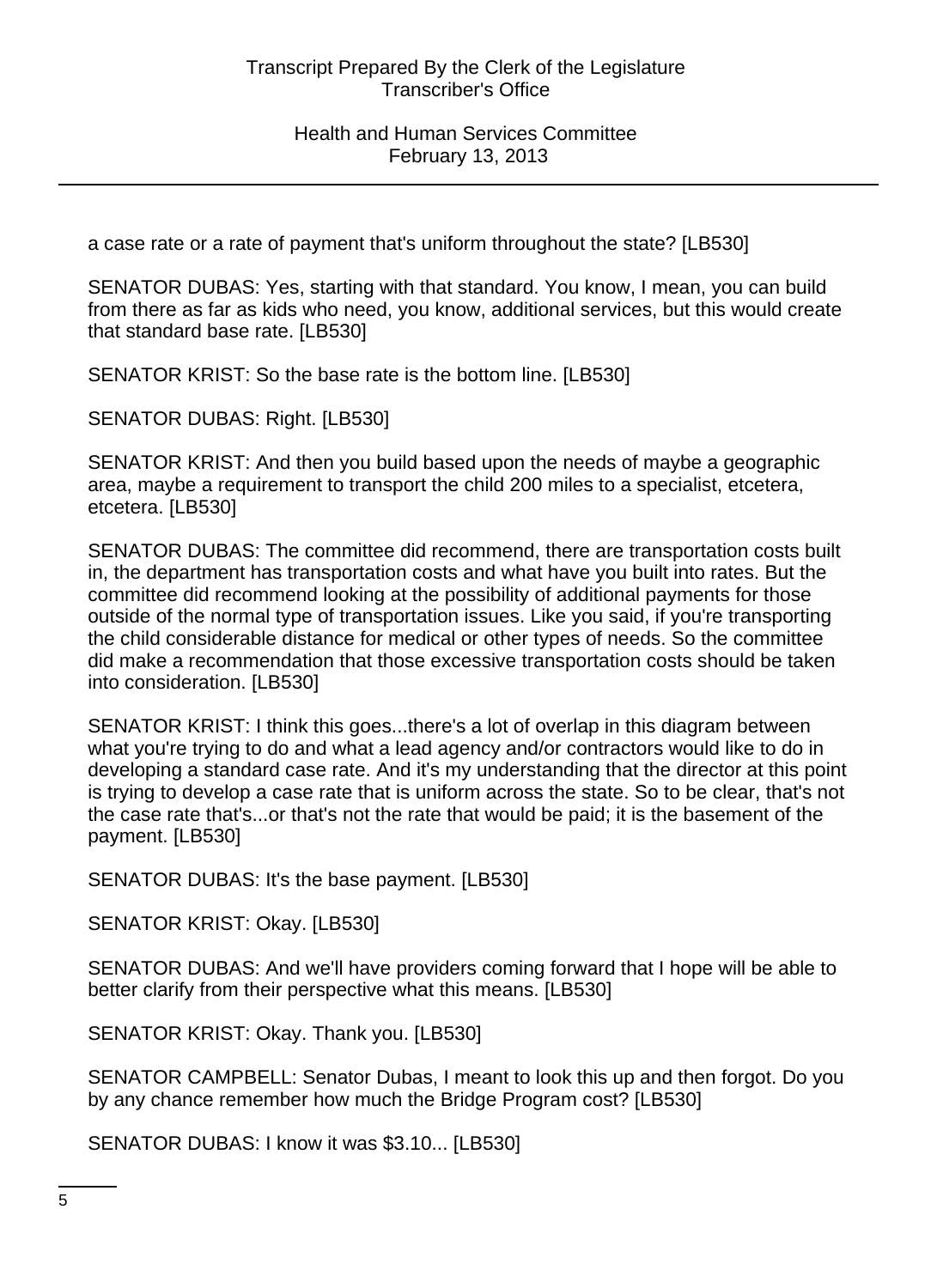SENATOR CAMPBELL: Right. [LB530]

SENATOR DUBAS: ...but the total cost of...\$3.10 per child not total. [LB530]

SENATOR CAMPBELL: I thought it was over \$3 million. [LB530]

SENATOR DUBAS: That is sounding right... [LB530]

SENATOR CAMPBELL: We'll check with Liz, but... [LB530]

SENATOR DUBAS: ...but we can check at last year's fiscal note because I don't know that I have that in my file here, but I will look. [LB530]

SENATOR CAMPBELL: Because one of the things that we're going to want to check is I think that at least in the fiscal note that's attached, I think the fiscal note is actually less than what the Bridge Program might have been, and we want to make sure that the Appropriations Committee; I think they were keeping the Bridge Program as a placeholder in the budget. But I have to check that. [LB530]

SENATOR DUBAS: And it's my understanding, and I probably shouldn't speak for the department, they'll be able to better explain that, but I know in looking at the fiscal note, I believe those Bridge payment rates were included in where we're at now and then where we want to go from here. [LB530]

SENATOR CAMPBELL: In their budget. Got it. Any other questions? Senator Dubas, will you be staying? [LB530]

SENATOR DUBAS: I will. [LB530]

SENATOR CAMPBELL: Okay. We will start with the first proponent for LB530. Good afternoon. [LB530]

CORRIE EDWARDS: (Exhibit 1) Good afternoon. Hello. My name is Corrie Edwards, that is C-o-r-r-i-e, Edwards, E-d-w-a-r-d-s. I am the CEO and president of Mid-Plains Center for Behavioral Healthcare Services in Grand Island. Madam Chair and members of the committee, I thank you for the opportunity to express our support for LB530, the foster care act. Mid-Plains Center is a community-based mental health center providing a diverse array of services ranging from crisis stabilization, behavioral health outpatient services, medication services, and child welfare services. As a contracted provider for the Nebraska Department of Health and Human Services for the past 22 years, MPC has served thousands of children and adolescents through our foster care program. I would like to encourage the committee to review the brief offered by the Foster Family-Based Treatment Association regarding the benefits of agency-supported foster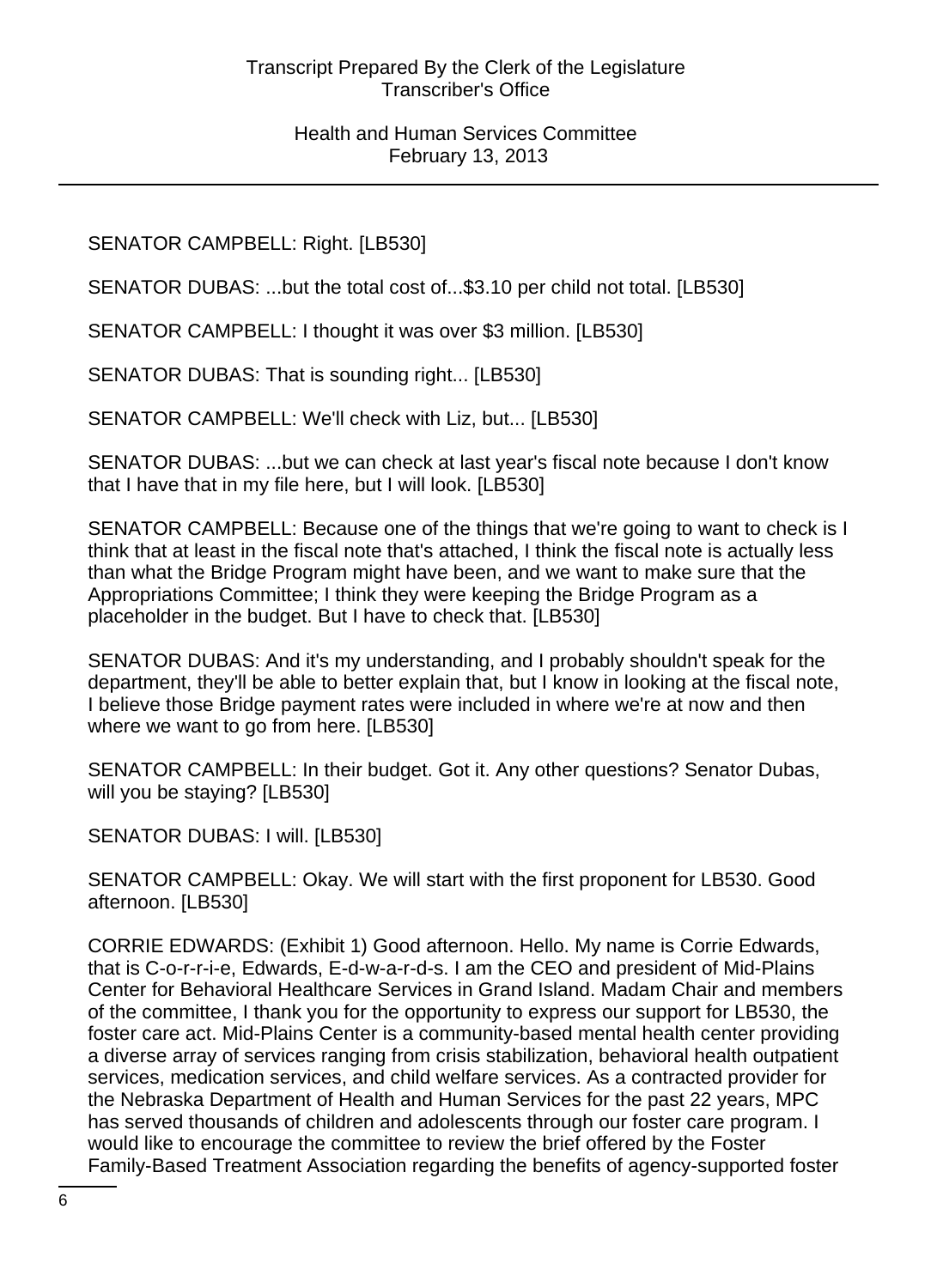Health and Human Services Committee February 13, 2013

care. That brief is in your packet. The reform efforts from 2010 negatively affected most child-serving agencies in Nebraska resulting in several agencies closing and leaving many others still digging out from the financial hardships caused by the initial reform. The very agencies which were weakened to the point of financial disaster are the same agencies which rose to ensure service delivery to children and families. These agencies not only rose to the occasion, but have remained in place to assure safety, enhance well-being, and move children to permanency. At this point, I believe it is important that the committee takes into account the following. The positive impact on child and family serving systems that results from the work of private providers; the potential impact and unintended consequences of enacting standardized rates proposed by HHS if agencies are forced to make up the difference out of our current budgets; and clarification of the administrative overhead that HHS alluded to in recent testimony. In regard to some of the proposals which have been offered by HHS regarding foster payments, MPC took the current proposals and applied those rates to youth served by MPC at two points in real time. At one point, the new rates would have resulted in roughly a \$9,500 per month loss to our current program. Three months later we took the same rates which showed a loss of \$3,500 per month. The instability of the type of payment being proposed by HHS would possibly effectively bankrupt MPC's foster parent program as it stands right now. The impact of the proposed reimbursement rates to foster parents also does not take into account the specialized needs and behavioral challenges that children served in foster care often experience. If there is no ability to match a foster parent payment to the needs of the child, the unintended consequence will be more children who are unable to find appropriate placements because there is no incentive to serve the more challenging youth. Based on previous HHS testimony, there seemed to be a perception that agency-supported foster care providers are no more than a pass through for foster parent payments. There are also rumblings at HHS that providers withhold a large percentage of the dollars paid and fuse these dollars into overhead budget categories with an implication that somehow this money is not used to support the very foster parents we serve. MPC, and let's talk real numbers now, MPC pays out 50 percent of the daily stipend we receive from HHS to foster parents. Additionally, 32 percent goes to direct service provisions as outlined in the contract. MPC has an administrative cost, an overhead cost, of 5 percent for this program. Any compensation not accounted for above is reinvested in recruitment and retention activities for foster parents. MPC is in support of the concept of setting fair base minimum foster parent stipends. However, we strongly discourage any rate structure that would continue to further weaken the very safety net that shouldered the burden of Nebraska's most recent child welfare reform effort. On that note, thank you for the opportunity for letting me testify on this very important issue. I will now stand for any questions. [LB530]

SENATOR CAMPBELL: Questions? Senator Gloor. [LB530]

SENATOR GLOOR: Thank you, Senator Campbell. Thanks for coming down for this, Corrie. What are some examples of direct service provisions that Mid-Plains would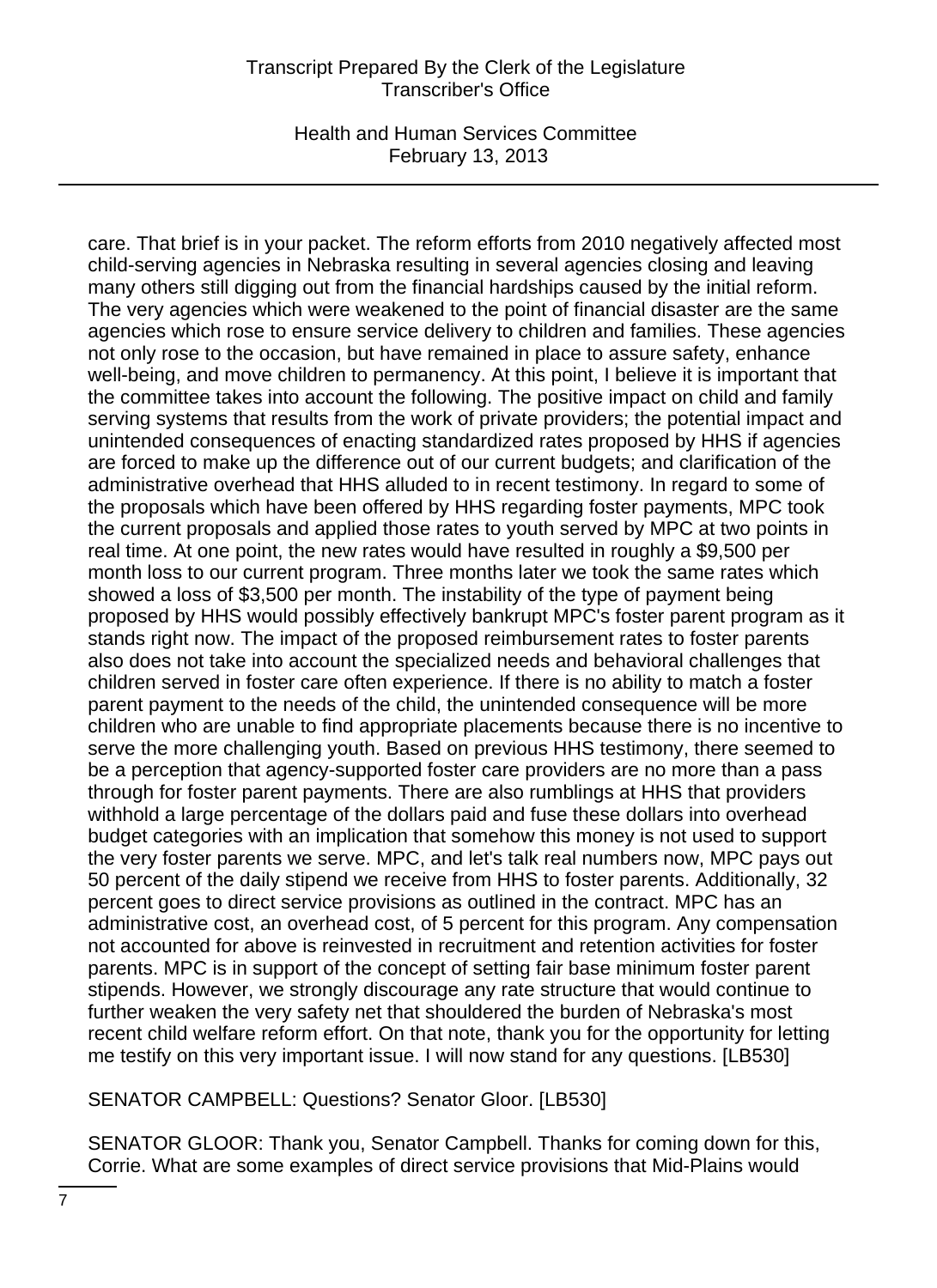### provide? [LB530]

CORRIE EDWARDS: Absolutely. In the handout, I've color-coded these mainly for my sake not yours, the foster parent at a glance, let's just go through quickly this, Senator Gloor, so I can answer your question; foster parent at a glance is a current foster provider that we have, a foster parent that we have, with the children that she has. And this two pages sums up what she currently uses her stipend to pay for. And that's in the lime green. The pink is a sheet that shows the provider implications under the current payment structure and the current contract requirements, as well as the provider implications under the proposed structure. And what the rates do, which is kind of interesting, is the rates increase the base that a Tier 1 foster parent would receive. I'm all for that. I'm totally in support of that. However, and that's on those younger kids because let's face it, some five-year-olds that I come across have some pretty intense behavior challenges. It does something interesting, though, on the Tier 3, the Level 3 which is the older children. It takes away from the foster parent stipend to the tune of about \$70 per child. And with this particular foster parent who's got five adolescent girls, you will see at the top here, she will in essence lose, which is a good sum of money for her, \$550.50 to care for those same five girls doing the same contract requirements that we have now. So she is losing money. But if you take the example of the 24-month...the two-year-old child, the rates increase that stipend. Again, not opposed to that at all. But it leaves the provider making only \$9 a day on that level service and we still have to do all the same contract requirements at \$9 which is essentially far less than half of what we're currently getting reimbursed for. We are totally in support of a fair base because what we'll do is we will add to that base to get the Level 3 folks back up to where they are now. And we'll do that. It will, I mean, it will cost us, and I'm not exactly sure where we're going to pull that out of. But I can assure you when the director testified several weeks ago and did comment about administrative costs, I wanted to bring to you 5 percent for this particular program at Mid-Plains is about \$6,000 to pay for, you know, that piece of a building and some admin support for that. I mean, that's not a lot of money. This, I will tell you, Senator Gloor, as you know, is not a money-making program for Mid-Plains. It's a break-even program for us. And we do it because there is such a need in our area to have this service. We want to continue doing this. We'd love to make money, but we're okay doing it as a break-even service. If we're looking at this, I would just encourage us to really look at where we're going to get the rest of this money from because I don't have that in my overhead budget to feed into this program. That was my biggest concern in testifying today is that you kind of heard from me. I don't have any, I like to say magic beans, at Mid-Plains. That's my new thing. I don't have any magic beans that grow money trees. I would love magic beans, but I don't. And so I'm not really sure where to get that money from. I just wanted to make that clear. [LB530]

SENATOR GLOOR: One last quick question. [LB530]

CORRIE EDWARDS: Sure. [LB530]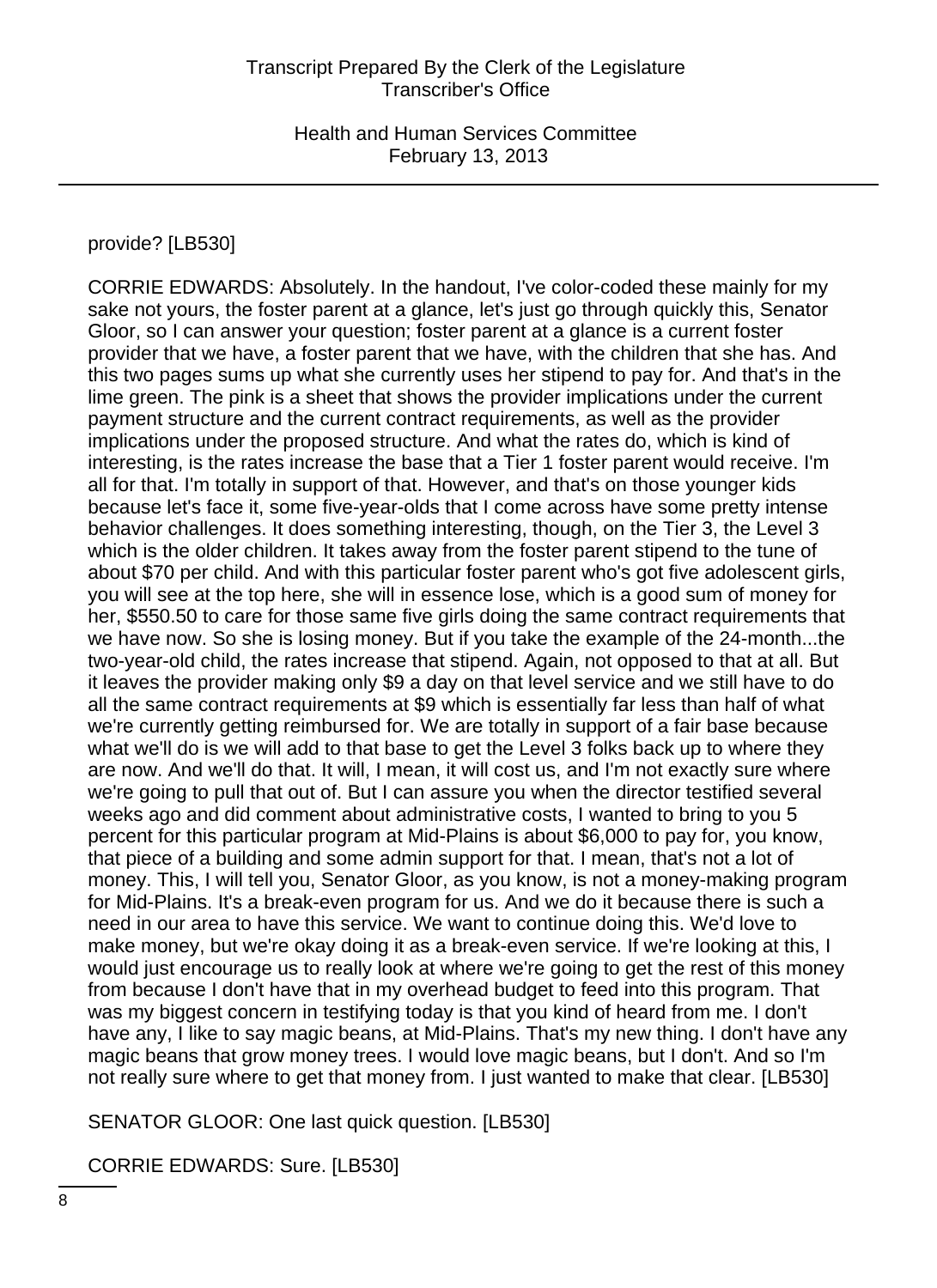SENATOR GLOOR: When the dust settled on...and maybe it hasn't completely, to the extent the dust settled on running the numbers of how Mid-Plains fared under the healthcare reform initiative, what was the final loss that the center realized? [LB530]

CORRIE EDWARDS: We just finalized our audit and had the board meeting on Monday to talk about that. In the last 24 months...and child welfare programs are the programs at Mid-Plains that lose money. It's thankful that everybody else makes money to offset the loss of the child welfare programs. In the last 24 months, Mid-Plains lost a total of \$513,000. [LB530]

SENATOR GLOOR: Okay. Thank you. [LB530]

SENATOR CAMPBELL: Senator Krist. [LB530]

SENATOR KRIST: How many kids are serviced in that area? [LB530]

CORRIE EDWARDS: By us or by... [LB530]

SENATOR KRIST: Just you. [LB530]

CORRIE EDWARDS: I will look to Bernie (phonetic) because knew the...didn't I tell you he was going to ask that question? (Laughter) I knew that you would ask that question. [LB530]

\_\_\_\_\_\_\_: Fifty-two right now. [LB530]

CORRIE EDWARDS: We have 52 right now. [LB530]

SENATOR KRIST: Fifty-two and you lost a half a million dollars. [LB530]

CORRIE EDWARDS: Well, that was in 24 months and...but a good chunk of that was our...now that's also intensive family preservation. That is child welfare programs, intensive family preservation, foster, care... [LB530]

SENATOR KRIST: Okay. All right. Got it. [LB530]

CORRIE EDWARDS: ...but I will say, the majority of it came out of foster care. [LB530]

SENATOR KRIST: Can you get some exact numbers? [LB530]

CORRIE EDWARDS: Absolutely. Certainly. [LB530]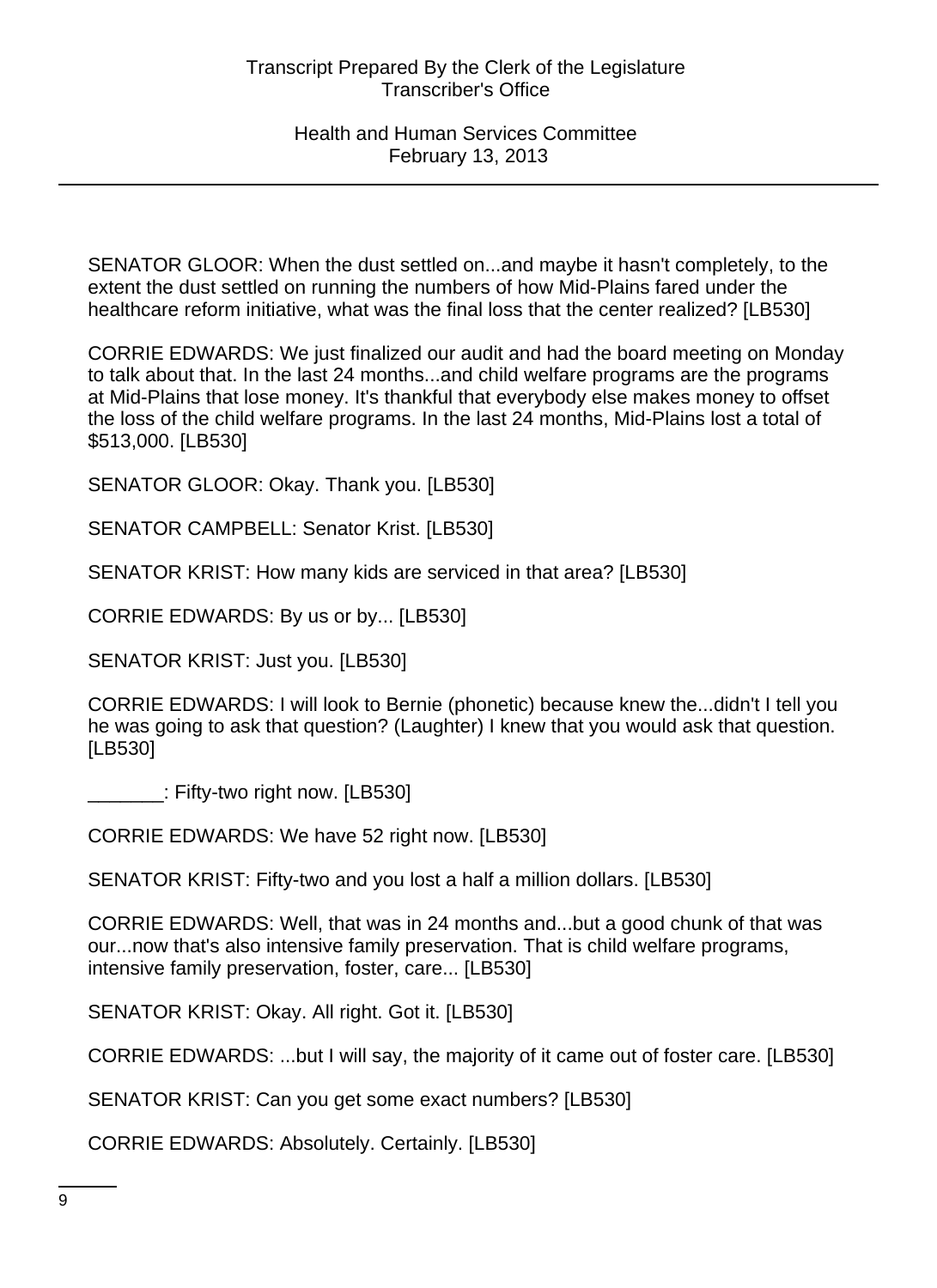SENATOR KRIST: Just a year snapshot of what...thank you. [LB530]

CORRIE EDWARDS: Yeah. I'll pull it right off the audit and just e-mail it to... [LB530]

SENATOR CAMPBELL: You can e-mail it to me. [LB530]

CORRIE EDWARDS: ...to you. [LB530]

SENATOR KRIST: She likes e-mail. (Laughter) [LB530]

SENATOR CAMPBELL: I do. Ms. Edwards, I have a question. LB530 really deals with, as Senator Krist was trying to explain, you know, that basic... [LB530]

CORRIE EDWARDS: Base. [LB530]

SENATOR CAMPBELL: ...rate that's there and not necessarily in the rate that then the providers are paid. Although the bill is very clear that you shouldn't have to pay that out of your budget, that this should be dollars...new dollars put into that. The question I have is, are you saying that the base rate for the older age is not accurate? [LB530]

CORRIE EDWARDS: I would not want to go against the foster care committee because they did do a lot of work on this. When we ran the numbers, at again, two points in time with the Tier 3, which is the older children... [LB530]

SENATOR CAMPBELL: Right. [LB530]

CORRIE EDWARDS: ...what I am saying to you is this foster parent would lose money, quite a lot of money. [LB530]

SENATOR CAMPBELL: Okay. [LB530]

CORRIE EDWARDS: I mean, \$550 is some people's house payments. I mean, so... [LB530]

SENATOR CAMPBELL: So for that older age range because the bill covers different age ranges sets that. [LB530]

CORRIE EDWARDS: Yes, yes. [LB530]

SENATOR CAMPBELL: Okay. [LB530]

CORRIE EDWARDS: Now I will say, I think that this is interesting. It's an interesting concept to tag this to age. I enjoyed listening to the senator talk about the behavioral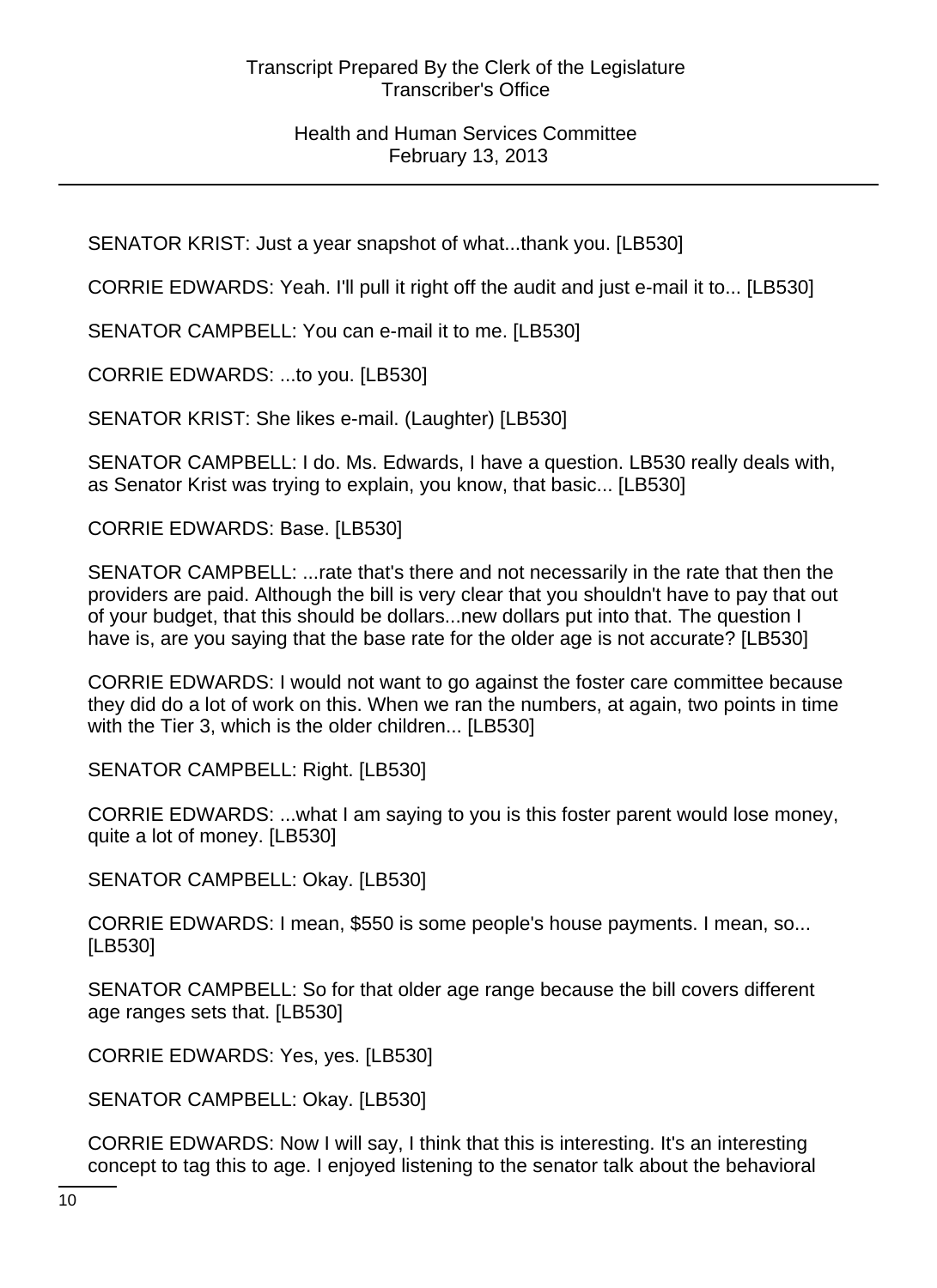Health and Human Services Committee February 13, 2013

assessment because one of our biggest concerns on our drive up here was we absolutely have to have a behavioral assessment tied to this. Because if you have got a five-year-old who for all intents and purposes has no behavior challenges, but then you've got one that's got fetal alcohol syndrome, who's been sexually abused, who is urinating in corners and smearing feces, that is very different. And you want to be able, as Senator Dubas alluded to, to place those appropriately with a very trained foster parent versus a maybe one that just got out of MAPP class or something and we have to have a way to do that. My biggest concern, Senator Campbell, is I sit on the provider panel who is developing service definitions. I have two large concerns right now. A, that we keep hearing from HHS there is no money, there is not money, there is no money; huge concern with that because, apparently, there is no money. And so I've got a concern with that when we're still under the same contract requirements. Now we're going to results-based accountability. I mean, throw more stuff at us; but, oh by the way, there's no more money. I've got a concern with that to be very honest with you. My second concern is, we have to have a way to be able to pay for services, special services that are needed for these children. And right now what we seem to be looking at on this panel that I'm on right now is, we're going to pay these base rates to you. You pay foster parents these base rates. There is no more money. We're going to give you and make you do results-based accountability; but, oh by the way, we're now going to offer up an array of services that you can then pull from. Good in theory. But our problem is we are struggling, and I'll give you the best example and then you'll understand why I'm so doubtful about this. We had a child dropped off, literally dropped off, in the last two weeks who was epileptic with no medication, no diapers, no clothes, nothing. We still have not gotten paperwork on that child. Now if I've got a five-year-old who is bouncing off the wall smearing feces, and I'm supposed to pull from a magic array of services over here and you're going to promise to pay me, who do I look for for that? I mean, we will have then, you know, spent out all this money and where do we get the money then to get reimbursed for the service? That's my only issue with this. [LB530]

SENATOR CAMPBELL: Senator Krist. [LB530]

SENATOR KRIST: Let me just put that in a nutshell. What we're asking you to do, and I say we, the state, is asking you to do is take care of the kid, pick from the money tree, and tell us what you need. And there's no guarantee that after you do that menu of services... [LB530]

CORRIE EDWARDS: That the money tree is going to come. [LB530]

SENATOR KRIST: ...that you're going to come, that you're going to be reimbursed. [LB530]

CORRIE EDWARDS: Now, let me even further complicate this. We're now at the end of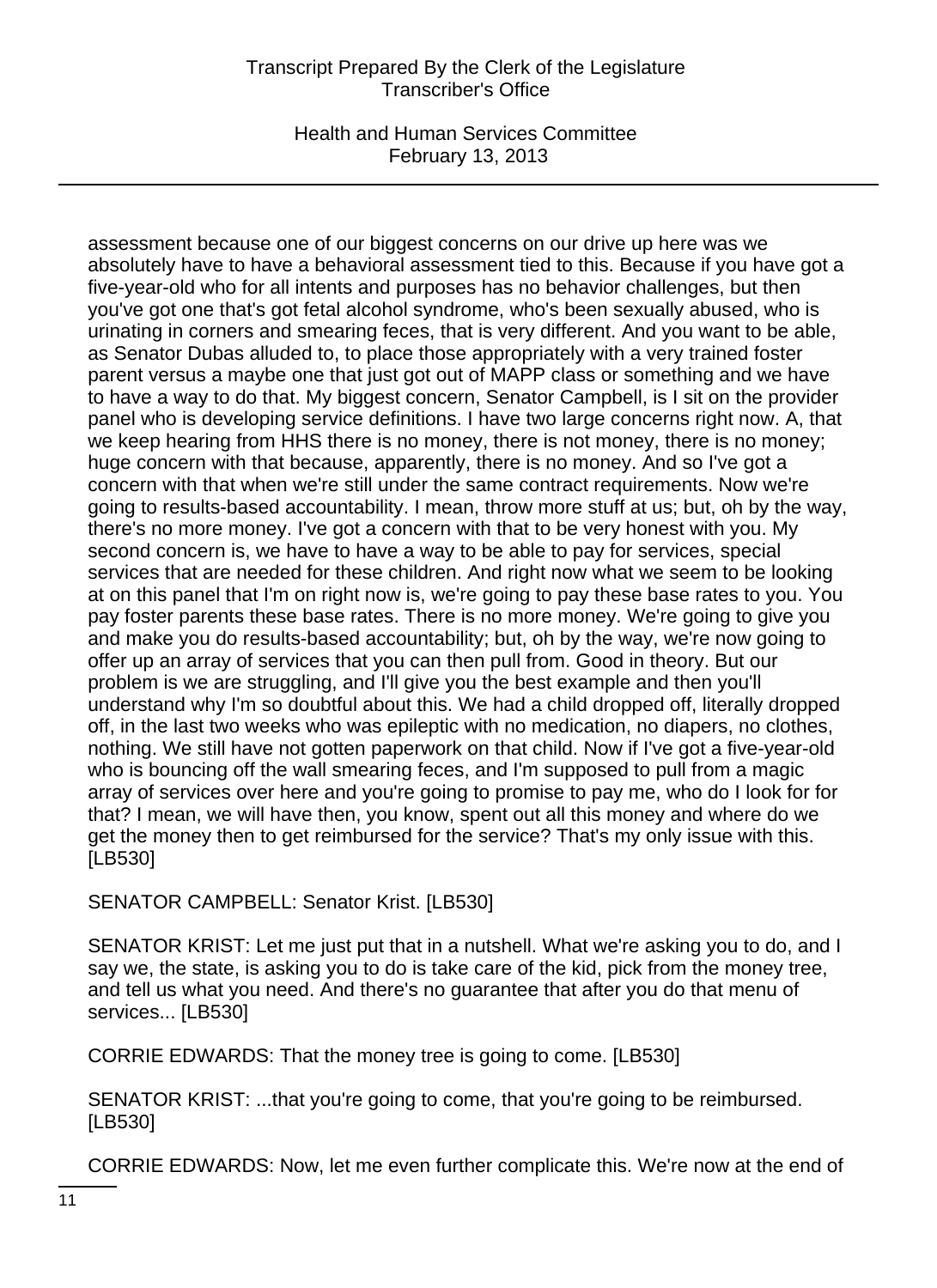Health and Human Services Committee February 13, 2013

February. Contracts come up June 30. We're going to do results-based accountability. We're going to create this menu of services. Who's creating the menu? Who's supposed to be developing these services? Are we? Because I don't have the working capital dollars to develop the services that are being pulled down from the money tree. I don't have that because I've already spent \$513,000 in the last 24 months just trying to keep my people from getting laid off and fired. So I'm feeling very passionately. I guess you're gathering that from me. (Laughter) I don't want my company going out of business. And so I'm going to fight this time for this. I'm going to fight for this this time. And so we have brought you hard-core numbers to hopefully solidify exactly where I am. And my CFO is like, are you out of your mind? And I'm like, we're transparent now. Just show them, show them the stuff. We've got nothing to hide right now. So here I am. [LB530]

SENATOR CAMPBELL: Any other questions? Thank you, Ms. Edwards, for your testimony. [LB530]

CORRIE EDWARDS: Thank you. [LB530]

SENATOR CAMPBELL: Our next proponent. Good afternoon. [LB530]

LANA TEMPLE-PLOTZ: (Exhibit 2) Good afternoon. Senator Campbell and members of the Health and Human Services Committee, my name is Lana Temple-Plotz, L-a-n-a T-e-m-p-l-e-P-l-o-t-z. I'm the director of Boys Town's foster care program, but I'm speaking today as chair of the Nebraska chapter of the Foster Family-Based Treatment Association or FFTA. I would like to thank Senator Dubas for introducing this bill and for her continued focus on foster parents and the children they serve. I'd also like to thank you, Senator Campbell, and the members of this committee for all the work you've done on these issues. I testified, I think it was about a week ago, and just educated you a little bit about FFTA. We're a national organization of foster care providers, and our Nebraska chapter consists of 16 member agencies, which those member agencies are actually on this issue brief that I believe Corrie gave you a copy of. [LB530]

CORRIE EDWARDS: Sorry. [LB530]

LANA TEMPLE-PLOTZ: Oh, no problem. No problem. So I'm here in support of LB530. FFTA Nebraska member agencies support the proposed increase in foster care reimbursement rates to reflect the cost of raising a child. Additionally, we agree that provider service agencies should not pay increased rates out of budgets determined in contracts with the department prior to the change. Increasing foster parent reimbursement rates and assessing them on an ongoing basis is essential to ensure Nebraska's foster parent rates consistently reflect the cost of raising a child. As you know, prior to taking a closer look at this and proposing the adjusted rates, we were identified as among the states needing the most improvement, in some cases needing to adjust our rates by more than 100 percent for at least one age group. And that was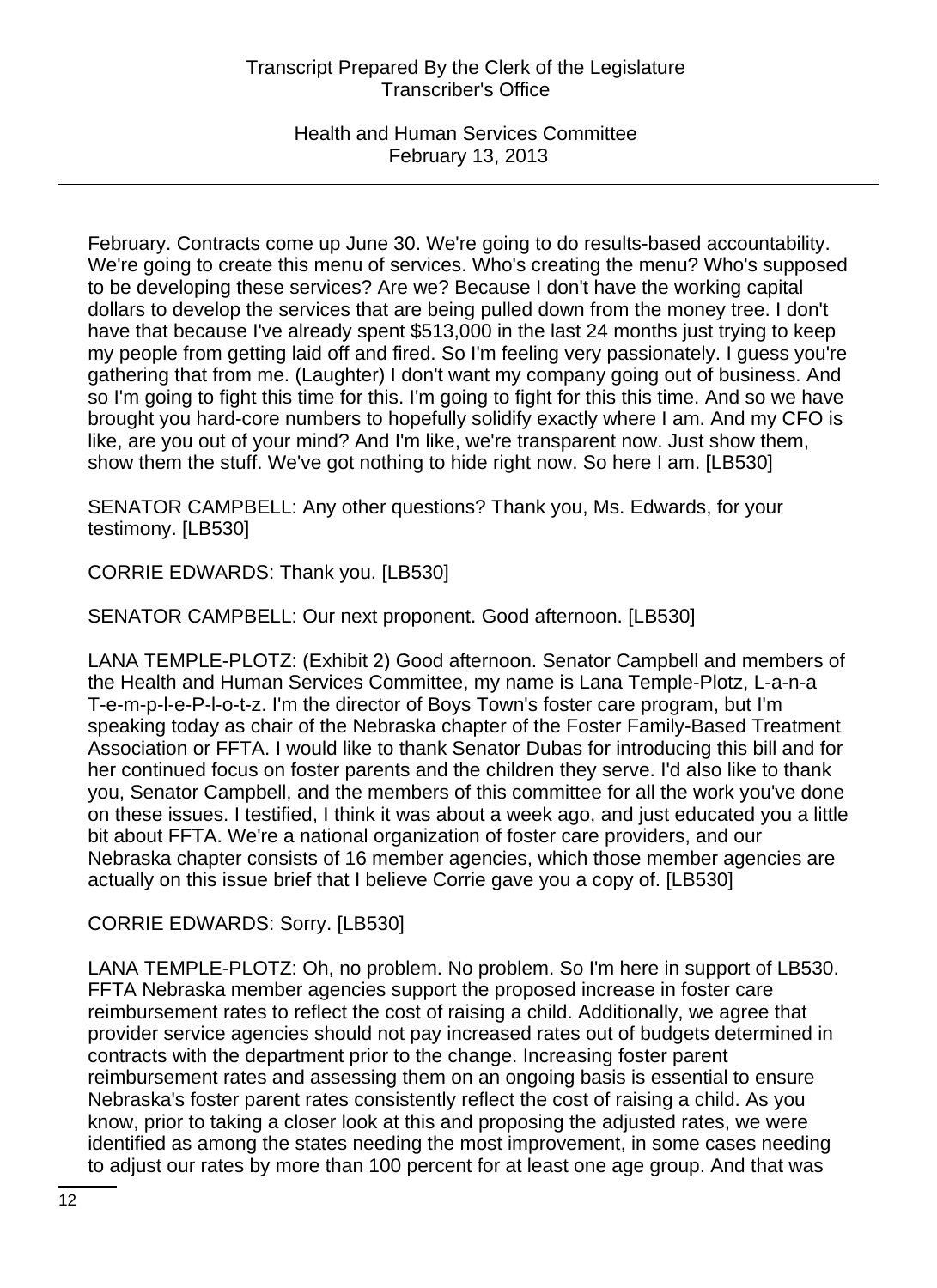Health and Human Services Committee February 13, 2013

based on the "Hitting the Mark" study in 2007. Adjusting these rates now will help ensure foster parents don't experience financial hardship to be able to care for a child. While it is important to increase existing reimbursement rates to foster parents, we must ensure that foster care agencies do not have to pay these increases out of their own limited resources. Doing so would impact the services we currently provide to foster children and their families and the support that we provide to our foster parents. And I will say just in relationship to these rates, serving on the rate committee, and chairing the level of care assessment subcommittee, that the rates that we determined were the base rate. The minimum rate that could be paid to a foster parent and did not take into account any agency support that was provided or any contracted numbers that went to agencies to support those families. So those rates are just the minimum rate that you should pay for a foster parent directly to care for that child based on that age range. So I can answer more questions about that after I'm done with my testimony if you'd like me to. FFTA recently came together with CAFCON and the Nebraska Association of Homes and Services for Children and we published an issue brief, which you have, which outlines agency-supported foster care. And Senator Dubas touched on this, but it's important to note that of the 4,045 children in out-of-home placement in Nebraska in December of 2012, that's from the Foster Care Review Office's annual report, 70 percent were served by member agencies of these three associations; and of those 70 percent, nearly 45 percent of these children had significant needs such as aggression, behavioral health or substance abuse issues, and developmental or physical disabilities. Caring for children with significant needs requires specialized skills and support beyond basic child caring needs. Member agencies provide this support in a number of ways including: face-to-face visits in the foster home, ongoing communication via phone and e-mail, and being available to foster parents 24 hours a day, seven days a week to answer questions, offer suggestions, and go to homes for crisis intervention. Additional support services include recruitment, training, and retention activities; concrete supports, such as clothing, backpacks, holiday and birthday gifts, camp fees, prom dresses, senior pictures, respite; matching children to homes; service planning and case coordination; and helping children to achieve permanency. Again, those things are further described in the issue brief. The support our member agencies provide resulted in positive outcomes for children placed in foster homes in 2012, including 77 percent maintained placement stability; 99.68 percent had an absence of maltreatment; and 58 percent of youth placed in 2012 achieved permanency at the time of their discharge. In addition to these outcomes, results of the LR37 survey indicate that the level of satisfaction expressed by foster parents was consistently and often substantially higher for foster care agencies. For generations, private agencies have cared for the children and families in our communities, often through partnering with and supporting foster families. FFTA Nebraska members support the development of a rate committee to review and make recommendations related to foster care reimbursement rates, the level of care tool, and adoption payments. Further, we support the piloting of both the level of care tool and the rates prior to statewide implementation. This focus on rates, tools, and adoption payments by the committee will help ensure Nebraska's rates continue to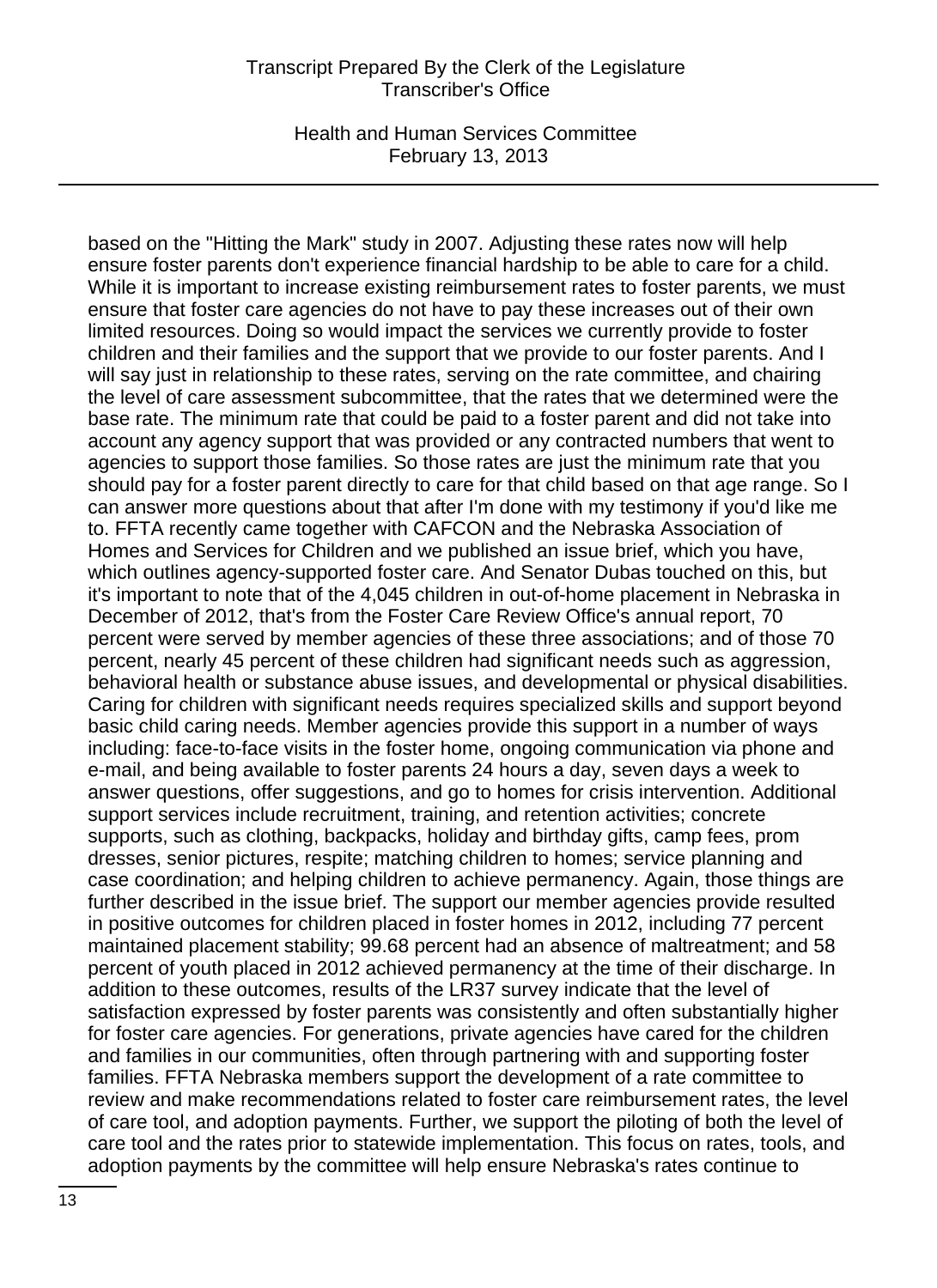reflect the cost of raising a child. I will also note that the fiscal note is based on daily rates to foster parent and does not include those program costs, as I mentioned. And I see my light is red so I'm going to stop so you have an opportunity to ask questions. [LB530]

SENATOR CAMPBELL: Pretty close to right on time. (Laughter) Questions that you'd like to ask? I'd have to say that, and I know I said this before, but the report that you and your committee put together was just exceptional... [LB530]

LANA TEMPLE-PLOTZ: Thank you. [LB530]

SENATOR CAMPBELL: ...in the sense of the depth that it went to. The amount of information that's in that report is just exemplary. And so thank you once again to your committee. To get back to the question, I do want you to kind of get back to the, you know, what's the rate the parents get in the program... [LB530]

LANA TEMPLE-PLOTZ: Sure. [LB530]

SENATOR CAMPBELL: ...so that all the senators who are on the committee kind of understand what you're talking about... [LB530]

LANA TEMPLE-PLOTZ: Sure. [LB530]

SENATOR CAMPBELL: ...because I believe that Ms. Edwards certainly referred to all of that... [LB530]

LANA TEMPLE-PLOTZ: Right. [LB530]

SENATOR CAMPBELL: ...but let's try to clarify that a little bit more. [LB530]

LANA TEMPLE-PLOTZ: Absolutely. The rate committee looked at rates across the country and what it costs to raise a child, just the minimum payment that it costs to raise a child. So basically those rates are described, Senator Dubas described those rates to you. It's \$20, \$23, and \$25 based upon the age of the child. And that's...so for my own children, I have a 9-year-old, I have 14-year-old, I have a 17-year-old, and a 19-year-old, that would be how much it would cost for me in theory to raise my children, a daily rate. And that's what that looked at. It did not take into account any agency support that's provided. So we received, we being an agency, receive through our contract money from the state to provide the support and services to our families. We pass on money to those families to care for the children. This rate allows us to pass on more money so that we can make sure that those children are cared for. I will note that as Corrie noted, many of the children that we serve are higher needs, so you would pay even more than that. So I would...if my daughter is 17, I would get \$25 a day for her.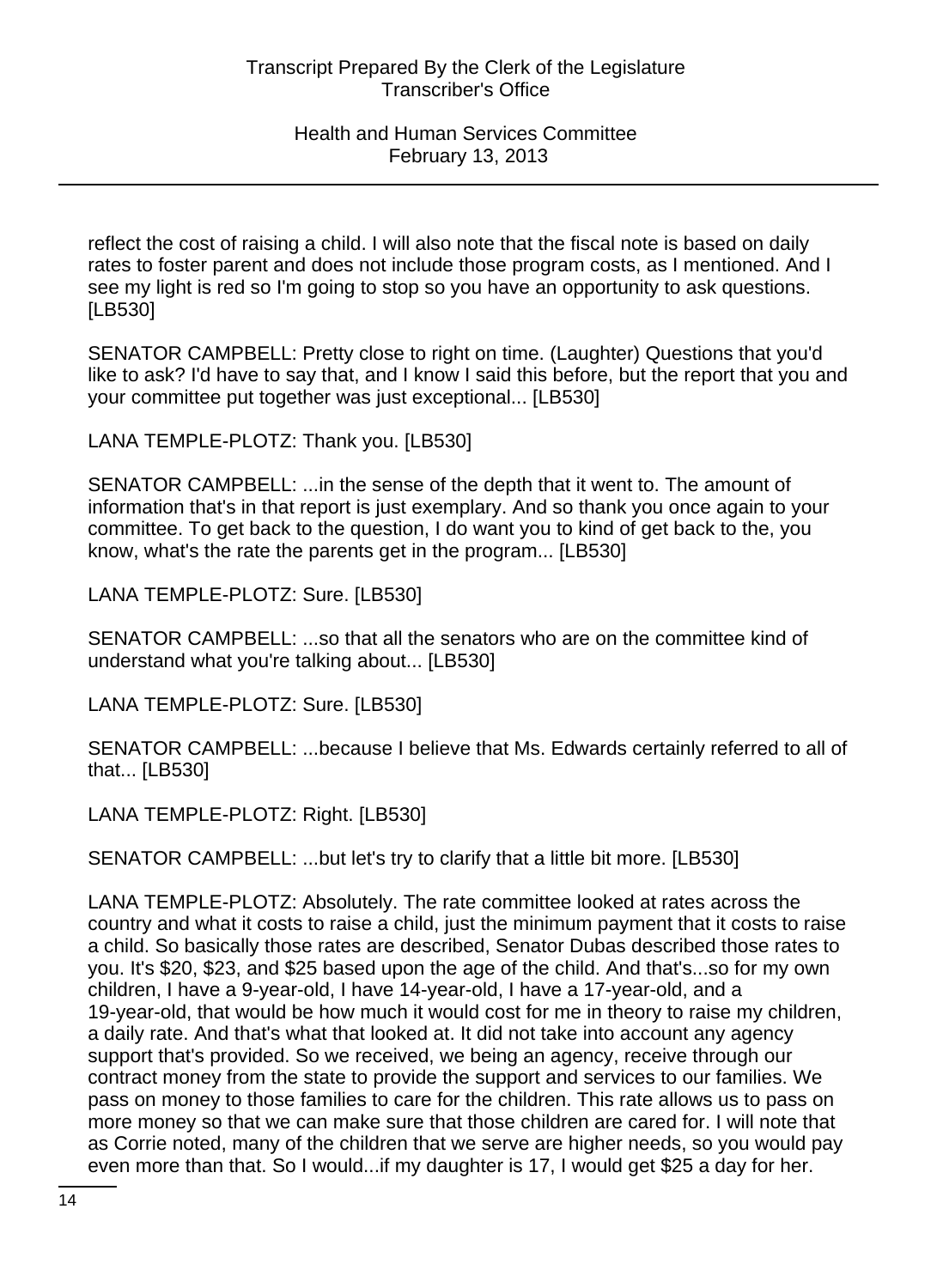She has no special needs other than being a teenage girl, (laugh) which in and of itself brings special needs. But anyway, if I had a foster child, most likely she would have difficulties, behavioral difficulties, perhaps some mental health issues. So what this says is I can't get paid any less than \$25 a day. Many agencies pay much more than that, \$32, \$34, depending upon their rate and the level of need. And it can be kind of confusing, so. [LB530]

SENATOR CAMPBELL: Okay. Senator Krist. [LB530]

SENATOR KRIST: Okay. Let's go back to the problem we touched on a few minutes ago. [LB530]

LANA TEMPLE-PLOTZ: Okay. [LB530]

SENATOR KRIST: You're the agency. You get that call in the middle of the night. Now you're responsible for that young person. [LB530]

LANA TEMPLE-PLOTZ: Right. [LB530]

SENATOR KRIST: You're going to put an emergency placement, maybe if there's an emergency facility available... [LB530]

LANA TEMPLE-PLOTZ: Right. [LB530]

SENATOR KRIST: ...when this is all done with. But the emergency placement is made and now you have to care for a child with no diapers, with autism, with no drugs, etcetera. [LB530]

LANA TEMPLE-PLOTZ: Right. [LB530]

SENATOR KRIST: You're going to get the base rate. On the beginning of this contract, you're going to get for the child and infant at \$22 a day. [LB530]

LANA TEMPLE-PLOTZ: Yes, \$20, \$23, and \$25. Yeah. So a small child, \$20. [LB530]

SENATOR KRIST: So if you do what's required to do for that child of special need, what's the guarantee that the department is going to pay you for the money that you have put out above and beyond the base rate? [LB530]

LANA TEMPLE-PLOTZ: I don't know that there's a guarantee. [LB530]

SENATOR KRIST: See my dilemma? [LB530]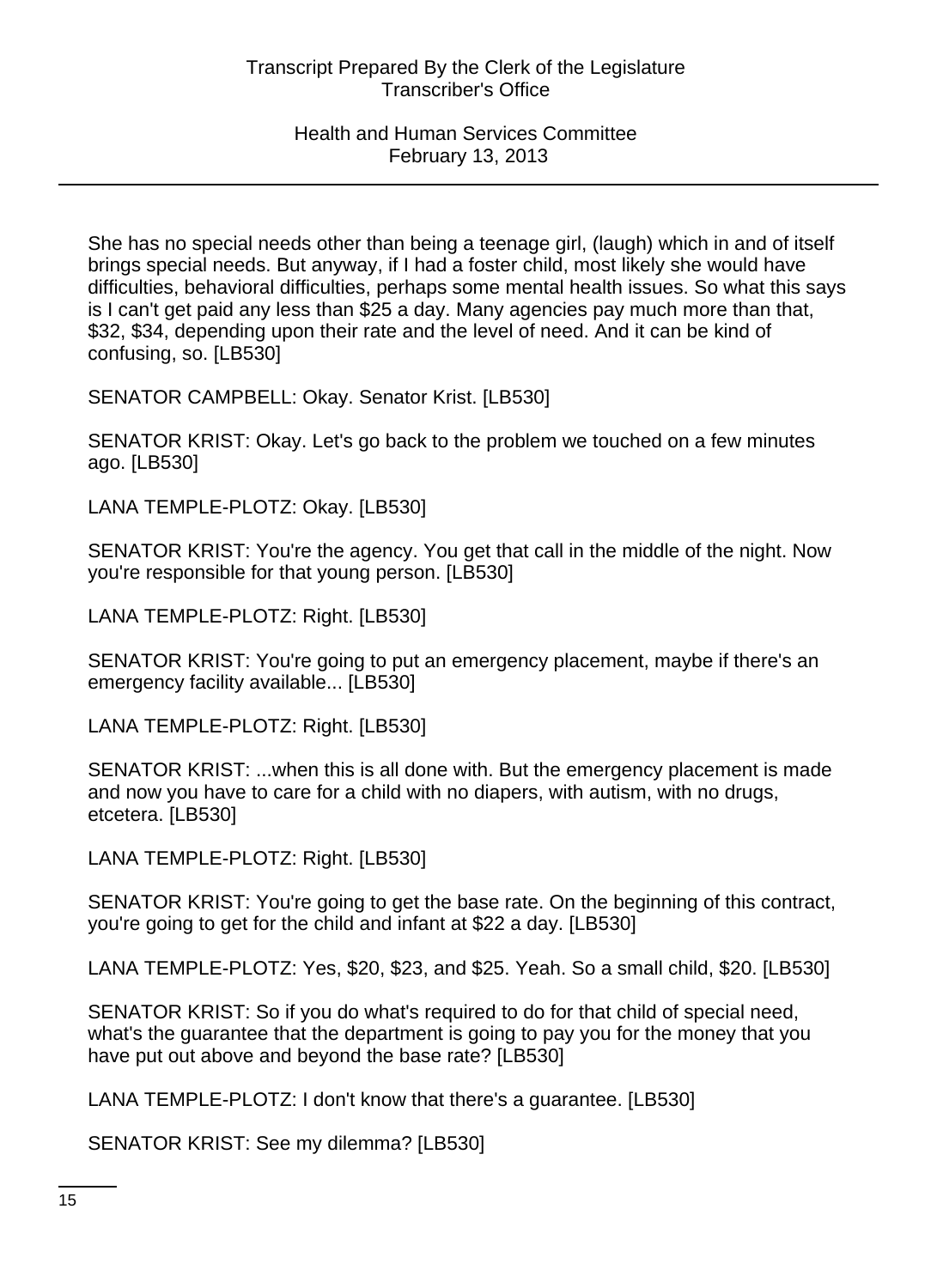LANA TEMPLE-PLOTZ: Yeah, I see your dilemma. [LB530]

SENATOR KRIST: Because that's what drove many of you into issues. And those that came and asked the Business and Labor Committee because it got to that point for reimbursement... [LB530]

LANA TEMPLE-PLOTZ: Right. [LB530]

SENATOR KRIST: ...got a certain penny on the dollar, not what you spent. What I'm interested in doing is getting a base rate and a guarantee based upon that menu from the money tree, as we talked about earlier. [LB530]

LANA TEMPLE-PLOTZ: Right. [LB530]

SENATOR KRIST: I don't think you...you're never going to get rich with this. [LB530]

LANA TEMPLE-PLOTZ: Right. [LB530]

SENATOR KRIST: But I want you to have relatively low risk at least and for us to stop riding for us, the state of Nebraska, to stop riding on the backs of 501's or on support or service agencies that are out there whether you're for-profit or not. [LB530]

LANA TEMPLE-PLOTZ: Right, and I appreciate that. You know, speaking... [LB530]

SENATOR KRIST: Well, so how do I do that? [LB530]

LANA TEMPLE-PLOTZ: Right. Speaking specifically, not as FFTA chair, but as the director of foster care programs for Boys Town; the amount that we are paid currently does not cover our costs. So we supplement our program about 9 percent a year so just from our 2012 data. So that is a difficulty and... [LB530]

SENATOR KRIST: You pay taxes in Nebraska. [LB530]

LANA TEMPLE-PLOTZ: I do. [LB530]

SENATOR KRIST: Pretty much everybody in this room probably does. [LB530]

LANA TEMPLE-PLOTZ: Yes. [LB530]

SENATOR KRIST: Does it seem reasonable to you that we have to take care of our kids and yet I'm asking you as a nonprofit or as another organization to pay for our responsibility? [LB530]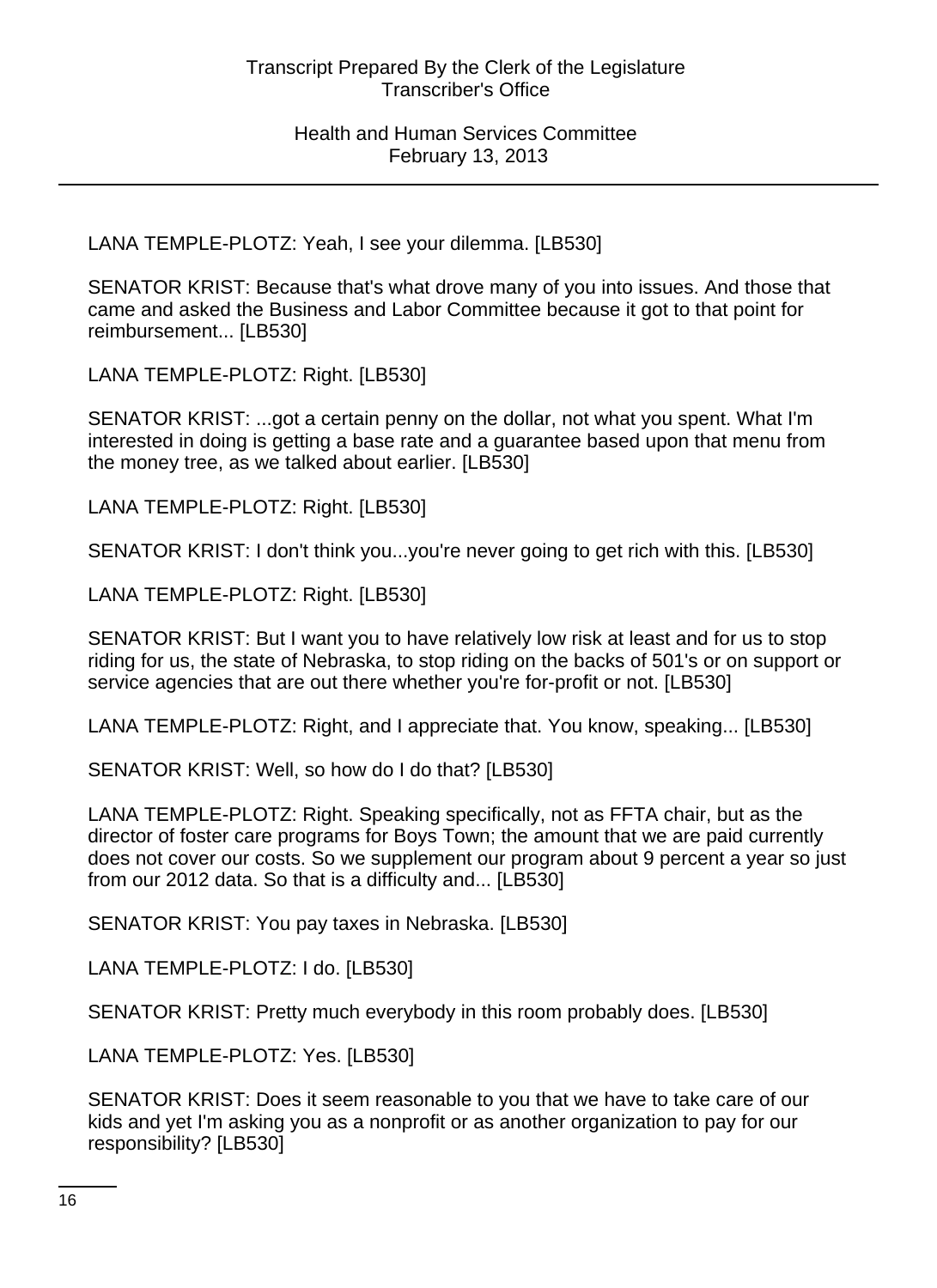LANA TEMPLE-PLOTZ: Yeah. No. [LB530]

SENATOR KRIST: That's the right answer. [LB530]

LANA TEMPLE-PLOTZ: Yes. No, and I think as (laughter) a social service worker and as having worked in this field forever, I recognize that that's how it works. And so the answer to that question is no. I would say I would take that on because that's part of our mission, our vision, and our values. But obviously if I, as a provider of foster care services for Boys Town, was able to fully cover my costs, I could help more kids, I could help more families. [LB530]

SENATOR KRIST: The definition of a person who wants to care for someone in their home and get provided or to be reimbursed for only what they think is the baseline... [LB530]

LANA TEMPLE-PLOTZ: Right. [LB530]

SENATOR KRIST: ...and take care of all the rest of the things out of their pocket, that's called a parent. [LB530]

LANA TEMPLE-PLOTZ: Right. Yeah. [LB530]

SENATOR KRIST: And really if it's a foster child, who's the parent? The state. [LB530]

LANA TEMPLE-PLOTZ: Yes. [LB530]

SENATOR KRIST: So I...you've heard this soapbox before. [LB530]

LANA TEMPLE-PLOTZ: Yes. [LB530]

SENATOR KRIST: But I just want to again... [LB530]

LANA TEMPLE-PLOTZ: Yes. [LB530]

SENATOR KRIST: ...get it...okay. Sorry. [LB530]

LANA TEMPLE-PLOTZ: Yeah. [LB530]

SENATOR CAMPBELL: Is there some reason...to continue on what Senator Krist asked you, is there some reason why the rate committee did not say that additional payments should be made based on the kinds of things that he's articulating for you... [LB530]

LANA TEMPLE-PLOTZ: You know... [LB530]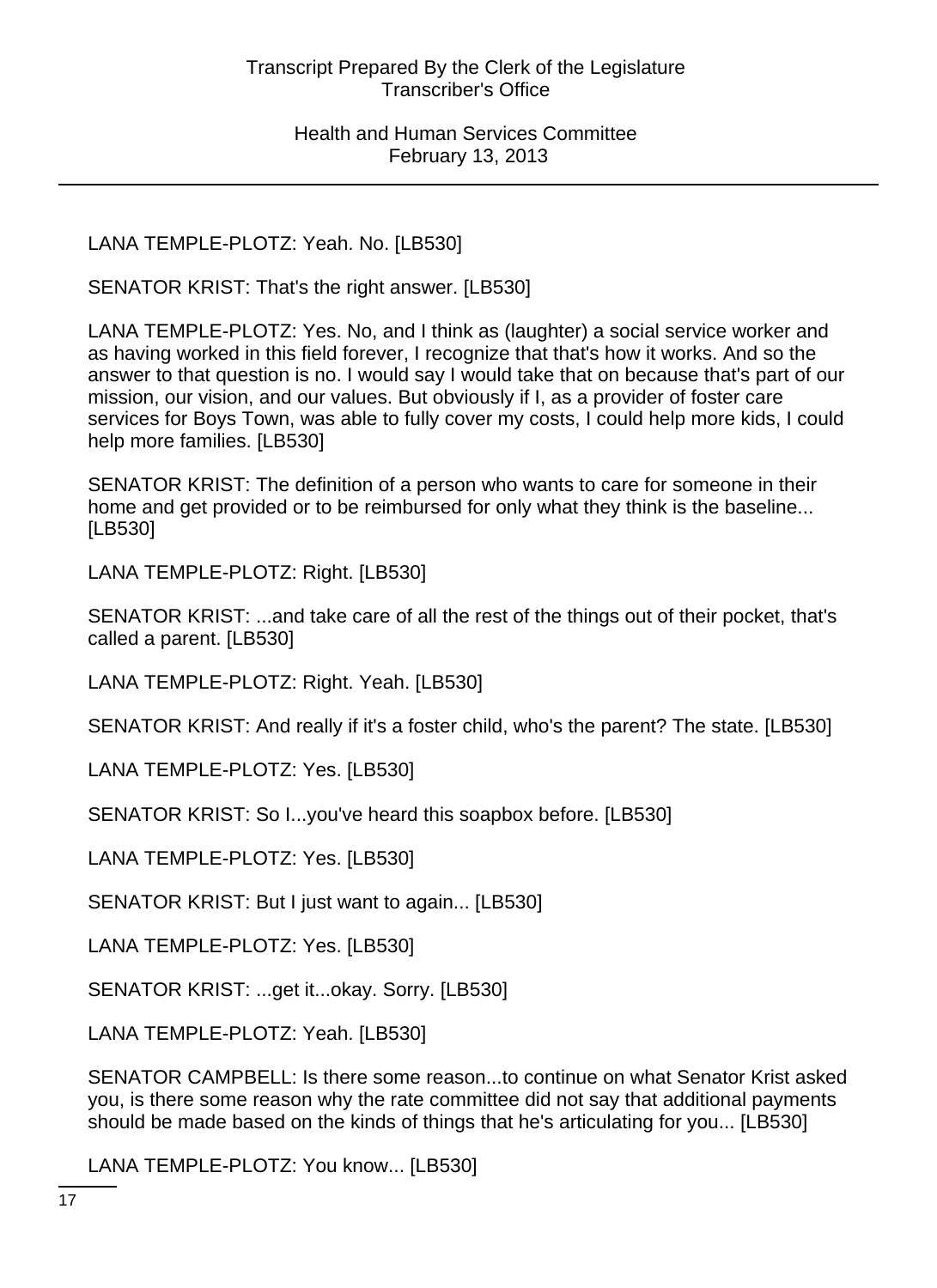SENATOR CAMPBELL: ...rather than just saying, well, this is the base rate and if the department wants to pay more for those it can or should or what's the right word here? I guess I'm somewhat quizzical as to, to follow up Senator Krist, about those extra expenses. [LB530]

LANA TEMPLE-PLOTZ: Right. [LB530]

SENATOR CAMPBELL: Do you think that's coming when you look at the assessment? [LB530]

LANA TEMPLE-PLOTZ: Yes, and I, you know, I served on the larger rate committee and I chaired the level of care committee, but I was not on the subcommittee that looked specifically at rates. [LB530]

SENATOR CAMPBELL: Right. [LB530]

LANA TEMPLE-PLOTZ: So I'm not sure their reasoning. I believe they were just following the intent of...what they believed to be the intent of the legislation to just cover the base rate. But the purpose of the level of care tool, the level of care tool that we identified, was just that--to identify what are the needs of the child, and then what are the responsibilities of the foster parent. So the needs of the child are developed or looked at through the CANS. And that's what we recommended. [LB530]

SENATOR CAMPBELL: Okay. And I'll probably follow up and ask my question with Senator Dubas. [LB530]

LANA TEMPLE-PLOTZ: Yes. [LB530]

SENATOR CAMPBELL: Okay. Any other questions? Senator Crawford. [LB530]

SENATOR CRAWFORD: Thank you, Senator Campbell. Could I just follow up on that? [LB530]

SENATOR CAMPBELL: Sure. [LB530]

SENATOR CRAWFORD: I'm new to the committee so I still don't understand what the CANS are that you were just talking about. [LB530]

LANA TEMPLE-PLOTZ: Yes. Sorry about that. [LB530]

SENATOR CRAWFORD: So the bill itself is about this base rate. [LB530]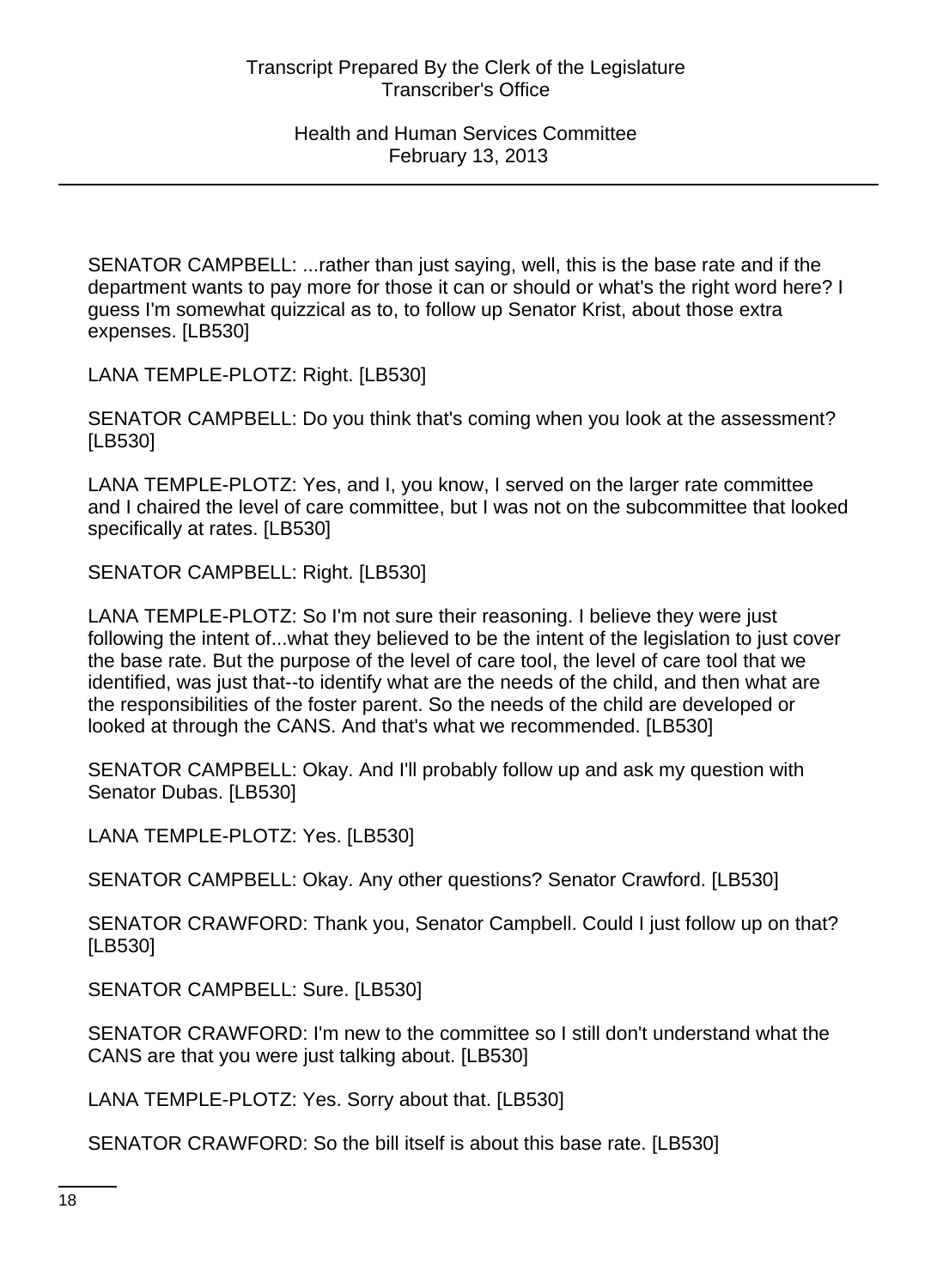# LANA TEMPLE-PLOTZ: Yes. [LB530]

SENATOR CRAWFORD: But we're also talking about...I was also curious about what you see in terms of taking care or addressing these other service needs... [LB530]

LANA TEMPLE-PLOTZ: Right. [LB530]

SENATOR CRAWFORD: ...and rates for those other service needs. [LB530]

LANA TEMPLE-PLOTZ: You know, I think it's very important to look at the children and what their needs are separate from the payment to the foster parent. And that in our research and our discussion with other states was very clear. Because when you link those too closely it becomes about the child and the needs of the child and sometimes it can become about the historical needs of a child. So a child had a behavior at age 4 and he's now 14, and you're including that behavior at age 4, whatever it was, in your assessment of what his level of intensity is at age 14. Some behaviors that would be important, others it might not be important. So what we looked very closely at and what we spoke to make states about was the importance of looking at what are the child's needs, and when you look at the child's needs, you use a standardized tool. And when you use that standardized tool, it helps you identify what does the child need. The foster parent may or may not provide for that need. So if they are able to, then that's when you look at the foster...the caregiver responsibility tool. Because it builds on each other, those three levels within each category build on each other, and if they are able, then they would be paid for that. And I'll give you a concrete example. If you have a child who has medical needs and you...this child needs a nurse 24/7 around the clock and you have two foster parents who are registered nurses, but they both work full time. They do not provide that round-the-clock care. That child still needs that care. However, they're not providing that care because they both work full time. You're having to get that care from somebody else who's coming in to monitor that child. If one of those foster parents is able to quit their nursing job or only work on the weekends and be able to care for that child round the clock, that would be something that they would be paid to provide because they are taking on that responsibility. So that's a really concrete example to help people really understand the difference between needs. The child still has the need whether the foster parent is responsible for it or not, but it's about clearly delineating between those two things--need and foster parent responsibility. And that's what the goal of the level of committee really looked at was looking at those two things separately. [LB530]

SENATOR CAMPBELL: Okay. Thank you very much. [LB530]

LANA TEMPLE-PLOTZ: Thank you. [LB530]

SENATOR CAMPBELL: Our next proponent. Good afternoon. [LB530]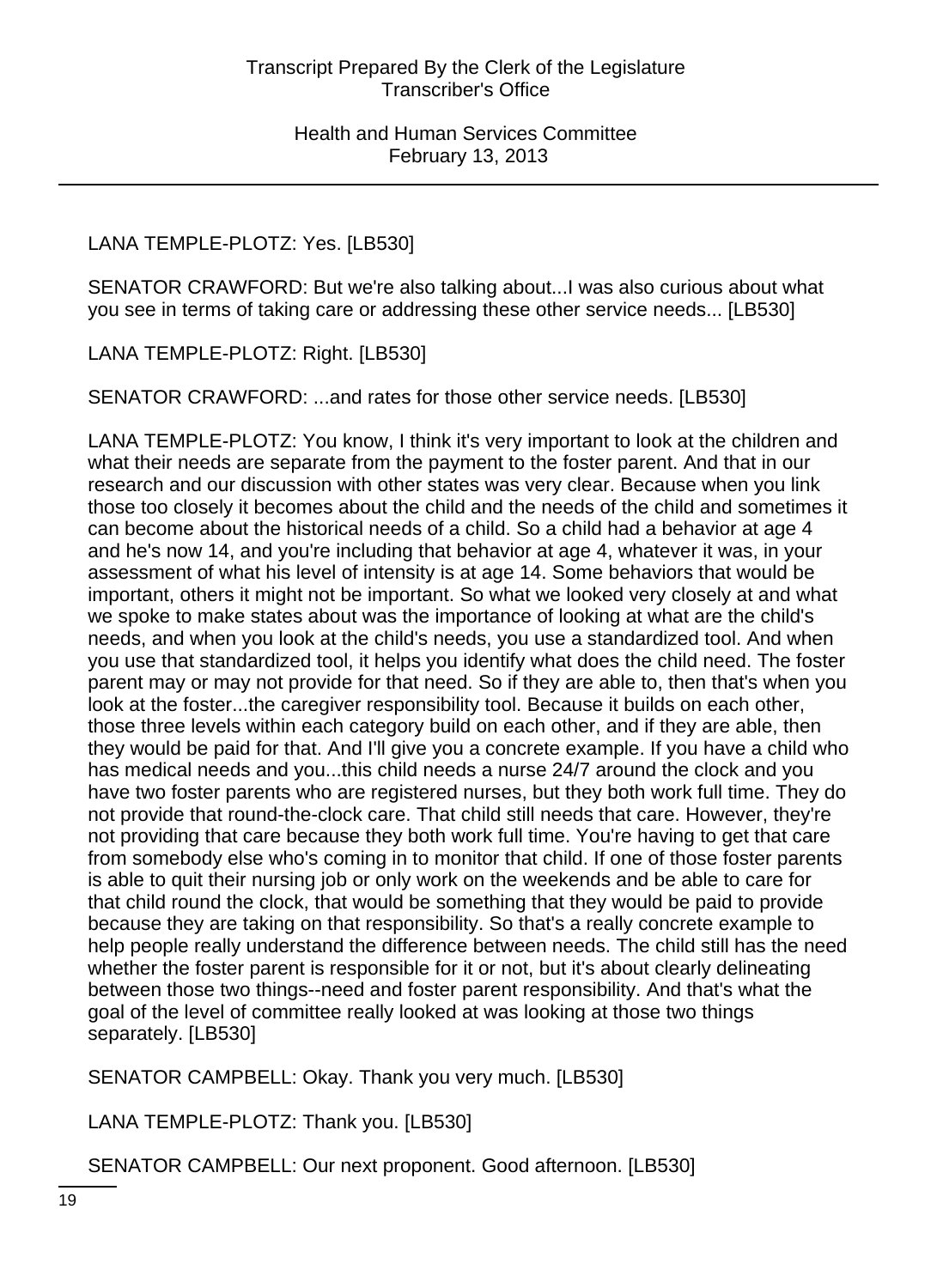Health and Human Services Committee February 13, 2013

PEG HARRIOTT: (Exhibit 3) Good afternoon. I'm Peg Harriott, P-e-g H-a-r-r-i-o-t-t. I'm the CEO of Child Saving Institute. I am testifying on behalf of CAFCON as well as Child Saving Institute. CAFCON is Children and Family Coalition of Nebraska. I'm testifying in support of LB530. Greatly appreciative to Senator Dubas and the Health and Human Services for driving this work forward. As a point of reference so you understand from where I come, Child Saving Institute provides services for over 2,700 individuals and families annually. That includes childcare, school-based services, in-home services, foster care, and shelter for at-risk youth. CSI contracts with Nebraska Families Collaborative to provide agency-based foster care. CSI supported 86 foster homes and 160 youth in 2012. I think my notes says 2013, but that data is from 2012. As an agency-supported foster care, we recruit, screen, prepare licensing materials, including home studies, and train foster parents. We meet frequently with the foster parents and individually the foster children being served in the home. We support foster homes to advance the case plans for permanency. We provide emergency support to foster homes and accept referrals 24 hours a day. CSI, we're real excited, has a very active foster parent support network that includes foster-parent-to-foster-parent mentoring. That's something we've worked really hard to build in the last year. So that gives you a point of reference from where I'm coming. CSI applauds Senator Dubas and the Foster Care Rate Setting Committee for the work to establish a basic reimbursement for foster parents. And specifically in LB530 we're in support of the fact that it sets a minimum rate that more accurately reflects the cost to raise a child. We like that it adopts a tool to be piloted so we can figure it out. We don't jump all the way in, but we put our toe in and make sure we understand what it means to address the extra additional supports that come along. It recognizes that the cost and the piloted tool need to be evaluated over time so it's not just this one time and then five years from now we're up in arms again. It recognizes it needs to be addressed regularly. It also recognizes the service cost to agencies and that we're not to be harmed in the process of this bill, but continue to support to do the work that we do. And an additional point is that it extends the important work of the Children's Commission. I point out that CSI cautions the senators to remember that reimbursement is only one factor that determines whether a family considers to foster or continues to foster. I list a number of factors that we find in our daily work with foster parents that have a great impact on whether they foster or not foster. And actually when you look nationwide, these factors are true. I'll just identify one or two. Clearly the importance of openness and transparency about the foster child being referred to them in their home so that they know what they're getting into and they're not surprised is important. It's important that they really feel like they are included in the case plan and that they're heard. And there's a number of other pieces that I have listed here. You are all aware. You heard in the testimony at LR37. But these are important because some other things that this committee has done like decreasing the caseload size will significantly impact the importance of foster parents, hopefully increasing the number of men and women that will consider foster parenting as well as who will stay. My last point is the devil is in the details. My concern is the appropriations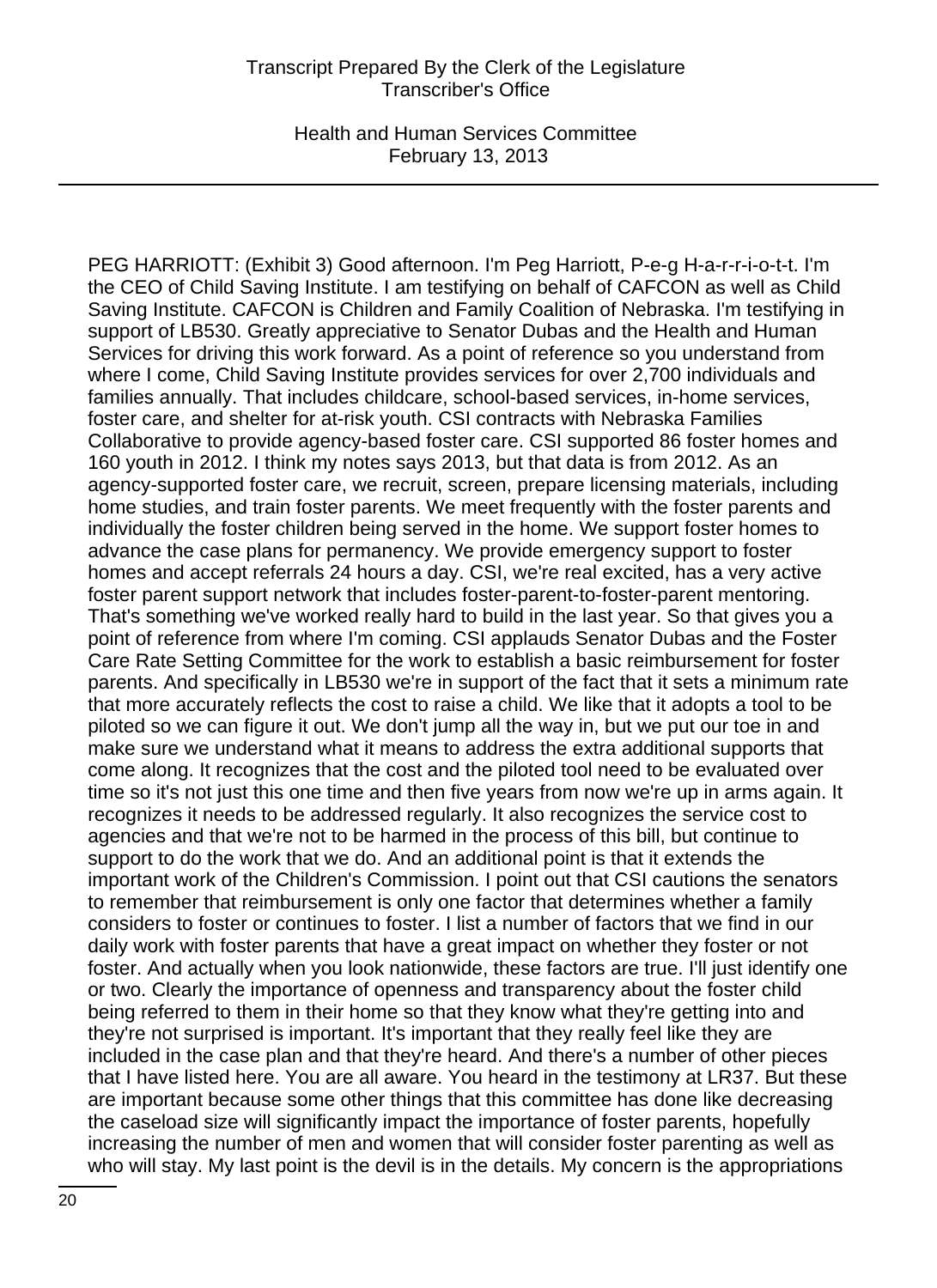Health and Human Services Committee February 13, 2013

bill and the implementation of the new rates, what you've all been asking questions about. The new rates set a minimum. Doesn't address the cost for the pilot to go forward. As we've heard, we are concerned about the cost of services for the direct services that the agency-supported foster care provides. And when I talk about direct services, I'm talking of things like support staffing, national foster care parent trainer certification, mileage, direct advertising. I know CSI spent about \$10,000 just in advertising last year trying to pull foster parents in. And that should not be confused with administrative overhead, like keeping the lights on and paying the CFO and those kinds of things. And there's some damage there that can be done that you've already actually heard about. I'm also concerned that we got to be very careful that the minimum rates for foster parents are important, but we can't let foster parents get a decrease in payment. And so that needs to be addressed too. The fiscal note in the appropriations bill just came out. At glance, and Senator Campbell, you asked the correct question, we're concerned that it's too small to really implement this. And so we need to look very carefully at that. And that the fiscal note clearly states that there's no money in the fiscal note for the pilot project. So our concern is if you'd carefully watch that fiscal note and the A bill attached to it. [LB530]

SENATOR CAMPBELL: Questions for Ms. Harriott? Ms. Harriott, in that paragraph where you talk about the cost that the agency incurs and that administrative costs or whatever, I understand your difference between those two, but is that now not negotiated between...that's the contract that you and the department determine. [LB530]

PEG HARRIOTT: Um-hum. [LB530]

SENATOR CAMPBELL: And I can remember reading the State Auditor's report to the LR37 report in the variance in terms of those contracts. And so at some point, I think you're very right, we're going to have to take a look at those variances. Because at this point, my understanding, and Mr. Newell is in the audience so he can correct me, but they have a case rate and a capitated rate. But for the rest of you, you would...it would be in a contractual situation of what you determine with the department, would it not? [LB530]

PEG HARRIOTT: Right. And Child Saving Institute actually is a contractor today with NFC. We hope we will be...continue to be, and that would be contracted between NFC and, for instance, Child Saving Institute. In the future, Child Saving Institute could be contracted with Department of Health and Human Services as we have been in the past. [LB530]

SENATOR CAMPBELL: You just have a long experience in this field. To your knowledge across the country, is there some type of percentage or, you know, rate that once you look at in terms of that agency support... [LB530]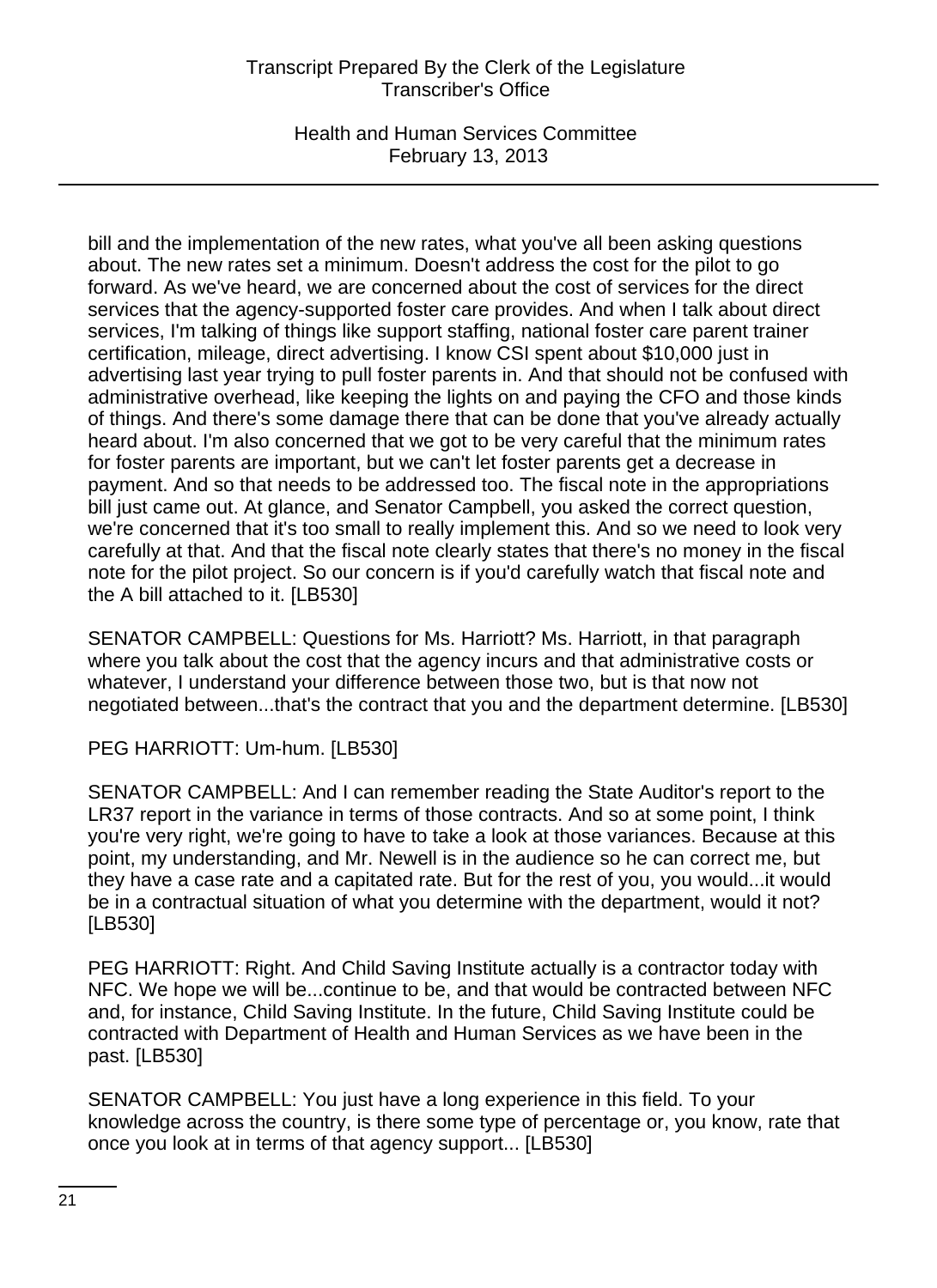PEG HARRIOTT: I don't have a percentage; but in my history, you know, my white hair shows, there have been periods of time where the department and the providers have sat down and been openly willing to look at what does it cost to hire a bachelor-level staff person for this? What is the mileage reimbursement? What is the benefit cost? And we've gotten to the point where off and on that we've gotten to the true cost of what it is. And it's very possible to sit down and do that. NFC providers sat down and did that when we started. Let's put our costs out there and come to agreement about what is the true cost. [LB530]

SENATOR CAMPBELL: Because we really have different issues here. We have the issue of what is that rate that's paid to the foster home. What is that rate that should be paid when there are special circumstances? And then what is that administrative issue and the supports that the agency gives? [LB530]

PEG HARRIOTT: Yeah, what are the direct costs of the agency. [LB530]

SENATOR CAMPBELL: And really I think we all have to understand that this is a pretty complicated and sometimes interrelated system, and we are going to have to take a look at all components of it to finally come out to something that's certainly fair to the agencies. Then make sure that the foster parents continue to be upheld in the work that they do. But I appreciate that. [LB530]

PEG HARRIOTT: Exactly. [LB530]

SENATOR CAMPBELL: If you should come across any of discussion of percentage... [LB530]

PEG HARRIOTT: Percentage. [LB530]

SENATOR CAMPBELL: ...percentage or how that's put together, that would be particularly helpful. [LB530]

PEG HARRIOTT: That would be great. I also know that the...one of the associations is actually...is willing to sit down and start to talk about that to see if we couldn't give you some advice on that. [LB530]

SENATOR CAMPBELL: And I'd have to say that probably, knowing Mr. Newell, he has two handouts on that. (Laughter) Sorry. Senator Krist, did you have a question? [LB530]

SENATOR KRIST: Those that have heard me on this soapbox before I apologize, but I think again it needs to be said for understanding. The way that a contractor and a person who is being contracted...a contract agency and a person who's working in the agency, well, the way that you trust each other is a firm, honest, transparent contract.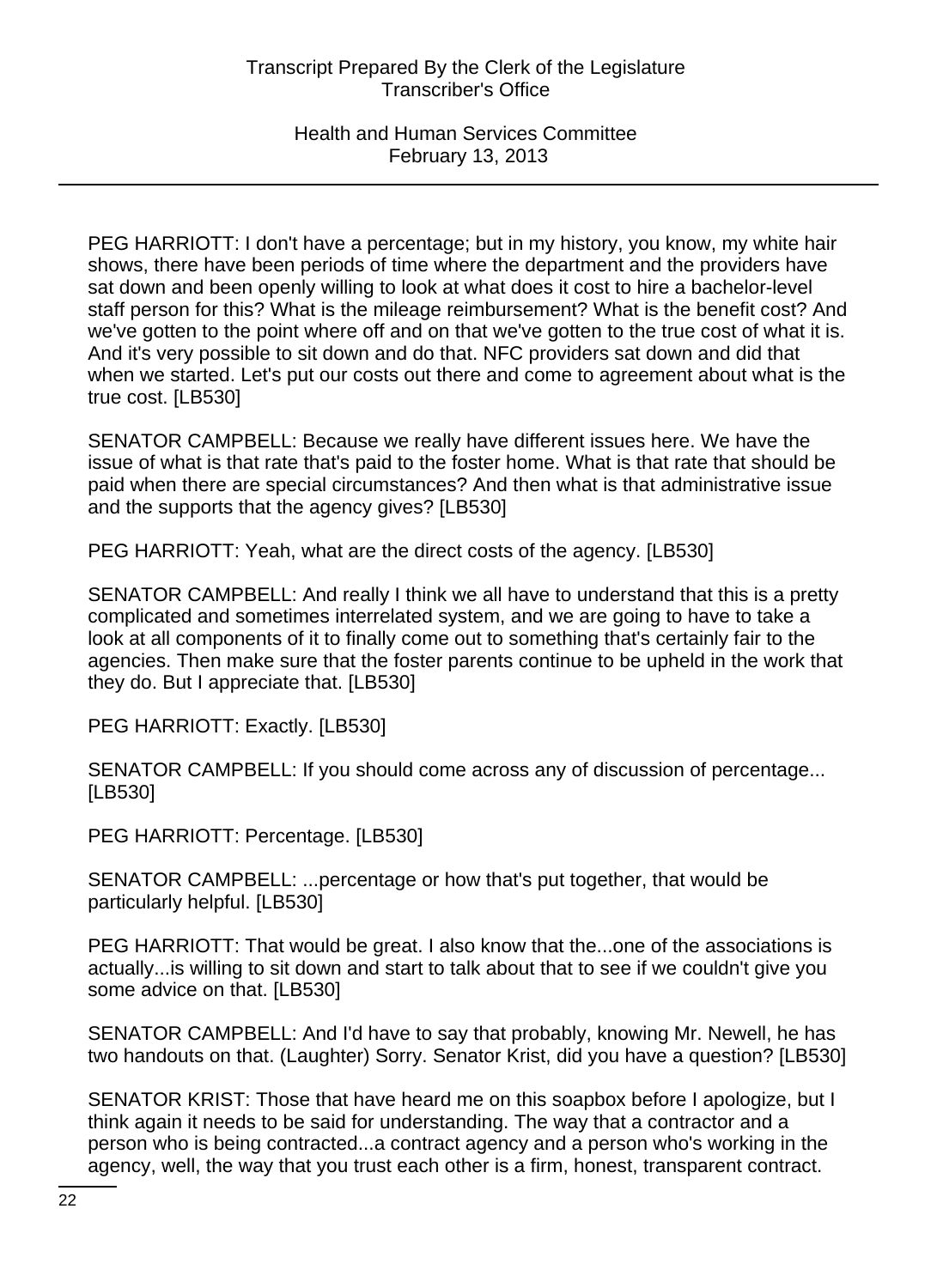Health and Human Services Committee February 13, 2013

My experience on the federal level is a services contract is very clear. You're not going to make more than 4.5 percent. This is your overhead. This is agreed upon to start out with; now go perform the services. And if you have a problem, you come back in and, every contract period, ask for a fair and equitable adjustment that pays you for your actual expenses that are there. I don't know how difficult this is. I mean, seriously, whether you're a prime and you have subs or whether you're a sub that becomes a prime, you're only going to be allowed 4.5 percent, if that's the right number. This is the managed-care contract that a bill that I passed or that we passed last year that I have put forward. It clearly said here is the contract, these are the services that are provided. Now the agency department has managed to not follow through with it and we'll fix that, but am I making this too difficult? [LB530]

PEG HARRIOTT: No, you're not making it too difficult at all. And there clearly have been times in my 30 years that that trust and that open communication has been there in the past. [LB530]

SENATOR KRIST: Thank you. [LB530]

PEG HARRIOTT: But given what's happened the last couple of years and the amount of dollars that we have lost, you know, there's lack of trust at this point. [LB530]

SENATOR CAMPBELL: Okay. Thank you, Ms. Harriott. Our next proponent. Good afternoon. [LB530]

GREGG NICKLAS: Good afternoon. My name is Gregg Nicklas, G-r-e-g-g N-i-c-k-l-a-s. And I'd like to begin by expressing my sincere thanks to you, Senator Campbell and your staff, as well as Senators Krist, Cook, and Gloor for your diligent work in previous years on behalf of Nebraska's children in foster care, and to express appreciation to Senators Crawford, Howard, and Senator Watermeier for your service on this extremely important committee. I'd also like to express appreciation to Senator Dubas for her efforts on behalf of Nebraska's children in foster care and for introducing this bill which we support. I appear before you today as co-CEO of Christian Heritage and as a member of CAFCON, the Children and Families Coalition of Nebraska. Christian Heritage is a faith-based, nonprofit organization that has been providing care for children in Nebraska's foster care system under contract with the department for over three decades. In 2012, we provided care for 322 foster children. Today, we're providing foster homes for 166 children out of offices that we operate in Lincoln, Omaha, and Kearney. LB820 required the convening of a Foster Care Reimbursement Rate Committee to develop a standard statewide foster care reimbursement rate structure for children in foster care in Nebraska. I was privileged to serve on that committee. And while the rates do not address the individual needs assessment, I can attest that the recommended rates will compensate foster parents for the basic costs of raising a child in care of the state. The proposed rates will increase Nebraska's lower most foster care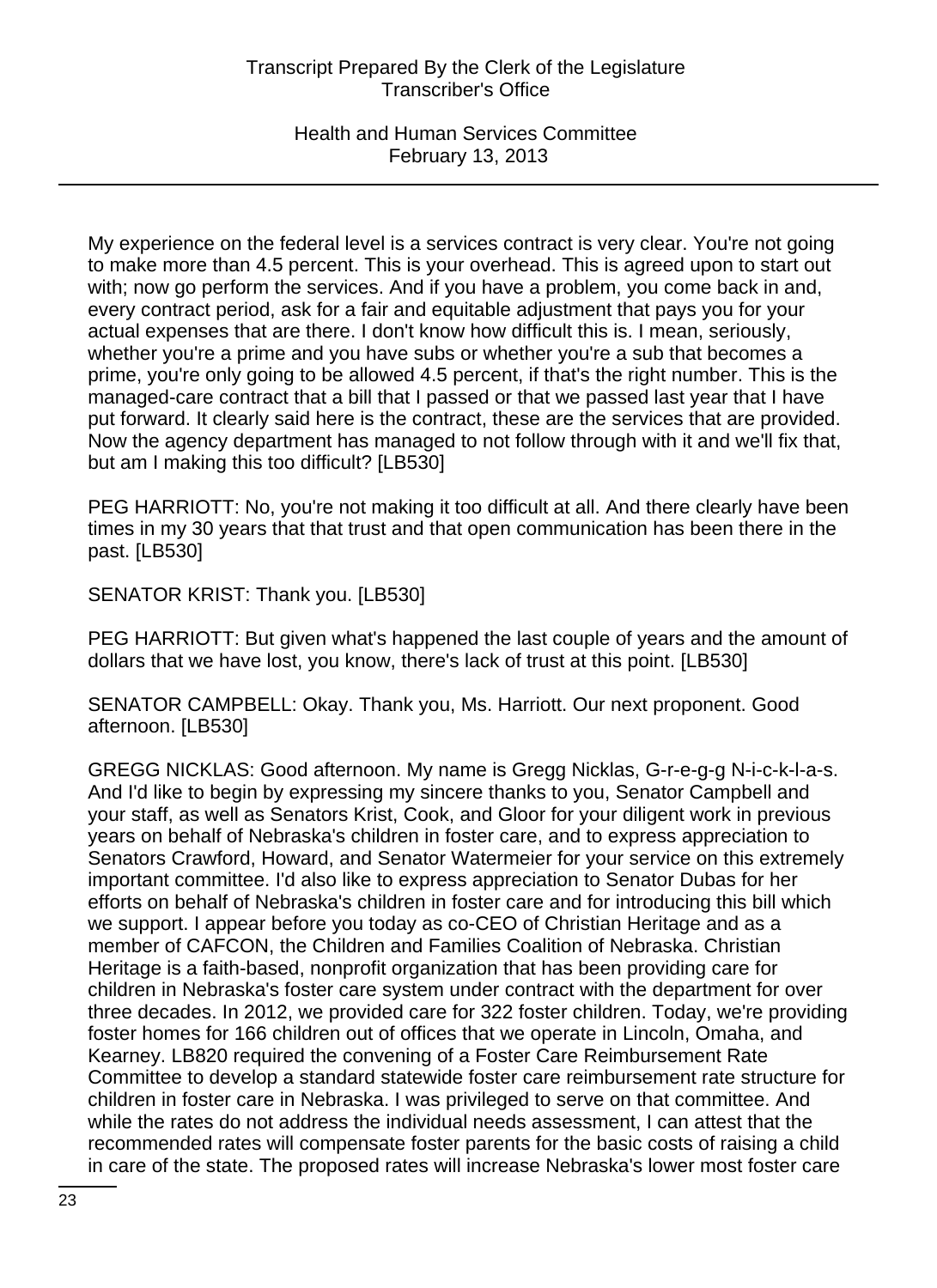Health and Human Services Committee February 13, 2013

payment rate to \$608 a month which will assist in retaining quality, trained, experienced foster parents at that level and will also assist in recruiting quality foster parents, and we believe repair the damage to safety net for children. However, without the approval of this bill and the appropriations that accompanies it, to pay for the increased rates and to permanently replace the Bridge funding, agencies providing foster care will be in peril. Director Pristow has been candid and consistent in conveying that the department does not have the funding for this major increase in foster care payments and, if approved without an appropriation, the increases would fall on the back of the providers. We, Christian Heritage, have survived over three years of child welfare reform in Nebraska. We have experienced three rounds of reduction in force to adjust to multiple rate reductions. We not only eliminated positions, we eliminated overtime, froze administrative salaries, reduced benefits, and slashed our advertising budget to recruit foster parents. And were it not for the generosity of our donors and the tenacity of the 102nd legislative body of this Unicameral, the impact of the reform would have been even more ominous. I share this with you to say that we simply do not have the margin to absorb this rate increase. You're absolutely correct that the payments to foster parents should increase, and we are 100 percent supportive of the increasing of foster parent rates. As agencies, we are not asking for a dime more for ourselves, only that the increase that the foster families will receive will be appropriated and passed through the agencies to be paid to the foster parents. Although Director Pristow has indicated that the department does not have the funds to pay the increase to foster parents, during one of our Foster Care Reimbursement Rate Committee meetings I asked if he would pass appropriated funds for an increase in foster parents payments to the agencies so that we could in turn make those payments to the families, and he indicated he would. However, I'm concerned that the dollars reflected in the fiscal note is significantly lower than it needs to be and the cost for the pilot projects are not included. On July 1, 2013, we need the funds that we're currently receiving plus additional funds to recruit, train, license, and provide, and support families. That will be essential. Some of my colleagues have recommended that the need for this appropriation is so obvious that advocating is unnecessary. I'd rather be safe than sorry. (Laughter) As you're acutely aware, one bill...is that red? [LB530]

SENATOR CAMPBELL: It is, sir. [LB530]

GREGG NICKLAS: I can stop. [LB530]

SENATOR CAMPBELL: Well, are you close to finishing? [LB530]

GREGG NICKLAS: I am. One bill will not remedy all the ills. There are a myriad of issues not the least of which is the dire need for additional foster homes specifically for teenage youth, special needs children, and sibling strips. Even with the concerns, I contend that the condition of foster care in Nebraska is improving. It is growing stronger and an increase in rates to foster parents will further strengthen and stabilize the system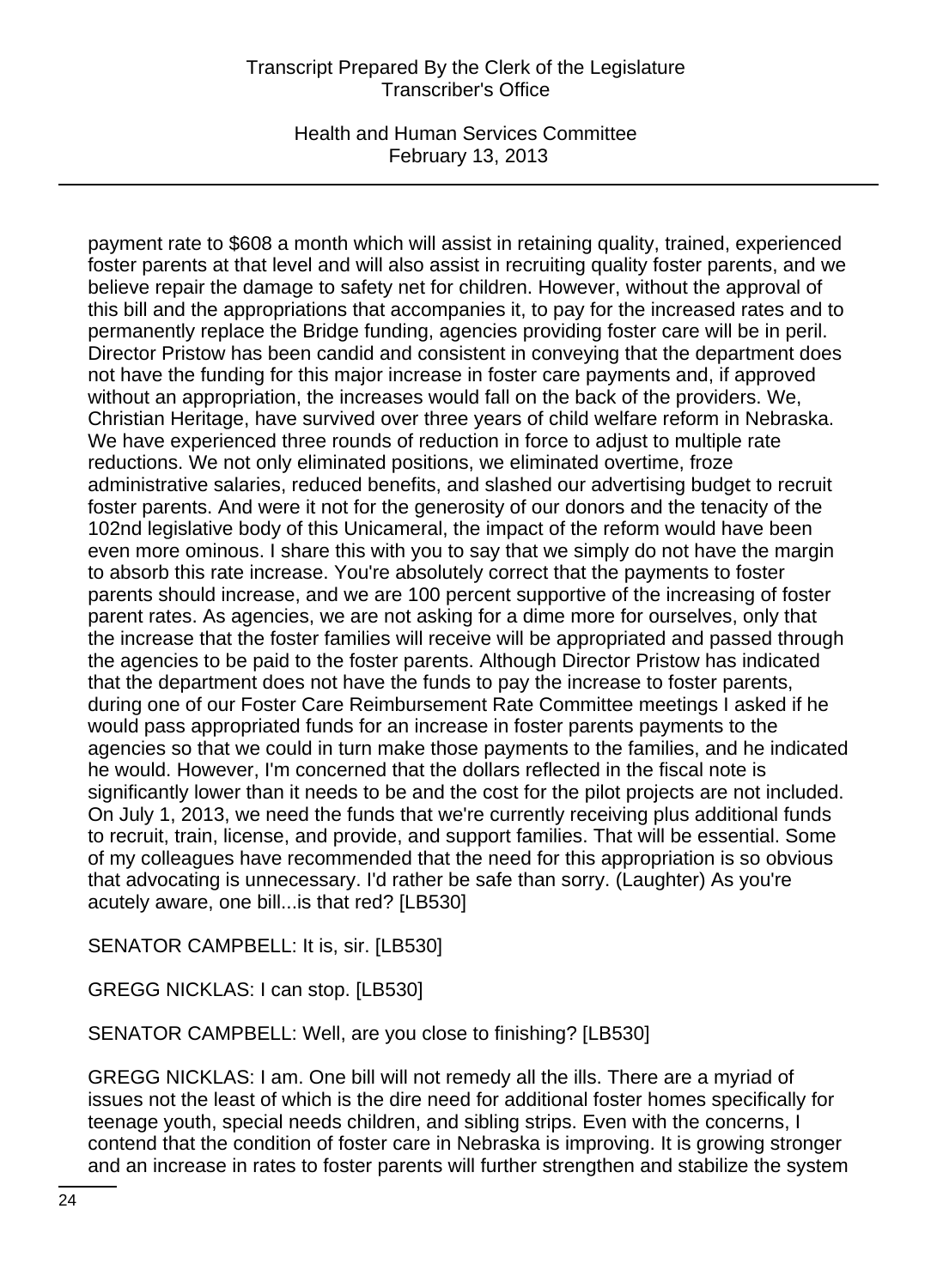for the children and youth placed in foster care. You've initiated this improvement. We would encourage you to move the bill forward, along with the indispensable appropriation for the welfare of Nebraska's children and the agencies that recruit, train, license, and support them. [LB530]

SENATOR CAMPBELL: Thank you, Mr. Nicklas. Any questions? Thank you. Welcome. [LB530]

JODIE AUSTIN: (Exhibit 4) Good afternoon, Chairwoman Campbell and members of the Health and Human Services Committee. For the record, my name is Jodie Austin, J-o-d-i-e A-u-s-t-i-n. I'm a licensed clinical social worker, and I am the president of KVC Behavioral HealthCare Nebraska. I'm here today to testify in support of LB530. I do want to thank Senator Dubas for her service and ongoing commitment to Nebraska's children and families. We continue to look forward to the legislator's continued partnership as we strive to improve child welfare in Nebraska. KVC agrees that foster parents' actual costs associated with raising a child need to be fully reimbursed. We also agree with the intent of LB530 which states foster care agencies do not pay increased rates out of budgets determined in contracts with the department prior to any changes in rates. We are concerned, as noted earlier, that the fiscal note is not reflective of the foster payment increase. KVC is a licensed child placing agency in Nebraska serving more than 600 children and 450 foster homes in eastern, southeastern, central, and northern service areas. This means we recruit, train, and support licensed foster family and kinship homes. Over 60 percent of our budget is spent on stipends to foster parents. Another 16 percent of our budget pays staff, not including overtime or mileage, to support foster parents, train foster parents, manage all crises 24 hours a day, seven days a week, and assist youth in reaching safety, permanency, and well-being. There are additional responsibilities as well, including placement specialists to ensure the best placement match possible, major recruitment efforts for new foster parents to meet the growing needs for homes in Nebraska, assisting foster parents through the lengthy licensing process, and ensuring all evidence-based practices and practice models are in place to achieve better outcomes for the youth in foster care. We also put in significant efforts to license as many relative foster homes as possible in order to draw down the IV-E dollars. KVC has implemented structured decision making, signs of safety information sharing framework, and trauma systems therapy, to name a few, in an effort to support foster parents and minimize trauma experienced by children. As new evidence emerges, we are dedicated to providing the best possible care for youth. Support and training for foster parents is crucial. The trauma children experience when they are moved from their homes is immeasurable and it will have lifelong implications. KVC has been able to achieve an average of 95 percent foster parent retention rate and over a 95 percent placement stability rate while placing children with some of the highest identified needs. These are all direct costs. KVC's mission is to enrich and enhance the lives of Nebraska children. We believe that LB530, as it is intended, will allow more families to provide foster care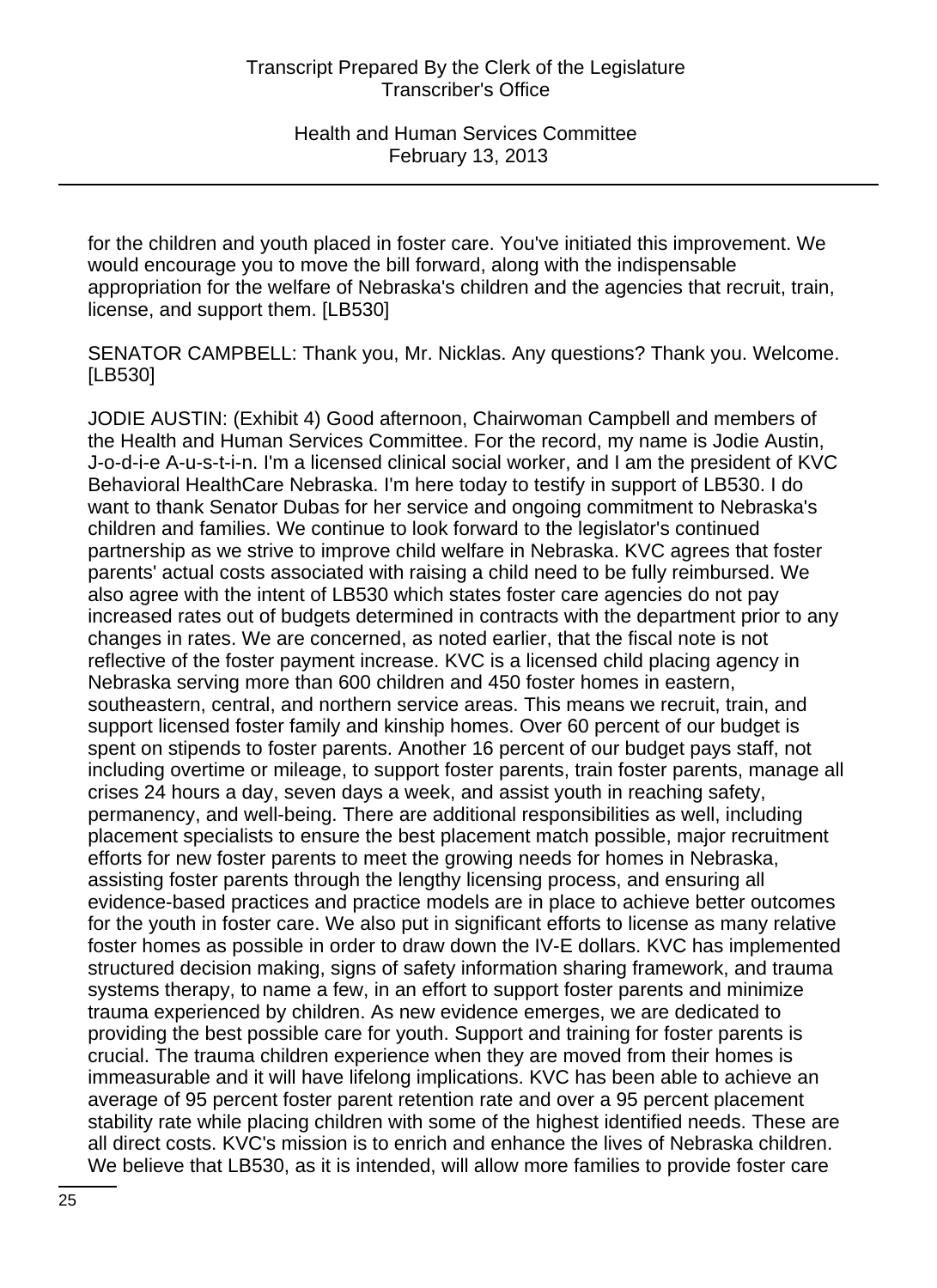by reducing their concern of personal financial loss. I thank you for your time and I'm happy to answer any questions. [LB530]

SENATOR CAMPBELL: Questions? Thank you very much for your testimony. [LB530]

JODIE AUSTIN: Thank you. [LB530]

SENATOR CAMPBELL: Our next proponent. Good afternoon. [LB530]

DAVID NEWELL: (Exhibits 5 and 6) Good afternoon, Senator Campbell and members of the committee. My name is David Newell, D-a-v-i-d N-e-w-e-l-l. I'm the CEO of Nebraska Families Collaborative. I would like to thank Senator Dubas and this committee for the important work that you've done on this legislation. And I would like to apologize that I did not bring more handouts with me today, (laughter) but I did bring two. I... [LB530]

SENATOR CAMPBELL: An ongoing... [LB530]

DAVID NEWELL: And I won't be reading my testimony. I think you largely heard the testimony that I would have shared with you based on other agencies, so I just want to highlight a few things from my written testimony for you. One, I would like to emphasize, as you've heard from previous testifiers, that while I think that the system is stabilizing and getting stronger, I would emphasize to the committee that the system continues to be highly fragile and that it's imperative that we be very careful as we move forward. NFC serves approximately 40 percent of the children and families in Nebraska's child welfare and juvenile justice system, and we contract with a network of ten private agencies that do our licensed foster care. NFC does not compete with it's licensed foster care. So as an example around national foster care month, which is coming up in May, we support our child placement agencies and advertise and engage in activities with them, but we don't compete with them. These agencies are excellent. They're very good to work with. We do have a trusting relationship with them. And they are not engaged in providing foster care for the high profits that are associated with this work. They're doing it because they care deeply about children and families and that's what their motivation is, as is the motivation for NFC. We have communicated to Senator Dubas some suggested amendments to the bill. And the primary one that I want to speak about to the committee is as a pilot in the eastern service area, it's important that...and also as a nationally accredited network manager, that we maintain our relationship with the agencies that work with us. And so when LB820 was implemented, what happened in the eastern service area is the department entered into contracts that were separate from NFC's contracts with our provider network. And so as a result of that, the agencies in Omaha have to contract now both for...with NFC and with the department for the supplemental LB820 payments. The suggested amendment that I've incorporated here eliminates that necessity where the money would pass through to the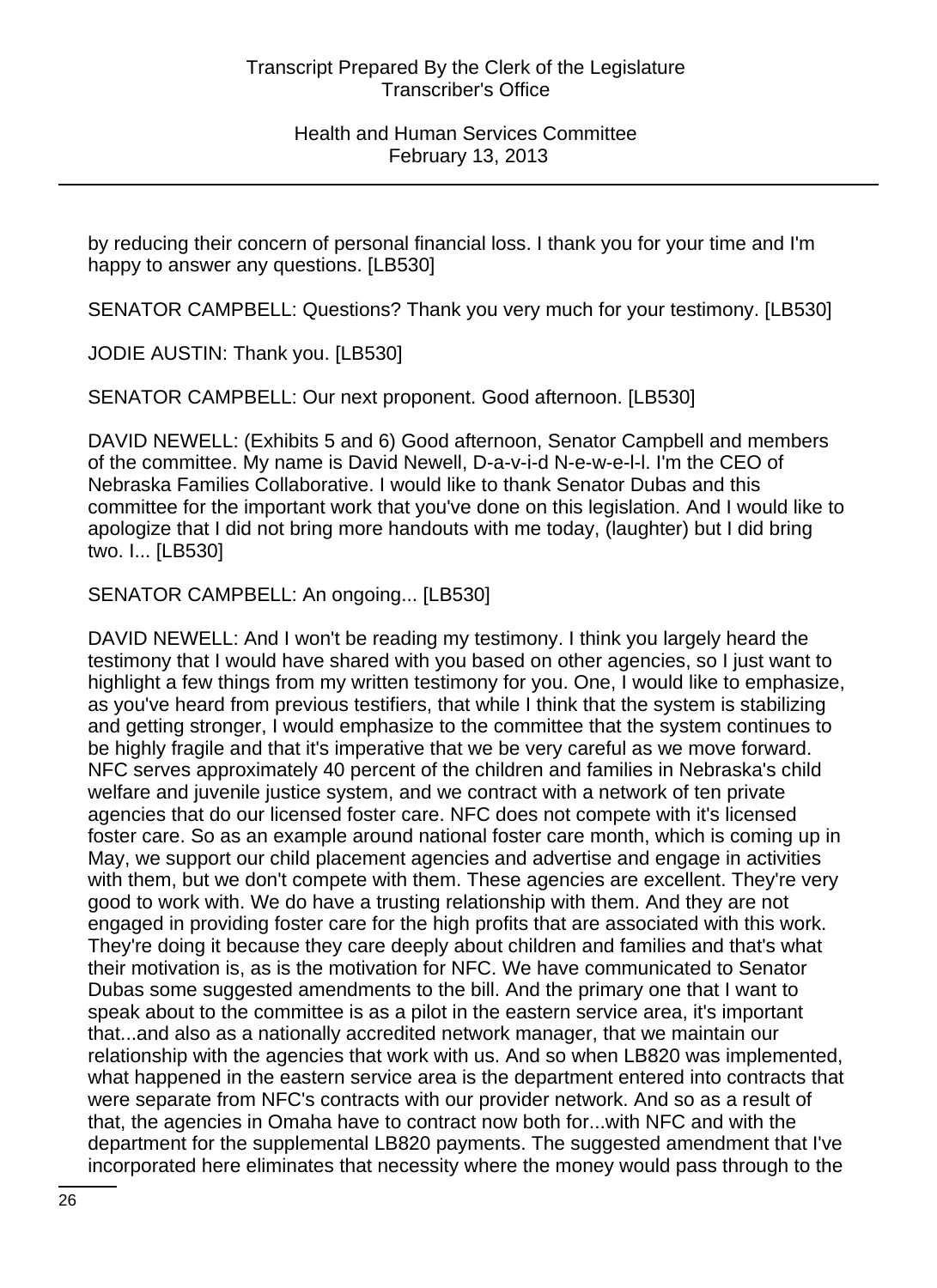Health and Human Services Committee February 13, 2013

lead agency to us and then we would in turn pass that through directly to the agencies. And that's the main thing that I wanted to share with you. We're very supportive of this bill, we're supportive of doing a pilot, and we're supportive of having a firm, trusting relationship based on actual costs with the agencies; and we think we can do that. To Senator Krist's question about how hard can this be, I think he's very familiar with federal contracting rules. That's in my testimony about...and I think that we could base it...base agency expenses off of federal definitions for different expense categories and come up with reasonable reimbursements for the agencies. [LB530]

SENATOR CAMPBELL: Mr. Newell, does that get at my question to Ms. Harriott about, you know, is there a particular, as you look across the country, is there a guideline or a suggestion as to what that...the agency that provides the support to the foster family should get? Does that get at that question? [LB530]

DAVID NEWELL: There are different guidelines in different states, but I would suggest that Nebraska probably has to do its own because it hinges very tightly on the definitions. And that's where federal definitions can be very helpful because then they're uniform definitions. But the other thing I would say in regards to when we were talking about rates, we are supportive of setting minimum rates. Many states do establish minimum rates like are being proposed here. But it's also important for Nebraska to be careful when it comes to rate setting. And so, for example, at my last agency which was in a different state, we had different...we had uniform minimum rates that all agencies had to pay, but my agency could pay above that rate at a different level than perhaps a different agency. And there are very good reasons to do that. And so I think we have to be very careful when it comes to setting rates above the minimums, so. [LB530]

SENATOR CAMPBELL: Okay. Because that's one of the things that we looked at with the State Auditor and even when we started looking into it across the state, and testimony, I mean, we were just seeing such a variance of what people were paid. [LB530]

DAVID NEWELL: Right. [LB530]

SENATOR CAMPBELL: And in some cases I think we were...it was deplorable in the sense of what some of the rates that foster parents were being paid, and I think that sort of was the impetus from the committee. [LB530]

DAVID NEWELL: Right. So what I would say is that within the provider network that NFC managers there's actually uniformity across those agencies. [LB530]

SENATOR CAMPBELL: Okay. Did you want to make any comment about your chart just so that we... [LB530]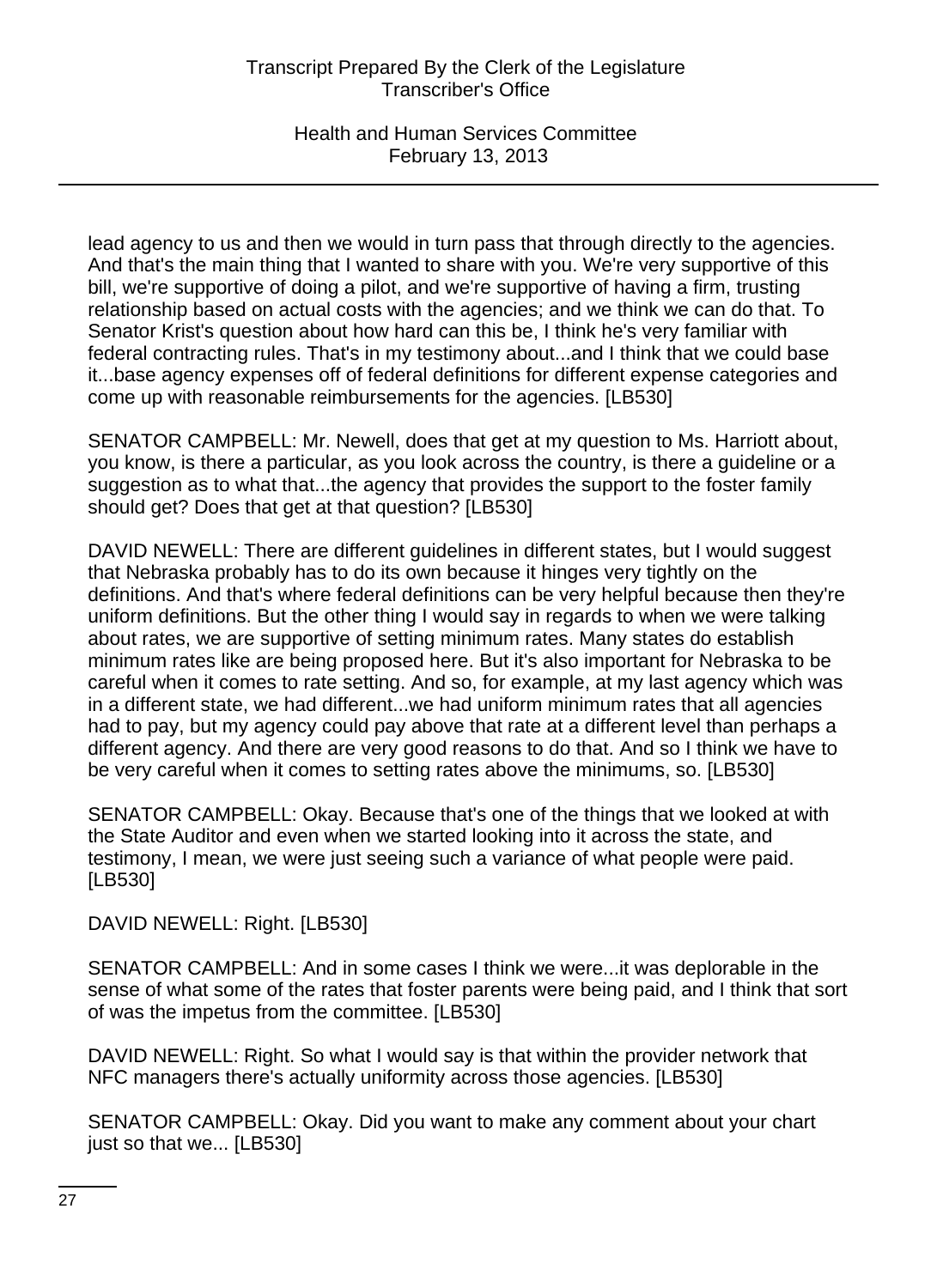DAVID NEWELL: In the chart... [LB530]

SENATOR CAMPBELL: ...make sure we know what you're trying to tell us? [LB530]

DAVID NEWELL: Sure. So as you heard with earlier testifiers that there is a fiscal impact, and what this chart reflects is both the fiscal impact factoring in the LB820 supplement and without the LB820 supplement. [LB530]

SENATOR CAMPBELL: Okay. [LB530]

DAVID NEWELL: So if you look at the age ranges, the first three columns are for kinship care, agency-based care, and a total for both of those. And that is without the current LB820 supplement, what those cost differences are. And then the next three columns are for if you took into account current allocation for LB820. And then if you look at the bottom, this is for licensed care. This is...and this is for the month of November. As you've heard with other testifiers, if you look at FC intensive, these are the level of care that NFC pays its agencies; and you'll see that there is no impact in foster care intensive, which is a significant number of the children in care. The reason for that is because the agencies are already paying far in excess of the minimum that's being proposed, and that's why there's no fiscal impact in that column. [LB530]

SENATOR CAMPBELL: Okay. Thank you, Mr. Newell. And we shall always have a running question about your handouts, won't we? (Laughter) [LB530]

DAVID NEWELL: Okay. Thank you. [LB530]

SENATOR CAMPBELL: Thank you. Our next proponent. How many other proponents do we have? Oh, okay. How many wish to speak in opposition to the bill? Okay. Anyone in a neutral position? Okay. That helps me. Thanks and welcome. [LB530]

SARAH HELVEY: (Exhibit 7) Thank you. Good afternoon. My name is Sarah Helvey, S-a-r-a-h, last name, H-e-l-v-e-y, and I'm a staff attorney and director of the child welfare program at Nebraska Appleseed. When I was sitting down to write this testimony the other evening, I pulled up my, I think what I had written last year on this issue and maybe the year before that. And so, you know, I saw in the previous testimony that we, as others have, you know, referenced the MARC study and that Nebraska has had one of the lowest base rates in the country. I think both times I also mentioned our concerns that the previous rate did not meet the requirements of federal law. So I didn't want to repeat all that for the veteran members of the committee. But to start off by saying, you know, this isn't the first time that we've been before this committee in support of the need to provide adequate support for children when they must be placed in out-of-home care, and I don't mean that at all negative. We're so pleased with the great progress that has been made on this issue and the process as it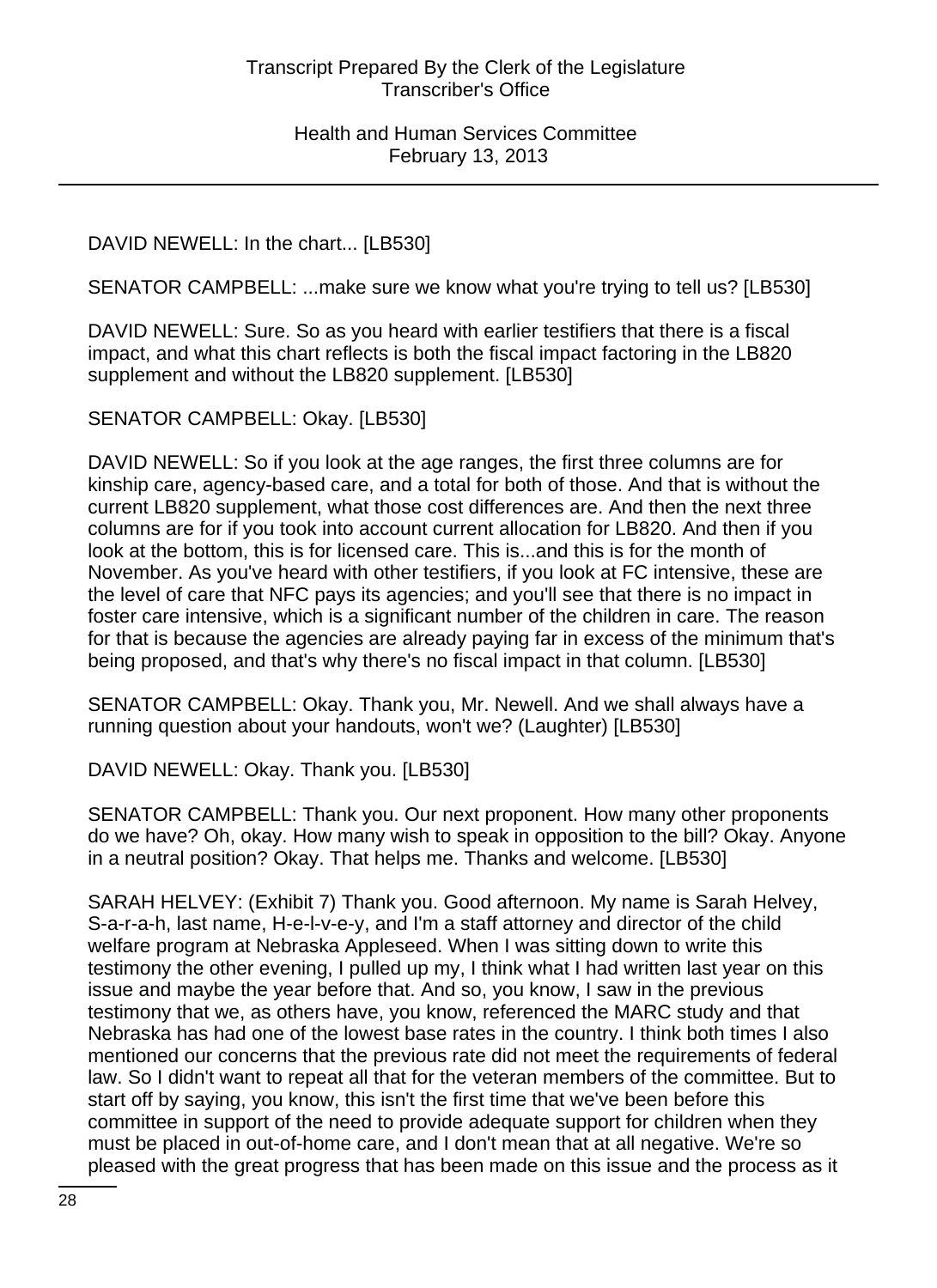Health and Human Services Committee February 13, 2013

has moved forward, in particular the work of the Foster Care Reimbursement Rate Committee to recommend a rate which reflects the actual costs of care. While great progress has been made, I think all involved agree that the work is not done and we, therefore, support the provision of the bill to create the pilot project and also support the extension of the Children's Commission, as well as for the appointment of the Foster Care Reimbursement Rate Committee under the Children's Commission. And we believe it's important for the commission and the committee to play a role in reviewing the pilot, in addition to providing ongoing oversight and recommendations of that process. We wanted just to highlight a couple of additional issues that we think are important to bring forward. And the first one I won't repeat because you've heard it from others. Also the concern that we're making sure to reflect those administrative and program costs for the recruitment, training, and support of foster homes to ensure that Nebraska has sufficient and high-quality foster homes. The second issue I wanted to mention is that while it's important that children receive adequate support when they must be placed in out-of-home care, as I think the committee is very attuned to, we must also prioritize efforts to prevent children from being placed in out-of-home care in the first place. And so, specifically, we believe it's important to address the Aid to Dependent Children rate in tandem with foster care rates. We think effectively addressing poverty is not only fundamental to the well-being of children and families in our community, it's also one of the keys to preventing the unnecessary entry of children into the foster care system. And so as we're looking at this issue, we think that that's an important companion as well and see LB530 as part of a larger package of ongoing reforms focused on prevention and investing in community-based services. We also support that the bill specifically requires the committee to review and make recommendations regarding adoption assistance so as not to create any disincentive to permanency. And so with that, we just want to thank Senator Dubas for her great work on this issue and the committee as well. [LB530]

SENATOR CAMPBELL: Thank you, Ms. Helvey. Are there questions or comments? Because we have inside information we can say we will be hearing more about ADC payments. (Laughter) [LB530]

SARAH HELVEY: See you then. Thank you. [LB530]

SENATOR CAMPBELL: Thank you. Kaitlyn will... [LB530]

JACQUELYN MEYER: Kaitlyn. It's Kaitlyn? Okay. One of each. [LB530]

SENATOR CAMPBELL: Good afternoon. [LB530]

JACQUELYN MEYER: (Exhibits 8 and 9) Hi. Good afternoon, Senator Campbell and members of the Health and Human Services Committee. My name is Jacquelyn Meyer, Jacquelyn, J-a-c-q-u-e-l-y-n, Meyer, M-e-y-e-r. I'm the executive director of Building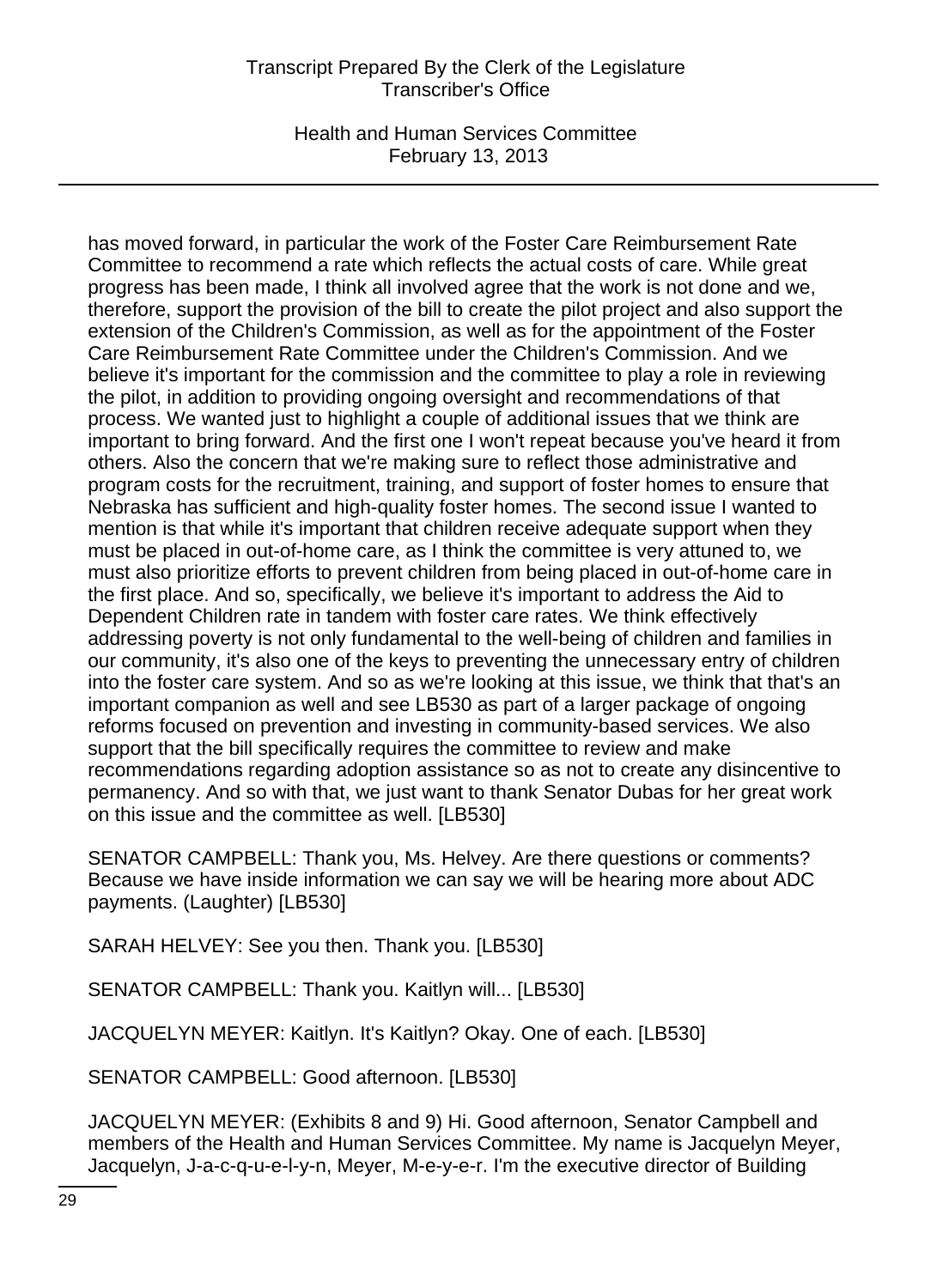Health and Human Services Committee February 13, 2013

Blocks for Community Enrichment agency-supported foster care. And I'm here this afternoon, which is not on your sheet, is to put the human side to all of the left-brain numbers and bean counters to what this is. I was on the Foster Care Reimbursement Committee. I voted for those desperately-needed increase in rates. But we were told that same afternoon as we passed that by Mr. Pristow that we were not going to get any more money, that that was going to have to come out of our limited budget. And as I'm driving home that afternoon, my 200 miles, panic set in because I felt like a parent who had just taken their child to surgery and now...for a lifesaving surgery and now was going to have to pay for that surgery on very limited budget. Because you see, folks, Building Blocks is my baby. Since its creation, Building Blocks has prided itself in doing whatever we can to give permanency to children. We do more than what's expected of us all along the way. And as I'm driving home those 200 miles, I'm thinking of these questions. Who is going to pay for the two hours or how am I going to pay for the time that it takes two hours to drive from one family in western Nebraska? How am I going to pay a worker to go into a home every day of the week to make sure that's permanent, that's a permanent home, that people, that child is not going to move? How am I going to pay for the extra training that I'm going to give to my staff, to my supervisors, and to my staff so that they understand from a practical standpoint attachment and trauma? And this has to be practical because they have to be able to take them into a home and give it to these families so they understand. This kid isn't acting like that because he's...it's a won't. He's doing that because he can't change. So I want my families to understand that. How are we going to afford the extra things that we do for our families, like going to the pumpkin patch or the bowling parties that we have in all areas of our service area? How are we going to pay for those? And the Christmas party? How are we going to do that? Those are the thoughts that were going through my mind that afternoon. And how are we going to be effective in our recruiting? You know, one can put up a poster; but we have to be effective in our recruiting so that I'm building a relationship with this person and so that they want to come on and be a foster parent. It's all about relationship. That takes time and that takes money. I want to thank Senator Dubas for bringing this bill to effect or to the committee because it gave us hope. As you know, the need for foster parents is at an alarming level. A month before Christmas, agencies were asked to find homes for 50 kids in one week. Santa at our Christmas program talked to me later and he said, Jackie, a little girl sat in my lap and all she wanted was a mom and dad. This is tough, guys. Last week I was filling in at church. Can you tell this is my baby? Anyway, last week I was filling in at a church meeting. I asked the kids, I said, can you give me a time, can you give me something that you're thankful for this week? And the kids came up with, I won my game, I had a good grade, and I told them that I found my keys for the umpteenth time that day. And a little boy said to me, said to the group, he said, I'm thankful I have a mom and dad. They took me in and said and now I don't get abused anymore. By the way, that wasn't that week, that was four or five years before that. This is our work, guys. These people have talked about numbers, and I love them because I can't do that. I hire people to do that for me. This is what we're talking about. We're not talking about...we're talking about people.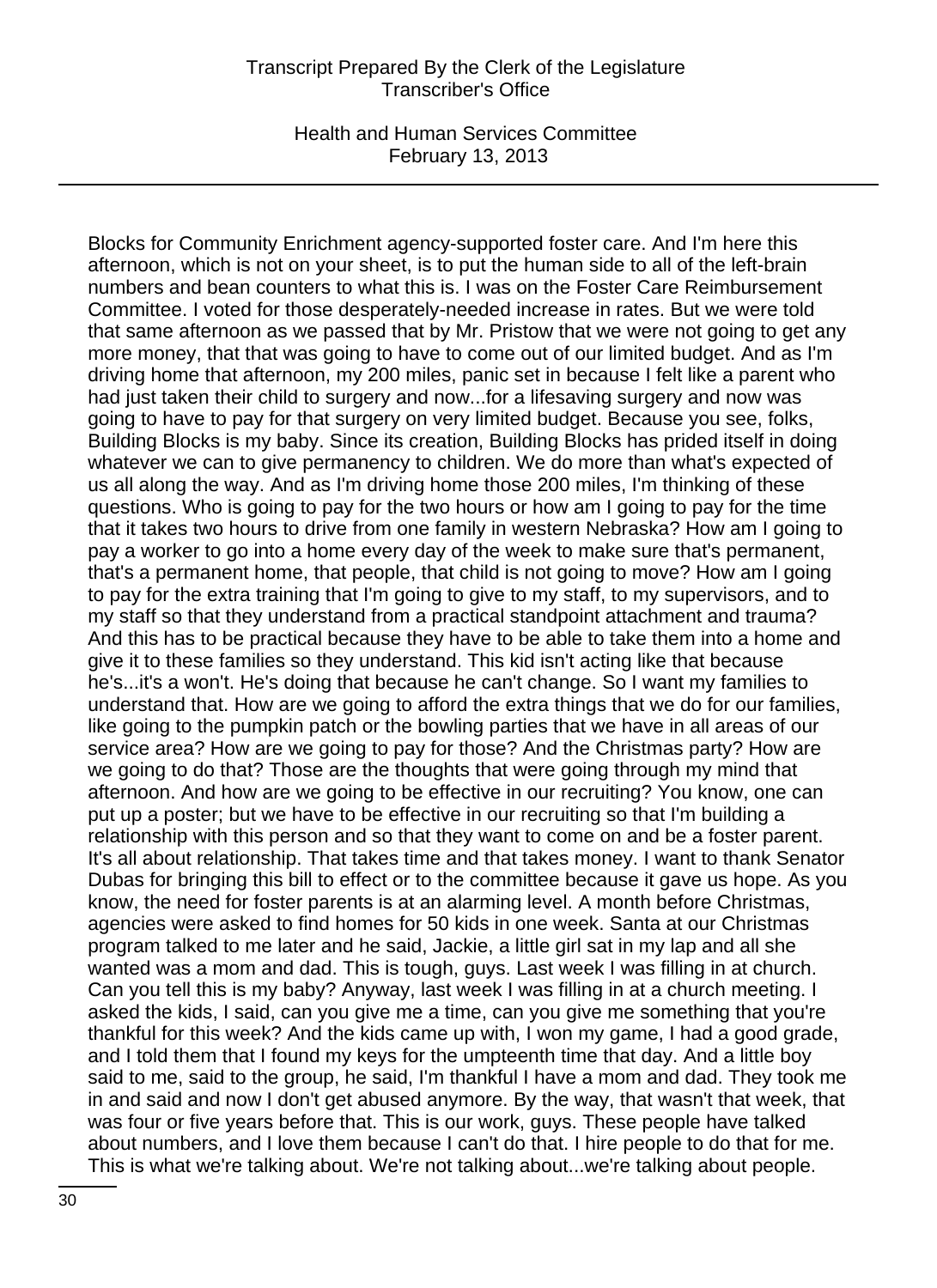We're talking about kids that need a home. They need somebody, some place where that at the end of the year they can go and know I will have a place to go for Christmas forever. Thank you. [LB530]

SENATOR CAMPBELL: Questions? Senator Krist. [LB530]

SENATOR KRIST: I think, I know what we proved last year in the One Hundred Second Legislature is we have the resolve to fix some problems, and we're not done yet... [LB530]

JACQUELYN MEYER: No, we're not done yet. [LB530]

SENATOR KRIST: ...and we knew that. But let me assure you, and I hope this isn't too bold, but let me assure you that what Thomas Pristow said in the fact that there is no money, we--I got my pom-poms out now--we are... [LB530]

JACQUELYN MEYER: Yes. I'll join you. [LB530]

SENATOR KRIST: ...we are the Legislature. We legislate. We appropriate. We appropriate. We appropriate. They execute, and then we apply the oversight. [LB530]

JACQUELYN MEYER: Okay. [LB530]

SENATOR KRIST: So if the money is warranted, as I have said from the first day in this Legislature, we're going to fund those programs correctly. [LB530]

JACQUELYN MEYER: Thank you. [LB530]

SENATOR KRIST: That's my promise to you. [LB530]

JACQUELYN MEYER: Thank you. [LB530]

SENATOR CAMPBELL: Any other questions? Ms. Meyer, I just want to thank you because you've been coming to testify in front of us at the very beginning of all the issues on child welfare; and every time, no matter where we have a hearing, you appear on behalf of kids. Thank you. [LB530]

JACQUELYN MEYER: You're welcome. [LB530]

SENATOR CAMPBELL: Anyone else in the hearing room? Senator Dubas, would you like to close on your bill? [LB530]

SENATOR DUBAS: I would like to thank all of those who came forward and testified this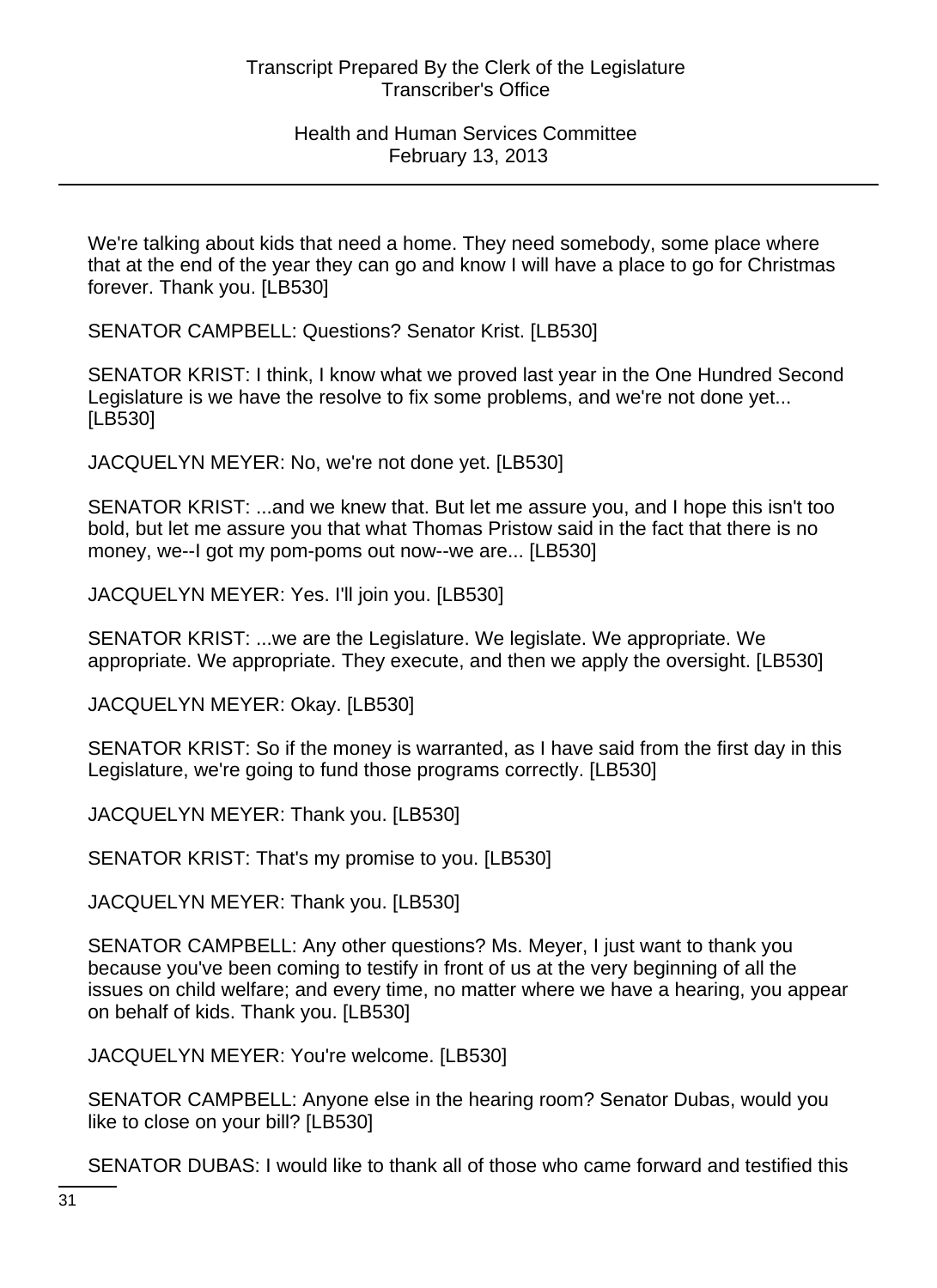Health and Human Services Committee February 13, 2013

afternoon. The information that's in the fiscal note is only as accurate as the Fiscal Office was able to make it without having received anything from the agency yet. So that's...those numbers are just kind of based on what we know for certain right now. Those Bridge payments are included in those dollars. But until we get a better idea of what the department is actually thinking, that's the best that fiscal note can be. You know, I know that a pilot program will take dollars to put in place; and that's not being indicated very clearly, anyway, in that fiscal note. So hopefully we get some more direction. But I guess I would just like to say as far as what Senator Krist just said, these children are our responsibility as a state if we're going to make the decision to take them out of their homes. And I know we're working very hard to try to reduce those numbers of children that we're taking out of their homes and trying to get them the services that they may need before we have to reach that ultimate decision. But as long as we're making the decision to take them out of the home, we've got to find ways to support those families who are taking them into their homes. And, yes, the foster care reimbursement rates charge was to look at a standard base rate. That's what we charged them with last year. They did that very well. I'm sure if we would have told them, hey, tell us what it's going to take to do all these other things, they would have done that. But their charge was to come up with that base rate, and that's what they did. And I hope through the testimony today we have shown that what these providers bring to our ability to take care of these children would be, it would be devastating if they were no longer a part of the equation. And as a state, I don't...I truly don't believe we could step up and find the homes for these kids and give them just their basic needs let alone anything else that they need. So if the money is not there as far as new money, then it's...as Senator Krist said, it's our job to find where we get it. But as long as we're making the decision to take kids out of their homes and put them into foster care, then I, too, am committed to finding the dollars that it takes to make sure that we're supporting those families and those providers who are taking care of the kids. So hopefully we can get some better direction in the fiscal note and then be able to go from there. [LB530]

SENATOR CAMPBELL: Senator Dubas, you know, from the day I walked in the Legislature you've been a voice for foster parents, so thank you very much. I did remind the chairman of the Appropriations today that we would be needing money from your bill. I wasn't sure what it was, but I told him we would. Because, you know, I think I agree with Senator Krist. Last year, the Legislature, of the five bills that came out from LR37, we spent the most money on the Bridge Program to foster parents because the members of the Legislature felt it was needed. So thanks for your advocacy. It makes a difference. [LB530]

SENATOR DUBAS: You bet. It's my pleasure. And without those foster families, we're sunk, we don't have any place for these children. They are the foundation of this program. So thank you for your support and your work. [LB530]

SENATOR CAMPBELL: Thank you. We will close the hearing on LB530. (See also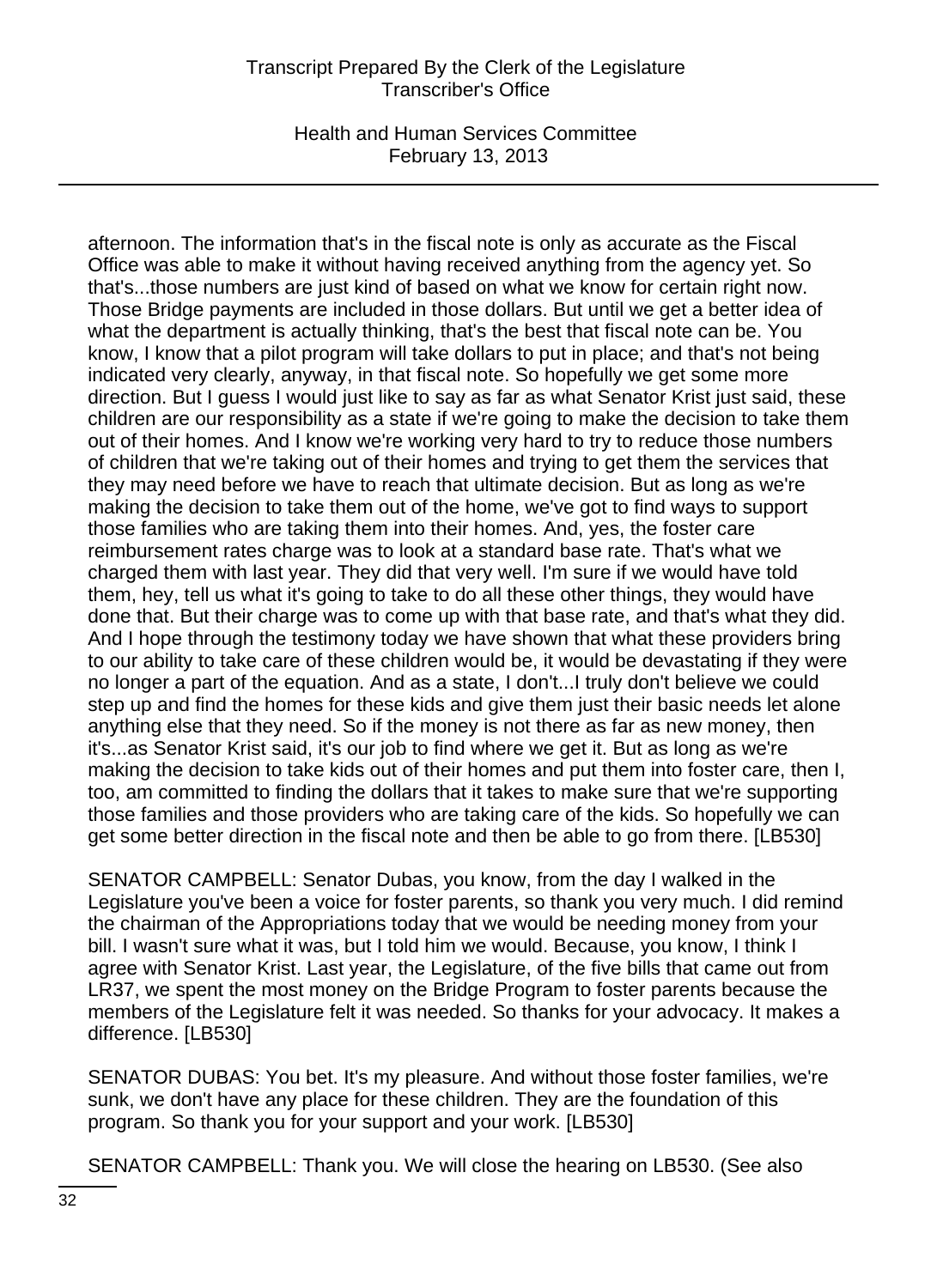Exhibit 10) If you are leaving, please leave as quietly as you can because we're going to go on to the next bill. All right. We will proceed to LB443, Senator Cook's bill to adopt the Children's Residential Facilities and Placing Licensure Act. So, Senator Cook, please go right ahead. [LB530]

SENATOR COOK: Thank you very much, Senator Campbell and honorable members of the Health and Human Services Committee. I am Tanya Cook, that's T-a-n-y-a C-o-o-k. I'm the state senator representing Legislative District 13. I appear before you today as the introducer of LB443, the Children's Residential Facilities and Placing Licensure Act, a bill I introduce on behalf of DHHS Division of Public Health. LB443 creates a comprehensive, modernized licensure act for facilities that provide residential care for youth and those that provide placement services for youth. The bill also updates and clarifies existing statutes for facilities that provide residential care for youth and those that provide placement services for youth. Finally, LB443 provides guidance and delegates authority to the Nebraska Department of Health and Human Services Division of Public Health to issue, renew, inspect, and discipline licenses for facilities that provide residential care for youth and those that provide placement services for youth. It's important to note that LB443 is the result of a collaborative process between the Division of Public Health and providers. After a contentious couple of years, it is nice to offer legislation that represents some common ground. That common ground is an updated licensing statute making procedures more clear and enforcement more flexible. This bill updates current statutes to reflect the changes in these facilities. The current statutes that govern licensure of group homes, child caring agencies, and child placing agencies are neither efficient nor effective. Unlike other statutes that govern licensure of facilities, these statutes do not address requirements for an application, department inspections, investigations of complaints, investigations of unlicensed care, administrative procedure, grounds for license denial, grounds for disciplinary action, and options for disciplinary action that provide both protection of children and youth in care and an incentive for the licensee to come into compliance with regulations. Currently, the only disciplinary options available include voluntary probation, suspension, and revocation. Sanctions that have been successful in other license types include limitations on the license, prohibition of new enrollments, and penalties. Under LB443, these less-restrictive and more effective disciplinary options will be made available. The department's testimony to follow will outline the technical operation of the legislation, the reasons why the updates in LB443 are needed, and the collaborative process used to arrive at this modernized licensing statute. I thank you in advance for your thoughtful consideration of LB443. [LB443]

SENATOR CAMPBELL: Thank you, Senator Cook. Questions? Senator Cook, one question. As I read the bill, this applies to any agency that comes into being once the act is passed? Is that correct? Or is it like all current agencies come... [LB443]

SENATOR COOK: It's my understanding, and we'll get some clarification from Dr.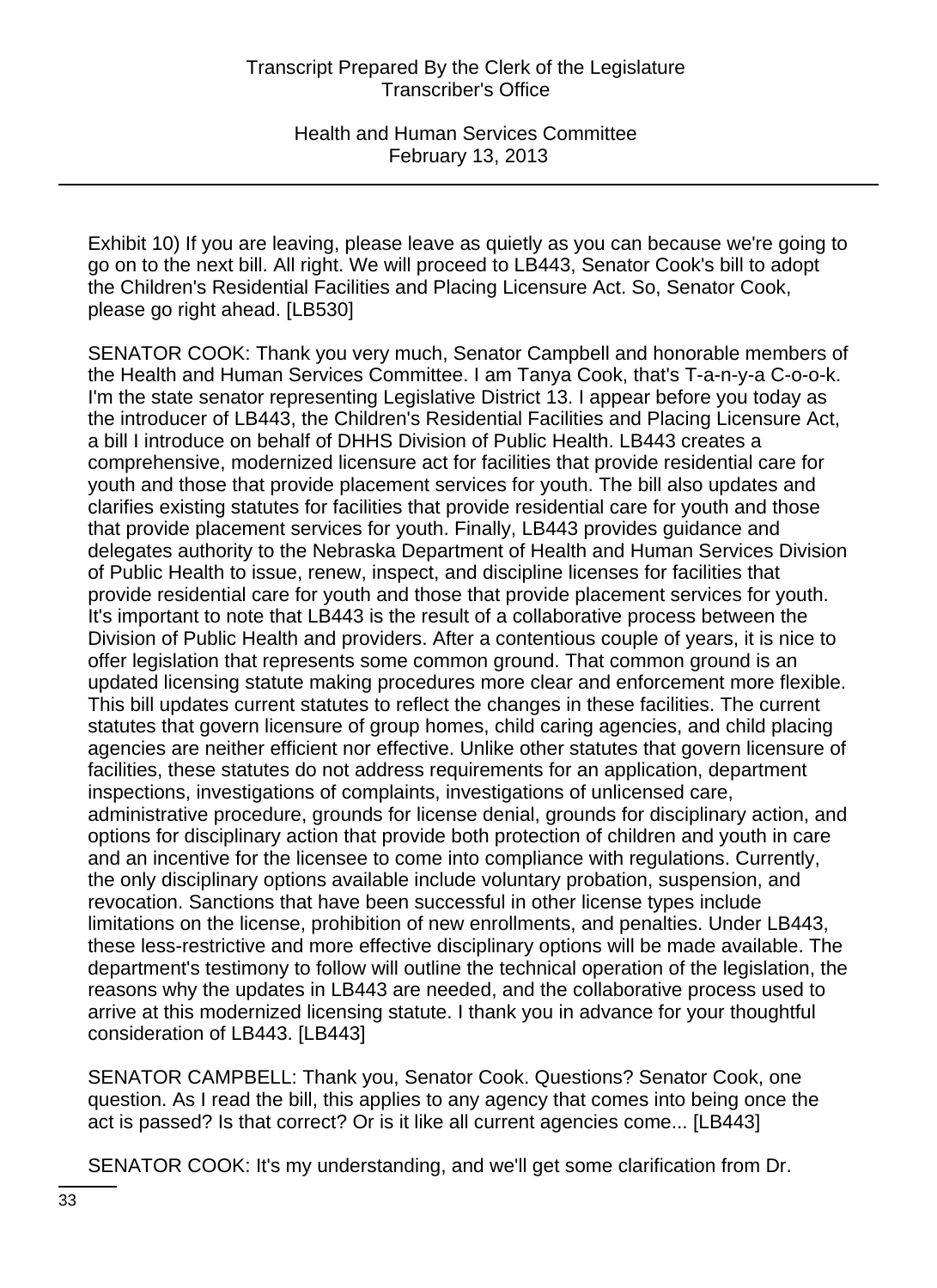Acierno... [LB443]

SENATOR CAMPBELL: Okay. [LB443]

SENATOR COOK: ...that it would be applicable to existing agencies and agencies that come under...fall under this licensure as we go forward. And I'm basing that on our conversations when we started working on the proposal and the fact that they were working collaboratively with the agencies. But Dr. Acierno can speak to that. [LB443]

SENATOR CAMPBELL: Excellent. Thanks, Senator Cook. [LB443]

SENATOR COOK: Thank you. [LB443]

SENATOR CAMPBELL: And please feel free to return. Okay. We'll take our first proponent. Good afternoon. [LB443]

JOSEPH ACIERNO: (Exhibit 11) Good afternoon. How are you today? [LB443]

SENATOR CAMPBELL: Very good. [LB443]

JOSEPH ACIERNO: Good. [LB443]

SENATOR CAMPBELL: You can go ahead and start whenever you're ready, sir. [LB443]

JOSEPH ACIERNO: Great. Good afternoon, Senator Campbell and members of the Health and Human Services Committee. My name is Dr. Joseph Acierno, that's J-o-s-e-p-h, Acierno is, A-c-i-e-r-n-o. I'm the Deputy Chief Medical Officer, Division of Public Health, Nebraska Department of Health and Human Services. I'm testifying in support of LB443 and wish to thank Senator Cook for introducing this bill on behalf of DHHS, the Division of Public Health. This bill creates a comprehensive licensure act for facilities that provide residential care for youth and those that provide placement services for youth. This bill does not create any new licenses and it does not pertain to foster home licensure. This bill is needed to update and clarify existing statutes, some of which have been on the books since 1943. Given the evolution of services, the statutes need to be revised so that they provide sufficient guidance and authority to the department to issue, renew, inspect, and discipline licenses, and inform and simplify provisions for those that are impacted. The bill includes the following that are not in current statutes. First, better definitions. For example, current statutes define a child-placing agency as, quote, an organization which is authorized by its articles of incorporation and by its license to place children in foster family homes, closed quote. This definition limits placement to foster homes. However, the standard of operation in today's world is that child-placing agencies place children in a myriad of settings.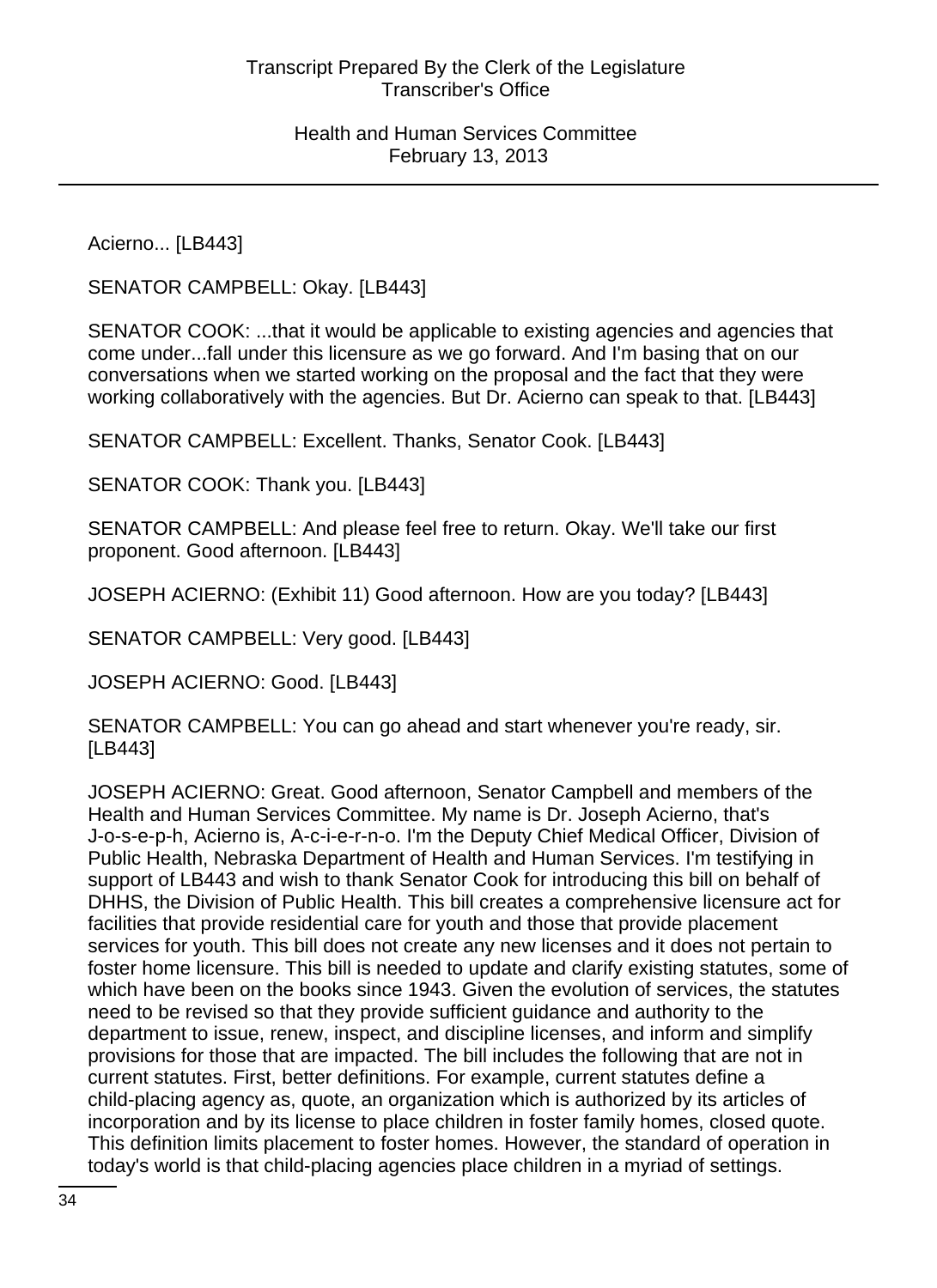Health and Human Services Committee February 13, 2013

Therefore, the definition of child-placing agency provided in LB443 is expanded to mean any person, which includes persons, corporations, societies, communities, and the like, other than the parent or legal guardian of a child that receives the child for placement and places or arranges for the placement of a child in foster family home, adoptive home, residential child caring agency, or independent living. Two, better licensing procedures and authority. Current statutes do not include procedures for disciplining a license or the types of discipline sanctions that can be imposed. For example, right now all we can do is notify of a violation or revoke a license. Progressive discipline is essential to get licensees to comply. Examples would be censure, fine, probation, etcetera, before...and long before revocation. LB443 includes all of these needed components, including the authority to impose progressive discipline and is probably the most essential part. The language of LB443 mirrors that found in other licensure acts such as the Child Care Licensing Act and the Health Care Facility Licensure Act. In closing, this bill is a much needed piece of legislation that will enhance the department's ability to regulate facilities that care for youth and entities that provide placement service for youth. We have worked collaboratively with a broad base of stakeholders, including providers and advocacy groups to craft this legislation. These groups are supportive of this legislation. Therefore, I request that the committee advance LB443. Thank you again, and I'd be happy to respond to any questions that you have. [LB443]

SENATOR CAMPBELL: Thank you, Dr. Acierno. I'm going to start with my question that Senator Cook and I talked about. On page 20, do you have the bill with you, sir? [LB443]

JOSEPH ACIERNO: I do. [LB443]

SENATOR CAMPBELL: Okay. On page 20, it says, all licenses issued prior to December the first in accordance with, dah-dah-dah-dah-dah, or other statutes amended to this shall remain valid as issued for purposes of the children's residential act... [LB443]

JOSEPH ACIERNO: Right. [LB443]

SENATOR CAMPBELL: ...basically. So can you kind of explain, that was my question. [LB443]

JOSEPH ACIERNO: Well, I don't think they would need a new license, but they would come under the provisions of this act. [LB443]

SENATOR CAMPBELL: Okay. And they would have to renew under the provisions of this act. [LB443]

JOSEPH ACIERNO: They would, correct. They would renew under these provisions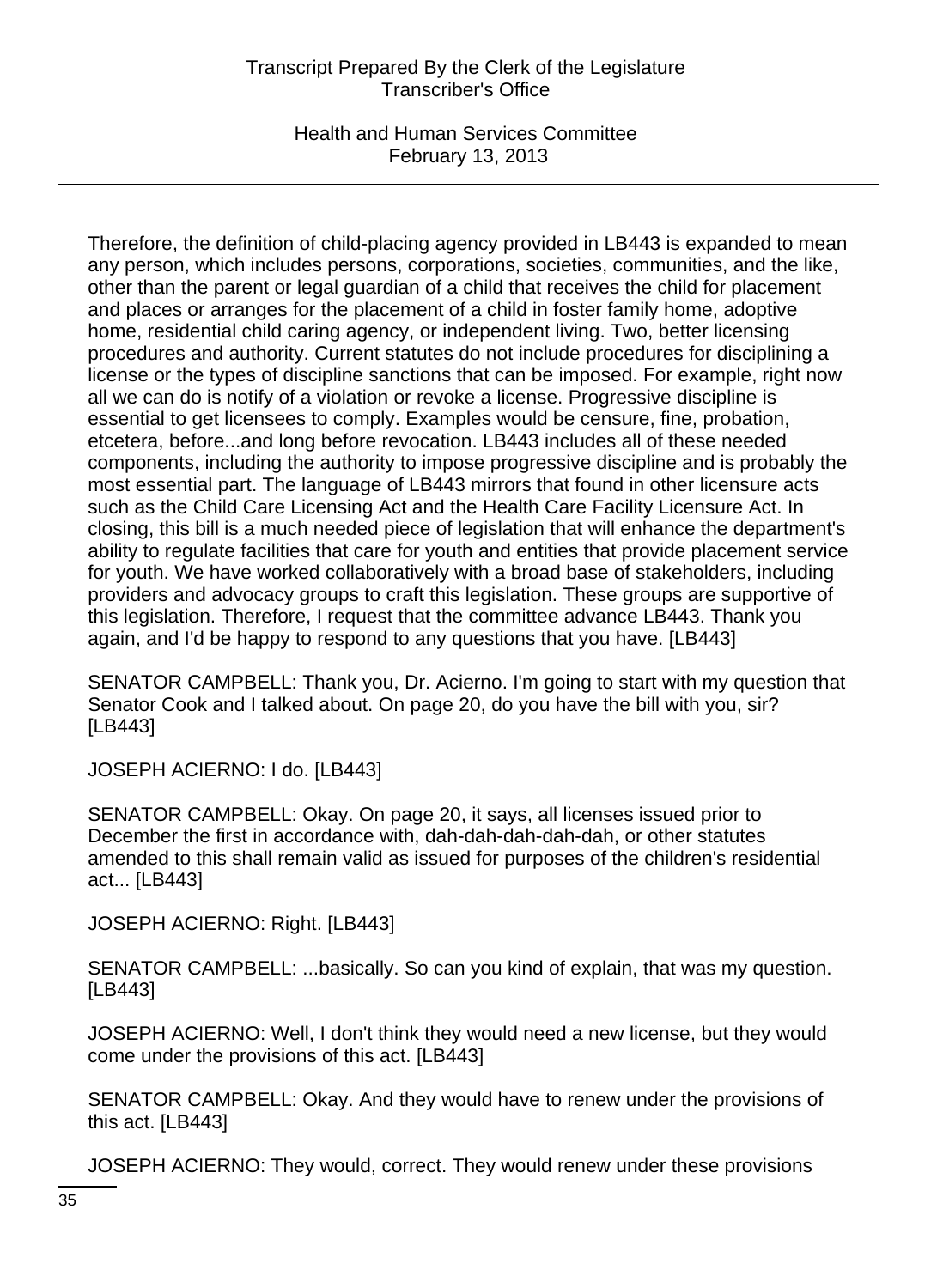and would be subject to these provisions. But we're not...they would not all need to... [LB443]

SENATOR CAMPBELL: Start all over. [LB443]

JOSEPH ACIERNO: ...there's not a new license that's being created here. Correct. They would not have to start all over again. [LB443]

SENATOR CAMPBELL: And are the fees that are in the bill... [LB443]

JOSEPH ACIERNO: The same. [LB443]

SENATOR CAMPBELL: ...the same as we have them now? [LB443]

JOSEPH ACIERNO: Right. Right now it's on a...I believe it's on a two-year cycle. It's going to go to one year. [LB443]

SENATOR CAMPBELL: Right. [LB443]

JOSEPH ACIERNO: But it's basically having it, so it nets out. It's the same fee. [LB443]

SENATOR CAMPBELL: Okay. Other questions for Dr. Acierno from the bill? How long have you been working on this, sir? [LB443]

JOSEPH ACIERNO: This has been going on for a few years. [LB443]

SENATOR CAMPBELL: Apparently. [LB443]

JOSEPH ACIERNO: For quite a while. Just, you know, there's a lot of projects like that, obviously. But this one has been going on for at least two to three years. [LB443]

SENATOR CAMPBELL: And really it's meant to update the statutes in many cases that haven't been updated. [LB443]

JOSEPH ACIERNO: That's correct. And it makes it...it makes it consistent with the Health Care Facility Licensure Act and child care licensing. So if you were to look at those acts, you will see mirror images to it. And so it...whatever you're familiar with there is crossing over into this area. [LB443]

SENATOR CAMPBELL: Okay. The other thing, Dr. Acierno, that I want to make you aware of, we are...I asked the legal counsel to take a look at the definitions that are in here. We also have another bill that's coming forward or has had a hearing on kinship. [LB443]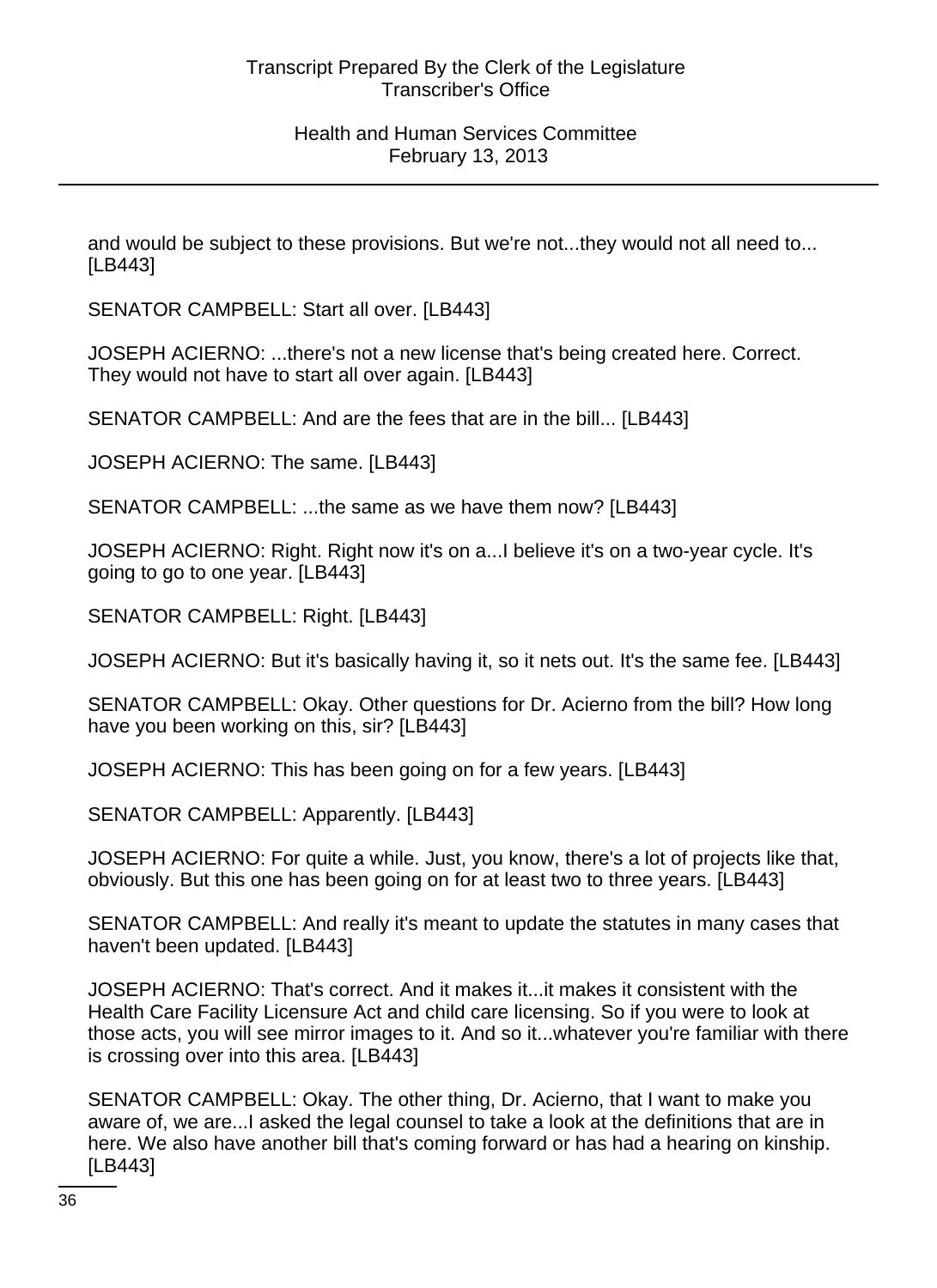JOSEPH ACIERNO: Correct. [LB443]

SENATOR CAMPBELL: And there's some definitions in that bill. And I'm not sure even in LB269, which is sort of the continuation of work on child welfare, that we don't have definitions. So we're going to try to make sure that we look at all those definitions because we don't want to go to the floor with three different versions of something. [LB443]

JOSEPH ACIERNO: I would agree. I think...and we recognize that as well that I think there needs to be some harmonizing in those. [LB443]

SENATOR CAMPBELL: Okay. [LB443]

JOSEPH ACIERNO: And we're more than happy to discuss with counsel just the definitions just to make sure everything moves as it should. [LB443]

SENATOR CAMPBELL: That would be great. And we may have you review the bills that we're talking about, another set of eyes in discussion with... [LB443]

JOSEPH ACIERNO: Sure. [LB443]

SENATOR CAMPBELL: ...the counsel would be helpful. Senator Crawford. [LB443]

SENATOR CRAWFORD: Thank you, Senator Campbell. And thank you. Could you talk just a little bit for the record about the collaborative process that you used to come up with this legislation and also if any of the legislation is based off of national models or state models? [LB443]

JOSEPH ACIERNO: I can't...to the latter, I don't know. I think what we really did is we based it off of the model in this state, the Health Care Facility Licensure Act. As far as the process we went through, it was the staff in licensure who worked with various groups, the various association and advocates. And it's basically getting people together and kind of going over where things were and where they should be. So I think it was basically sitting down with all these folks. But as far as the modeling, the modeling was really built after our Health Care Facility Licensure Act which seems to be serving us well. [LB443]

SENATOR CRAWFORD: Some of the groups that have been involved in that process, I don't know if we have a list of that. [LB443]

SENATOR COOK: I have. [LB443]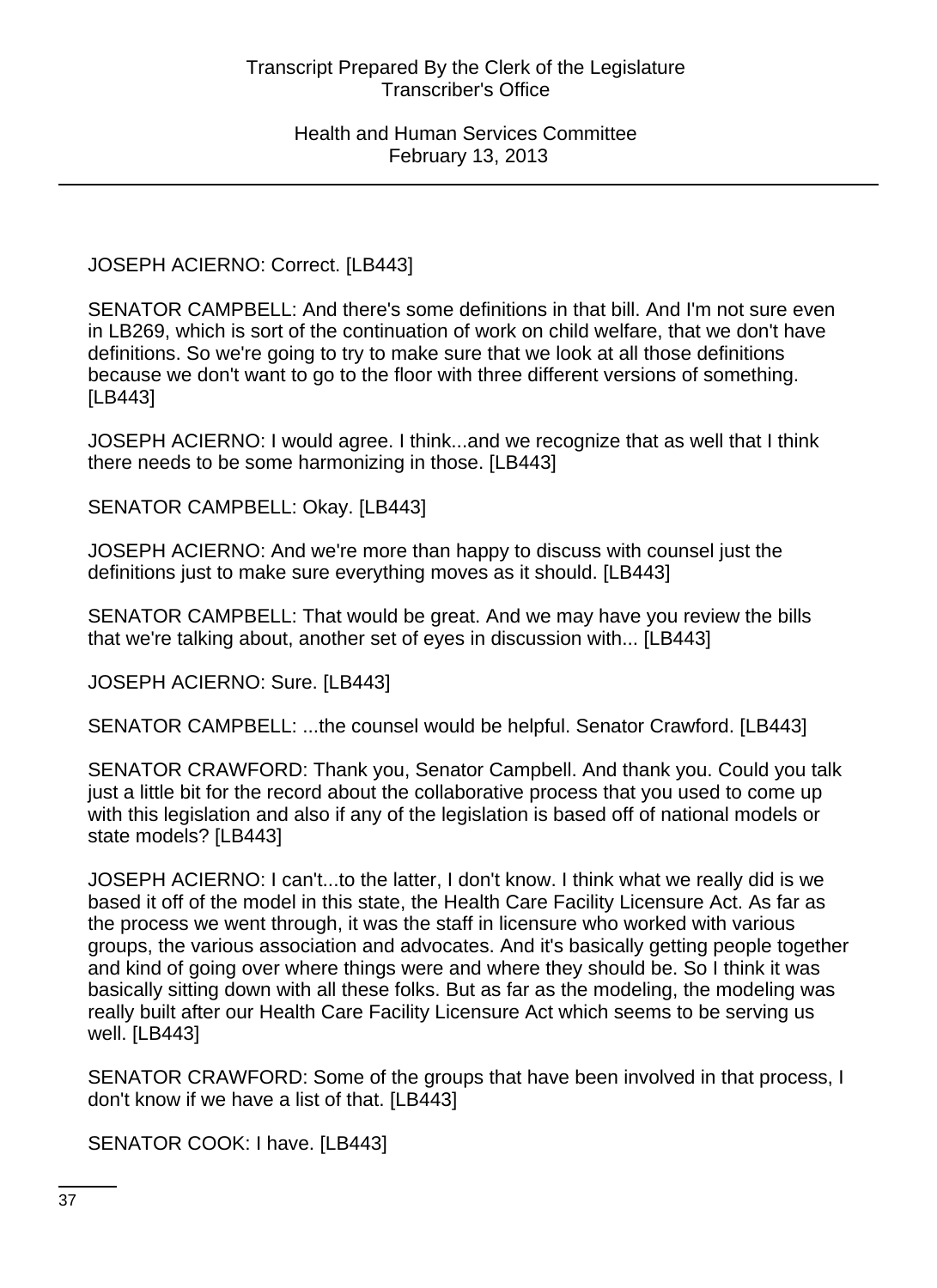SENATOR CRAWFORD: Oh, you have. Okay. [LB443]

JOSEPH ACIERNO: Yeah. I think we've provided a list. [LB443]

SENATOR CRAWFORD: Excellent. Thank you. [LB443]

SENATOR COOK: Excuse me. Sorry. [LB443]

JOSEPH ACIERNO: No, that's okay. That's fine. [LB443]

SENATOR CRAWFORD: Thank you. [LB443]

SENATOR CAMPBELL: A helpful voice is always helpful, (laughter) right, sir? Any other questions from the committee? Thank you, Dr. Acierno. [LB443]

JOSEPH ACIERNO: Thank you. Have a good day. [LB443]

SENATOR CAMPBELL: Our next proponent. Our next proponent. Sorry. Those who wish to testify in opposition to the bill. Good afternoon. [LB443]

CAROL KRUEGER: (Exhibit 12) Good afternoon. Good afternoon, Senator Campbell and to members of the committee. My name is Carol Krueger, C-a-r-o-l, Krueger is K-r-u-e-g-e-r. I'm the director of social services with Nebraska Children's Home and I'm testifying today on behalf of the Nebraska Adoption Agencies Association. The Nebraska Adoption Agencies Association, or NAAA, would like to take this opportunity to share with you our reasons for opposing LB443, a bill that would allow an individual to be licensed as a child placing agency. NAAA began in October of 1966, and there's currently 12 agencies statewide that are members of this coalition of nonprofit agencies that provide pregnancy, parenting, adoption services. And all 12 agencies are currently licensed by the state of Nebraska. The mission of NAAA includes: broadening the knowledge, expertise, and sense of responsibility of all parties involved in adoptions; promoting communication; providing quality services; advocating for children and families; and educating the public on issues surrounding adoption. The 12 agencies combined have over 500 years of providing services to Nebraska families. Agencies provide education and support to those mothers and fathers who may be experiencing an unplanned pregnancy to include the adoption...or the option of adoption. Agencies also provide education and support to those wishing to expand their family by adoption. This is accomplished by completing pre-placement home studies and ongoing educational opportunities for families. For families who have been created through adoption, agencies continue to provide services for birth parents, adoptive parents, and to the person adopted for forever. We understand LB443 establishes consistency in the options for ownership of residential facilities and placing services. We believe there are valid reasons for a child placing license to be different than other licenses, and we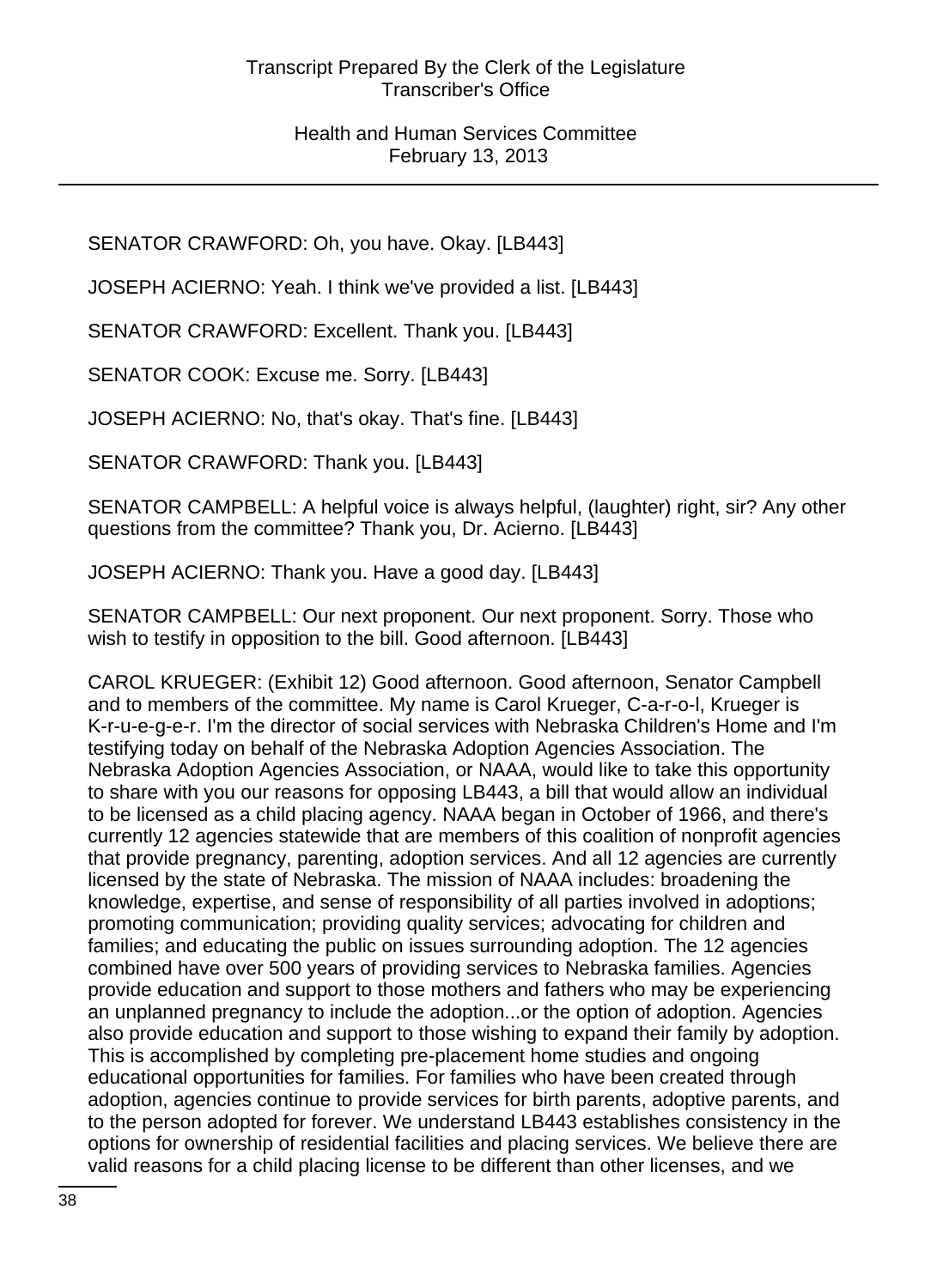Health and Human Services Committee February 13, 2013

believe broadening this definition is the wrong direction for Nebraska's children. We believe that licensed child placing agencies are different because our services are different in scope and duration. The impact of adoption is lifelong, and there are three vulnerable parties involved in each adoption--the adopted person, the birth family, and the adoptive family. These three parties are often referred to as the adoption circle, and there are several layers of issues involved in each adoption--legal, emotional, social, and economic. Each issue must be addressed in order to provide appropriate services to each member of the adoption circle. Although it is the intention of each agency to assure that the rights and needs of all three parties are respected and met, our first priority is what is in the best interest of children. Adoption is not about finding children for families, but rather it's about finding the best families for children. This governs our practices as agencies in providing child-centered services. Agencies provide support for the families created through adoption for the lifetime of each member. Education and support is a lifelong need of those impacted by adoption as each developmental stage brings forward new questions, concerns, and issues. It is agencies who are rooted in the community, not persons who can be transient, that can legally and ethically meet these important needs over the life span. It is this depth and breadth that concerns NAAA when we learned that individuals may be able to be licensed as child placing agencies. It takes skill, experience, and knowledge to meet the needs of all three parties without infringing on the rights and needs of the other parties. Through our work in adoption and the many decades of experience represented among the agencies, we have seen professionals and facilitators and attorneys struggle with balancing the needs of all three parties in each adoption. It is our belief that this cannot be done by one person. There are just not enough checks and balances in the system to ensure quality services to these vulnerable populations. NAAA believes that there will be unintended consequences of changing the definition of licensed child placing agencies. Each member has taken this issue back to their agency and it is the position of NAAA and its member agencies that the language which would allow persons to become licensed child placing agencies must be removed from the legislation. And I'm open to questions. [LB443]

SENATOR CAMPBELL: Questions? Senator Cook, you have a question? [LB443]

SENATOR COOK: Yes. I am permitted to ask questions from up here? [LB443]

SENATOR CAMPBELL: You may. [LB443]

SENATOR COOK: Okay. I could not remember. [LB443]

SENATOR CAMPBELL: If we're trying to clarify. [LB443]

SENATOR COOK: I am. Thank you. And thank you for your testimony. I see your name listed among the members of the stakeholder team. Is this something that you brought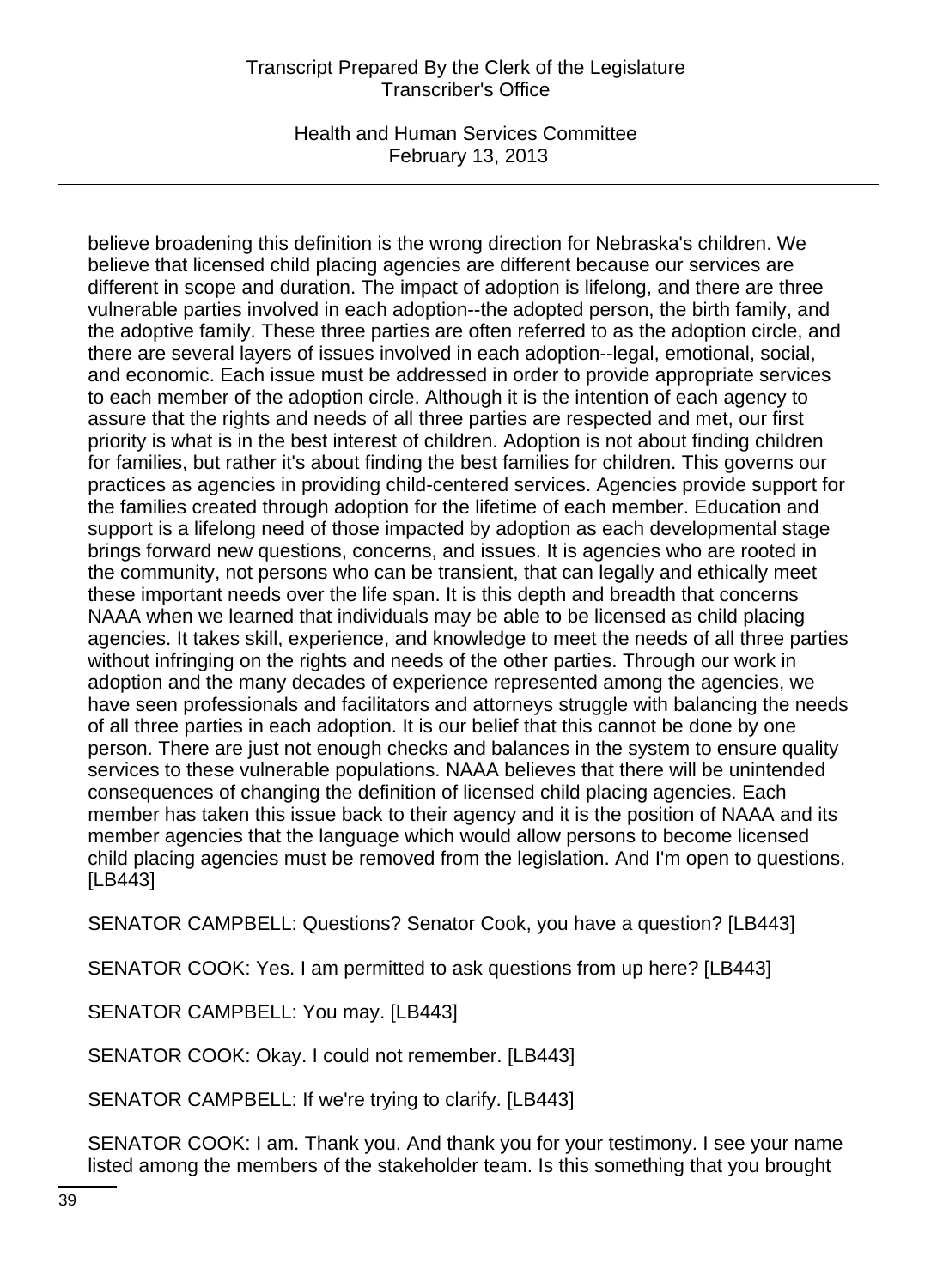up with the agency in the stakeholder meetings? And if that's the case, what was their response to that concern? [LB443]

CAROL KRUEGER: When you talk about a stakeholder meeting, I was aware of one in 2010. [LB443]

SENATOR COOK: (Exhibit 13) Okay. I don't have the dates, but I'm looking at a piece of paper that has your name listed as a member of the group that reviewed the... [LB443]

CAROL KRUEGER: We had a stakeholder meeting, and I'd have thought it was longer than 2010; but the e-mail that I received now regarding this was 2010, and I was a member or I was on that stakeholder committee at that point. There was opposition presented at the time. And I don't think there was an actual written bill, it was just a conversation. And then NAAA had a person come and talk about the bill to our meeting, at our meeting, and again opposition was presented. And then I don't know that anything else that we were aware of until we saw that the bill was presented. If I'm answering your question correctly. [LB443]

SENATOR COOK: Yes. [LB443]

SENATOR CAMPBELL: Thank you. Ms. Krueger, a question that I would have. So your concern in the way the definition is the individuals... [LB443]

CAROL KRUEGER: Correct. [LB443]

SENATOR CAMPBELL: ...not the agency... [LB443]

CAROL KRUEGER: Correct. [LB443]

SENATOR CAMPBELL: ...not a large agency. [LB443]

CAROL KRUEGER: Correct. [LB443]

SENATOR CAMPBELL: Have the individuals ever been licensed before? I mean, if I was...I mean, you, I think, mentioned an attorney; have attorneys ever been licensed before? [LB443]

CAROL KRUEGER: Not through...not...they would have a different license than what we would to do adoptions. [LB443]

SENATOR CAMPBELL: Oh, okay. [LB443]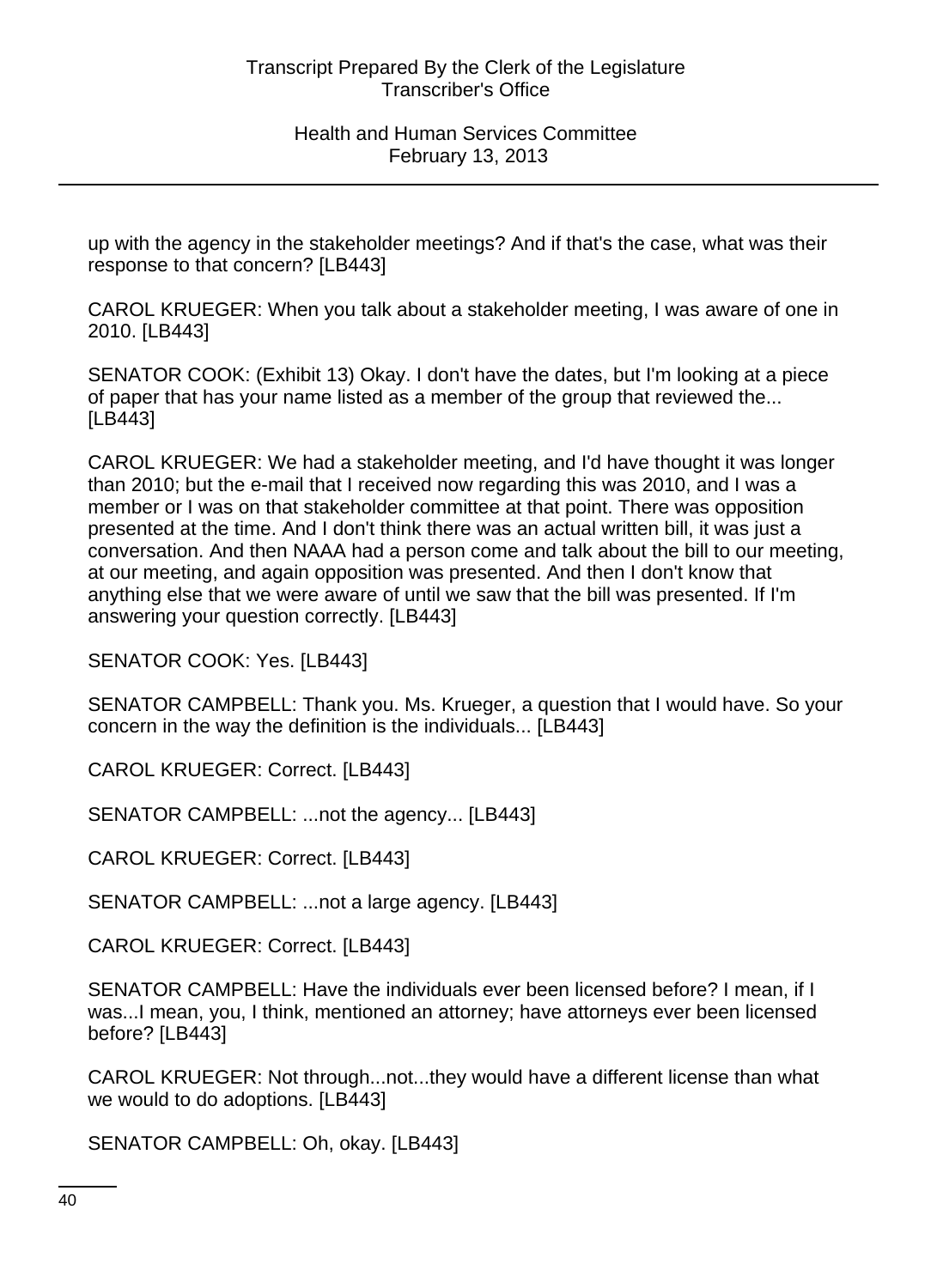CAROL KRUEGER: I understand that there's an Attorney General Opinion that sanctions them assisting someone in placing, and they have different regulations than what agencies have. [LB443]

SENATOR CAMPBELL: And their regulations come from? [LB443]

CAROL KRUEGER: I'm assuming the bar association but I don't... [LB443]

SENATOR CAMPBELL: A statute? [LB443]

CAROL KRUEGER: ...I don't know, other than there was an Attorney General Opinion that was pointed out to me in 1976 that allows them to practice adoption, assist in adoptions. [LB443]

SENATOR CAMPBELL: Okay. And so you don't know whether those regulations are statutory or... [LB443]

CAROL KRUEGER: Not for the attorneys. I don't know. [LB443]

SENATOR CAMPBELL: Okay. Are there any other individuals that you can think of that would come under this that as an individual might say I want to be licensed? [LB443]

CAROL KRUEGER: I think the concern that NAAA would have is that there are facilitators who their business would be to be matching pregnancy clients with prospective adoptive families, and this would not necessarily be within the state. This could be nationwide. There would be concern I guess if someone like that would want to be licensed and they would not have the understanding of the education and support prior to placing a child for adoption and then providing that to those people involved after the placement. [LB443]

SENATOR CAMPBELL: Would you mind at any point sitting down with Senator Cook and her staff and Dr. Acierno or someone from the department and kind of reviewing where that is, because I'm not sure that we can probably get to the heart of all the issues that you may be raising. [LB443]

CAROL KRUEGER: That would be fine. [LB443]

SENATOR CAMPBELL: But I'm sure Senator Cook would. And I'm sure that she'd be pleased if you would sit down and visit with her. [LB443]

CAROL KRUEGER: Certainly. [LB443]

SENATOR COOK: Thank you. That would be to follow up. [LB443]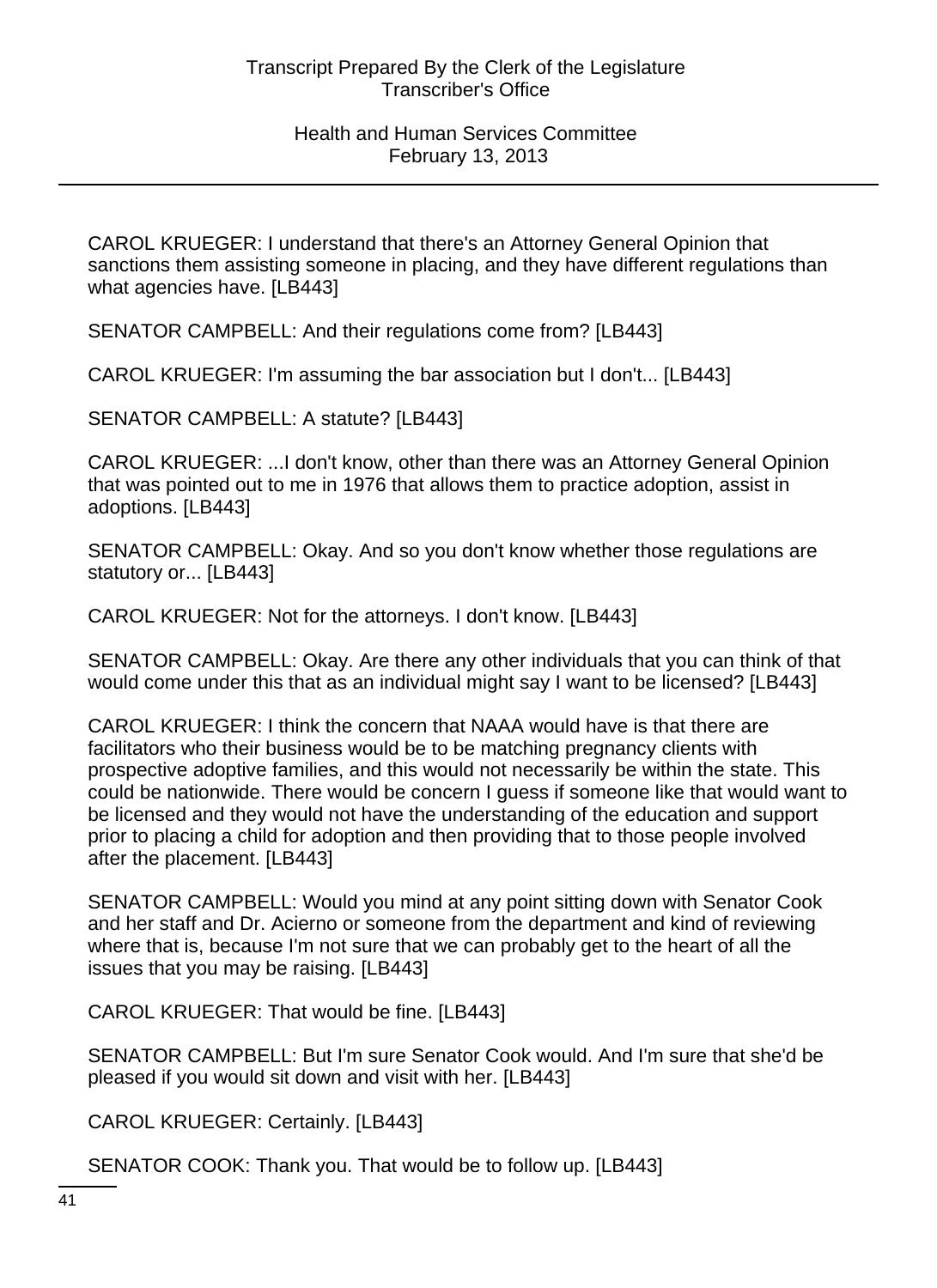SENATOR CAMPBELL: Because I think we...there's a longer discussion here than we might have. [LB443]

CAROL KRUEGER: Okay. That would be fine. [LB443]

SENATOR CAMPBELL: Other questions that the senators want to raise to make sure that Senator Cook might cover? We can certainly suggest those later, but we'll try to do that. If there's any other information that you think might be helpful to Senator Cook, please feel free to provide that. [LB443]

CAROL KRUEGER: Okay. Thank you. [LB443]

SENATOR CAMPBELL: Thank you. The next person in opposition to the bill. Okay. Those who wish to testify in a neutral position. Senator Cook, you can close on your bill. [LB443]

SENATOR COOK: Thank you, Madam Chair and members of the committee, for listening to the testimony and proposal. I'll use my closing to kind of reinforce the reasons why I thought it was a good idea to bring the bill forward on behalf of the agency. The things that were...that are included that are not in the current statutes are related to better defining the definitions of all the different kinds of organizations. For example, the current statutes define a child-placing agency as an organization which is authorized by its articles of incorporation and by its license to place children in foster family homes. This definition limits placements to foster homes; however, the standard of operation now is that the child-placing agencies place children in lots of different settings, and we know that. Another thing that is set out here is that better licensing procedures, and that quite frankly was what was appealing to me to make those procedures and levels of inquiry and opportunities to correct, the agencies getting different opportunities to correct behavior and move forward as opposed to putting ourselves in a situation where we were a few years ago where agencies were dropping out for lack of money and then you get somebody dropping out for some infraction that could easily be repaired. So with that, I'd like to ask your consideration and appreciate your help in moving forward. We're going to move forward in our conversation to clarify some of the points that were brought up during the opposition testimony. [LB443]

SENATOR CAMPBELL: That would be great. Thank you, Senator Cook. [LB443]

SENATOR COOK: Thank you. [LB443]

SENATOR CAMPBELL: Any other comments from the senators? If not, we will close on LB443. And if you are leaving, again leave as quietly as you can. And we'll move right directly to LB359, which would change the eligibility redeterminations relating to a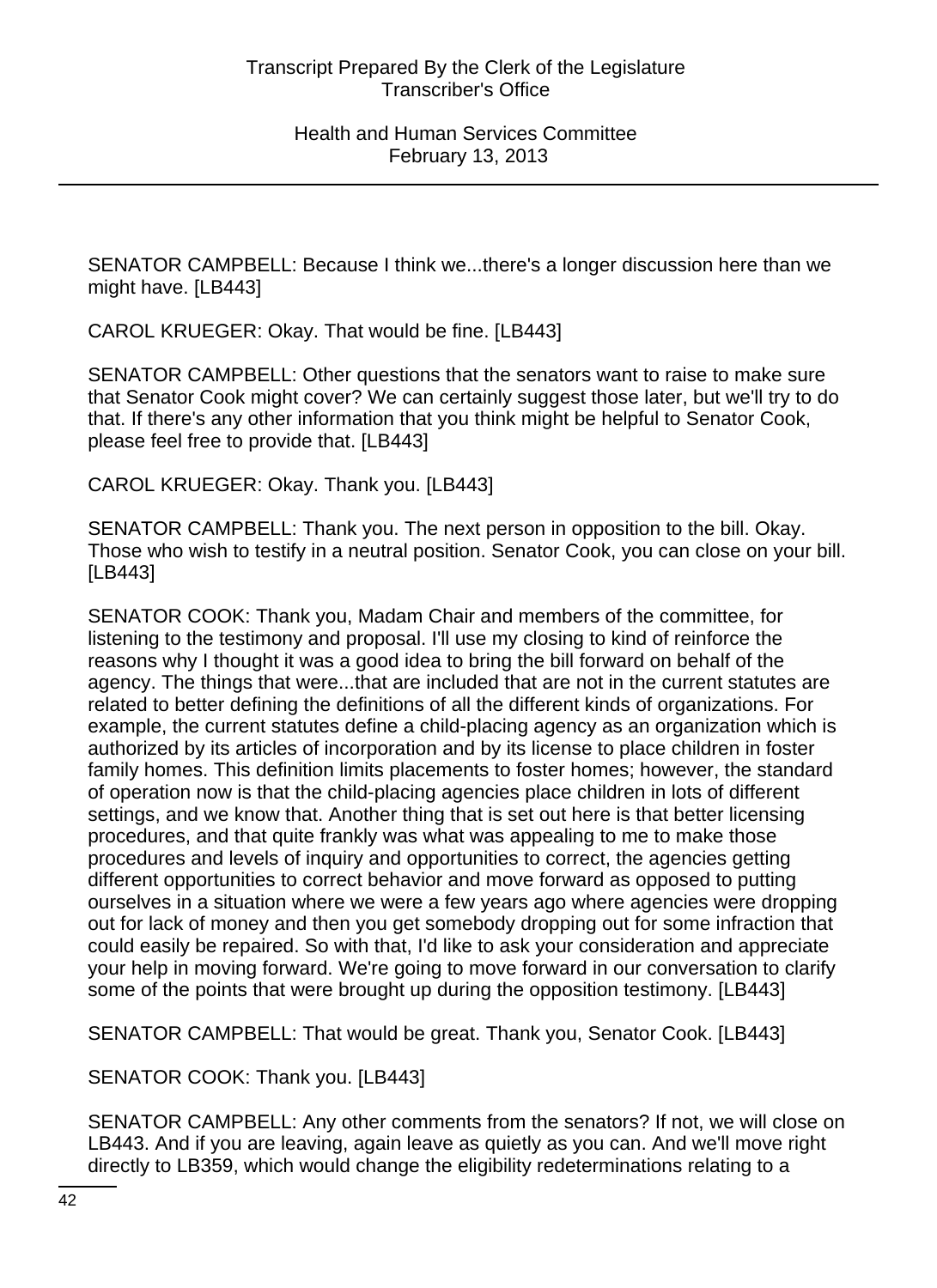childcare subsidy. And this is also Senator Cook's bill. You can go right... [LB443]

SENATOR COOK: Yes, so I'll just stay here in the chair and sort of... [LB359]

SENATOR CAMPBELL: Sure. Absolutely. If you've got your notes with you. [LB359]

SENATOR COOK: ...exiting stage left and returning. Thank you very much, honorable members of the committee. I'm Tanya Cook, T-a-n-y-a C-o-o-k. I'm the state senator from Legislative District 13. I am the introducer of LB359, which is a targeted reform to alleviate a shortfall in our state's current public policy. Working Nebraskans who qualify for the childcare subsidy program are earning raises because of their hard work. The problem is they're having to turn down those raises because that additional income would make them ineligible for the childcare subsidy program. This is because the raise, while well-earned and important to progress within the organization, would not be enough to cover the childcare expense. Passage of LB359 will give a three-year period to earn, first, a raise and then a promotion. That promotion, if earned, will ideally allow the working family to bear their own cost of childcare and put them on a trajectory to a career that can support their family. In 2002, the Legislature set the eligibility level for the childcare subsidy at 120 percent of federal poverty. This happens to be one of the lowest in our nation. For a family of three, 120 percent of federal poverty equals just more than \$400 per week in gross income. Per household member, that is \$21 per day for housing, food, utilities, transportation, and childcare. For the average Nebraska family, the cost of childcare in Nebraska amounts to 36 percent of the family's budget. Again, LB359 will alleviate this disturbing public policy consequence. Working Nebraska families have to turn down the raises because that additional income would make them ineligible for the childcare subsidy program, and the offered raise is still not enough to cover the expense of childcare. Here's how the legislative proposal addresses the policy. LB359 does not just propose to increase the eligibility of the program across the board; rather, the legislation will create a specific income disregard allowing for three years to earn that promotion and we would want for any Nebraska family. Under LB359, initial eligibility will remain at the current level. After 12 months of receiving the childcare subsidy, the first renewal period for the program, 7 percent of the recipient's income would be disregarded for the purpose of eligibility for the childcare subsidy program. After 24 months, which is the next renewal period, 15 percent of the recipient's income would be disregarded. And after 36 months of receiving the subsidy, the income eligibility returns to the original 120 percent of the federal poverty level. The idea and purpose behind this graduated income disregard is to allow three years for a working family to earn a promotion that will give them the income to afford childcare on their own. In theory, the 7 percent disregard after the first year represents a raise, and the 15 percent disregard after the second year represents that promotion. How many families will this affect? According to the estimates evident in the fiscal note, up to 750 families would be eligible to continue receiving this vital support through the childcare subsidy program. That's 750 Nebraska children who are currently losing access to childcare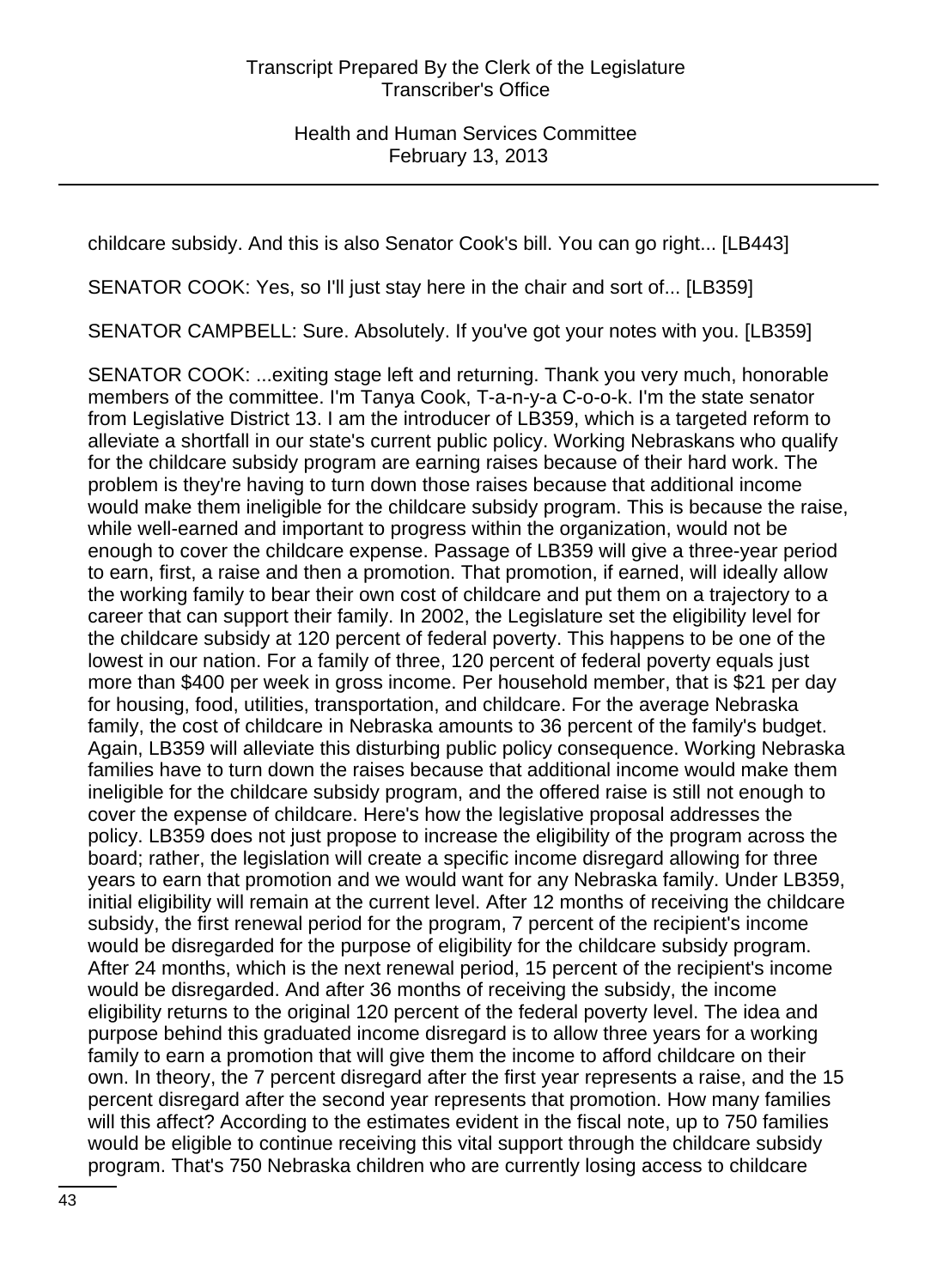### Health and Human Services Committee February 13, 2013

each year. That's 750 Nebraska's family...Nebraska's families whose hard work is being negatively affected by the current public policy. Consider how this investment would help the lives of working families, their children, and our state's economy. The Legislature should put into place policies that encourage, not discourage, career advancement and success. The Legislature should put in...policies in place that help ensure stable access to childcare so that these children are safe and supported consistently. The testimony to follow will outline the technical operation of the bill, the realities faced by working families needing to access this program, and broad-based support of the proposal among childcare providers. Thank you very much for your thoughtful consideration of LB359. [LB359]

SENATOR CAMPBELL: Thank you, Senator Cook. Senator Krist. [LB359]

SENATOR KRIST: So do you agree...thank you, Chair, do you agree with the fiscal note? [LB359]

SENATOR COOK: I do. I think it's reasonable. [LB359]

SENATOR KRIST: Okay. [LB359]

SENATOR COOK: And I also had a conversation with our Chair of the Appropriations Committee. He seems to think it's right in line as well. [LB359]

SENATOR KRIST: Good, because it is historically one of the first times I can say that they both agree. And... [LB359]

SENATOR COOK: Let's take a moment and be grateful for that (laughter) I think. [LB359]

SENATOR KRIST: Absolutely. Thank you, Senator. [LB359]

SENATOR CAMPBELL: Okay. Any other questions? If not, thank you, Senator Cook, and I know you'll be here. [LB359]

SENATOR COOK: Yes. [LB359]

SENATOR CAMPBELL: Our first proponent. How many people wish to testify on this bill? One, two, three, four. Okay. Thank you. [LB359]

AUBREY MANCUSO: (Exhibit 14) Good afternoon, Senator Campbell, members of the committee. My name is Aubrey Mancuso, A-u-b-r-e-y M-a-n-c-u-s-o, and I'm here on behalf of Voices for Children in Nebraska. We want to thank Senator Cook for bringing forward this important bill and express our strong support for it. As many know, the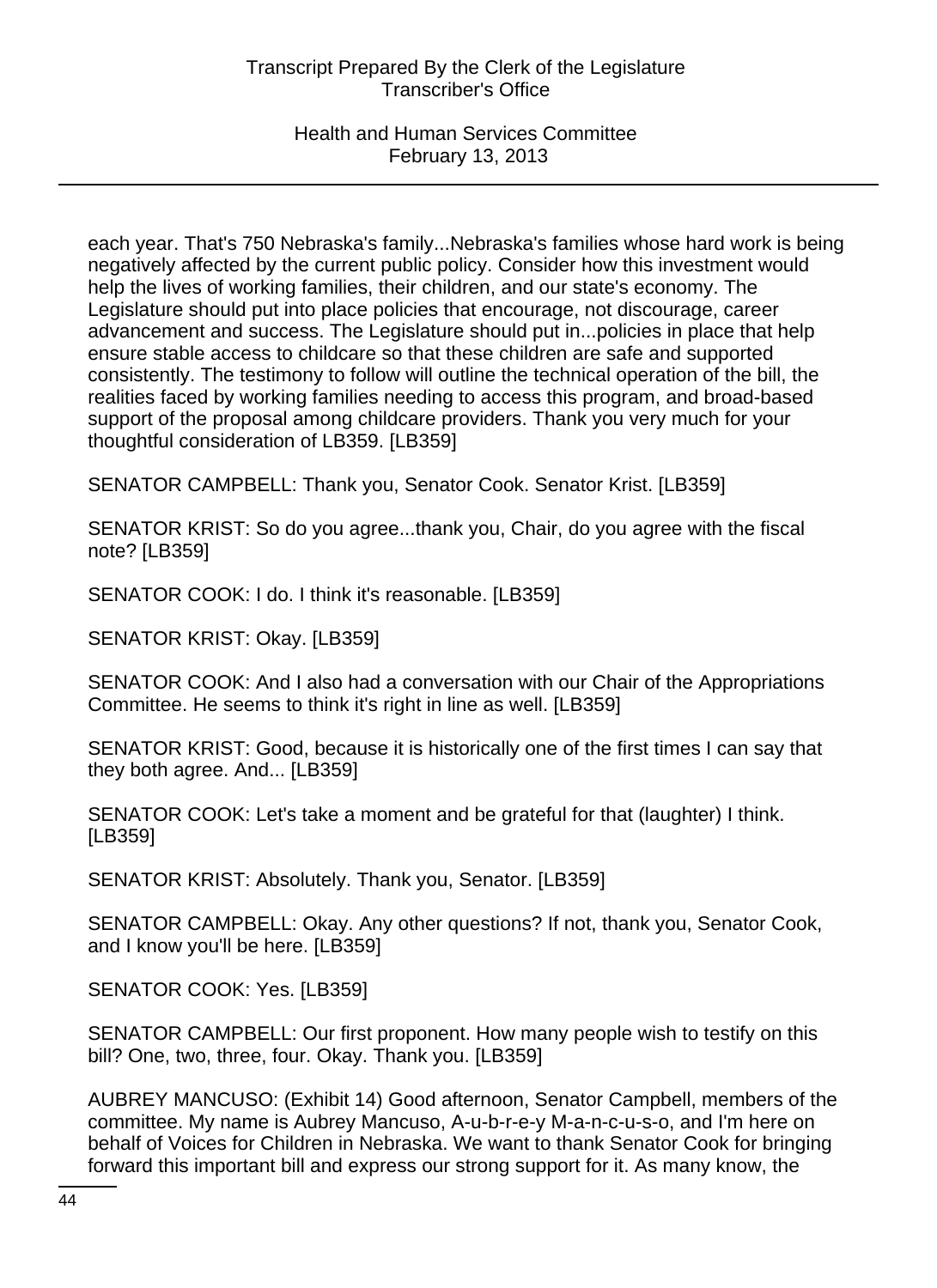Health and Human Services Committee February 13, 2013

childcare subsidy program is a critical work support for parents and also helps ensure the safety of our state's children. Nebraskans are hardworking and have a strong work ethic. Almost 80 percent of Nebraska moms are in the work force, and 95 percent of Nebraska kids have at least one parent in the work force. The childcare subsidy program helps make childcare affordable for lower income working families who may otherwise be unable to work or unable to afford formal care. As Senator Cook mentioned, in 2002, then-Governor Mike Johanns line-item vetoed \$4.5 million from the childcare assistance program, and this resulted in the reduction of eligibility from 185 percent of poverty to 120 percent. This decision was made based on budget considerations and not on the significant evidence that demonstrates the importance of access to affordable and quality care for children. In the decade since this cut, the cost of childcare has continued to rise and income eligibility for a subsidy program has remained at the lowest level in the entire nation. Childcare now consumes a significant portion of family budgets with the cost of infant care in Nebraska exceeding the cost of instate public college tuition and the cost of care for two children equal to average annual mortgage payments. What Nebraska's income eligibility has meant for many lower income families and especially for working moms is that they are forced to chose between increasing their earning potential or maintaining incomes low enough to receive a childcare subsidy. While this bill is not a full solution to all of the issues with childcare, its passage would mean Nebraska finally taking a step forward in allowing families to increase their earnings and work towards greater financial stability while still being able to afford care for their children. LB359 would ease the transition from utilizing the childcare subsidy program to being able to pay for childcare independently and allow for a gradual step down. We urge the committee to advance this bill and take a long-needed step in improving a critical work support for parents that helps keep our kids safe. Thanks, and I'm happy to take any questions. [LB359]

SENATOR CAMPBELL: Thank you, Ms. Mancuso. Questions from the senators? Seeing none, thank you. [LB359]

AUBREY MANCUSO: Thank you. [LB359]

SENATOR CAMPBELL: Our next proponent. [LB359]

JAMES GODDARD: (Exhibit 15) Good afternoon. [LB359]

SENATOR CAMPBELL: Good afternoon. [LB359]

JAMES GODDARD: My name is James Goddard, that's J-a-m-e-s G-o-d-d-a-r-d, and I'm the director of the economic justice and healthcare access programs at Nebraska Appleseed. I'm here today to testify in support of LB359. Affordable childcare is truly vital to allow families to work and keep children safe. In Nebraska, the childcare subsidy program provides assistance to low-income families who are working towards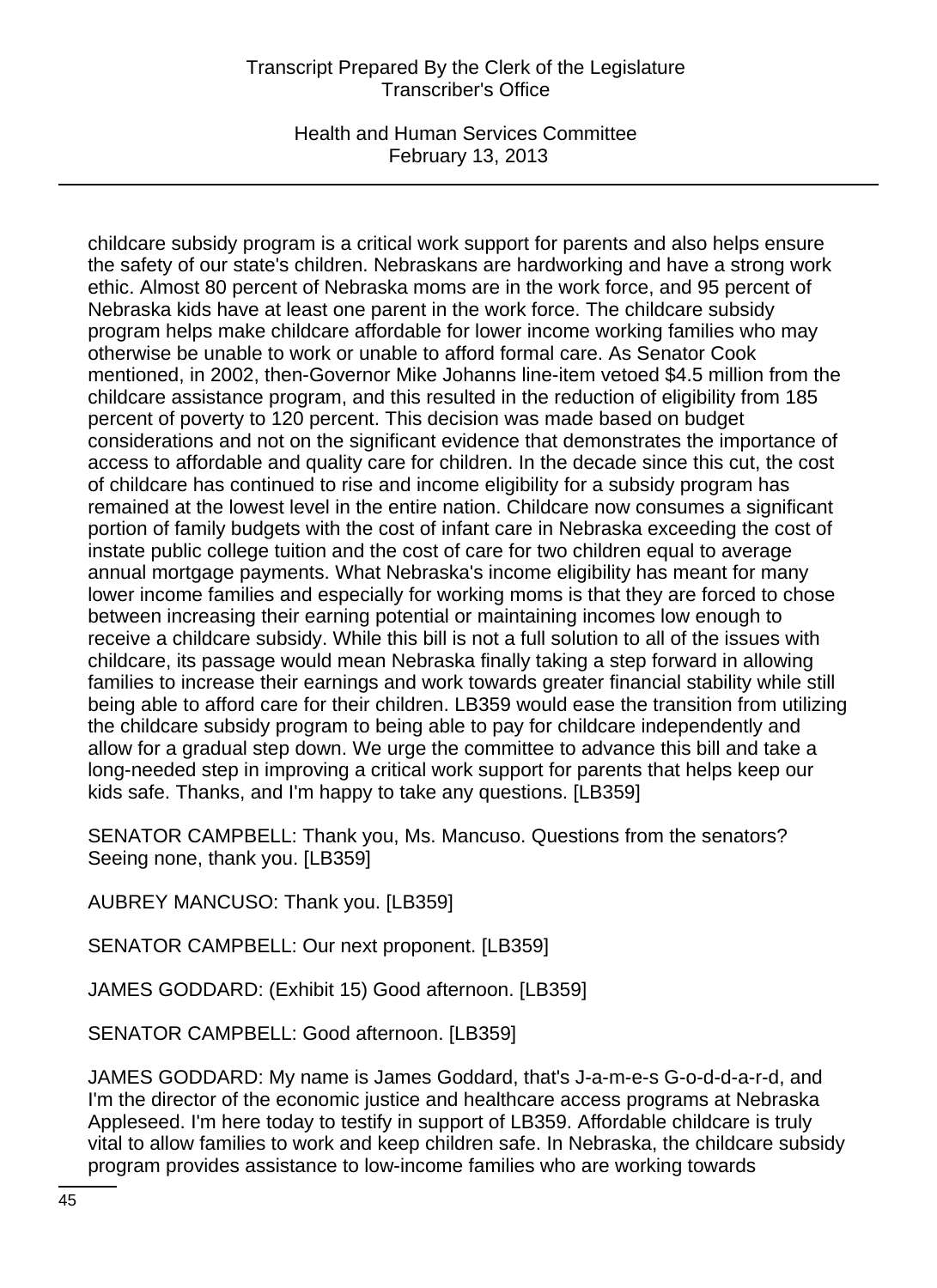Health and Human Services Committee February 13, 2013

independence by helping them cover the costs of childcare. The program helps parents have a safe place for kids while they work, maintain employment, or get the education and skills that they need to ultimately get a job. In a nutshell, without this program, many parents could not get childcare, and they'd be unable to work. Unfortunately, access to the program is more limited than it has to be, and for some families that means they're going to experience what we refer to as the cliff effect. So for example, if a family of three on the subsidies starts to earn about \$1,700 a month, then they would lose their subsidy. Losing that subsidy jeopardizes the family's employment because they may not be able to afford childcare on their own. And we're aware of instances where this has actually caused a person to lose their job. We feel that LB359 would help with this problem, it would keep children safe, and it would allow families to move ahead. The bill would allow families to incrementally earn more income and maintain childcare subsidy. It would specifically disregard a set percentage of income annually at the time for benefit renewal. Moreover, the disregard only lasts for a set period of time, ensuring that the family would make forward progress and be able to earn more and eventually move off the program. In short, the bill would keep children safe, permit families to maintain employment, and would help families move towards independence. We urge the committee to advance the bill and thank you for your time. [LB359]

SENATOR CAMPBELL: Thank you, Mr. Goddard. Are there questions? Seeing none... [LB359]

JAMES GODDARD: Thank you. [LB359]

SENATOR CAMPBELL: ...thanks for coming. Our next proponent. Good afternoon. [LB359]

SARAH ANN KOTCHIAN: (Exhibit 16) Good afternoon. Chairwoman Campbell, members of the committee, my name is Sarah Ann Kotchian, S-a-r-a-h A-n-n K-o-t-c-h-i-a-n, and I'm here today on behalf of Building Bright Futures and Early Childhood Services, organizations in Omaha committed to a comprehensive and communitywide effort to significantly reduce multigenerational poverty by improving academic outcomes for all students and putting all students on a pathway to success. LB359 supports this mission. Addressing the longstanding issue of ranking at the bottom in the nation for childcare income eligibility limits will at its most basic yet vital level improve upon the current system where parents are forced to live so close to the poverty line while working and going to school, and at its very best when tied to quality care allow families and children to thrive. The Nebraska Department of Education categorizes a child as at risk if they live in a family with an income at or below 185 percent of the federal poverty level--this is the income qualification for free...or actually for reduced lunch--because economic status is an indicator in disparities in academic performance. When examining the NeSA results for the 11 public schools in the Omaha metro area, 70 percent of the 2,698 students who tested below grade level in third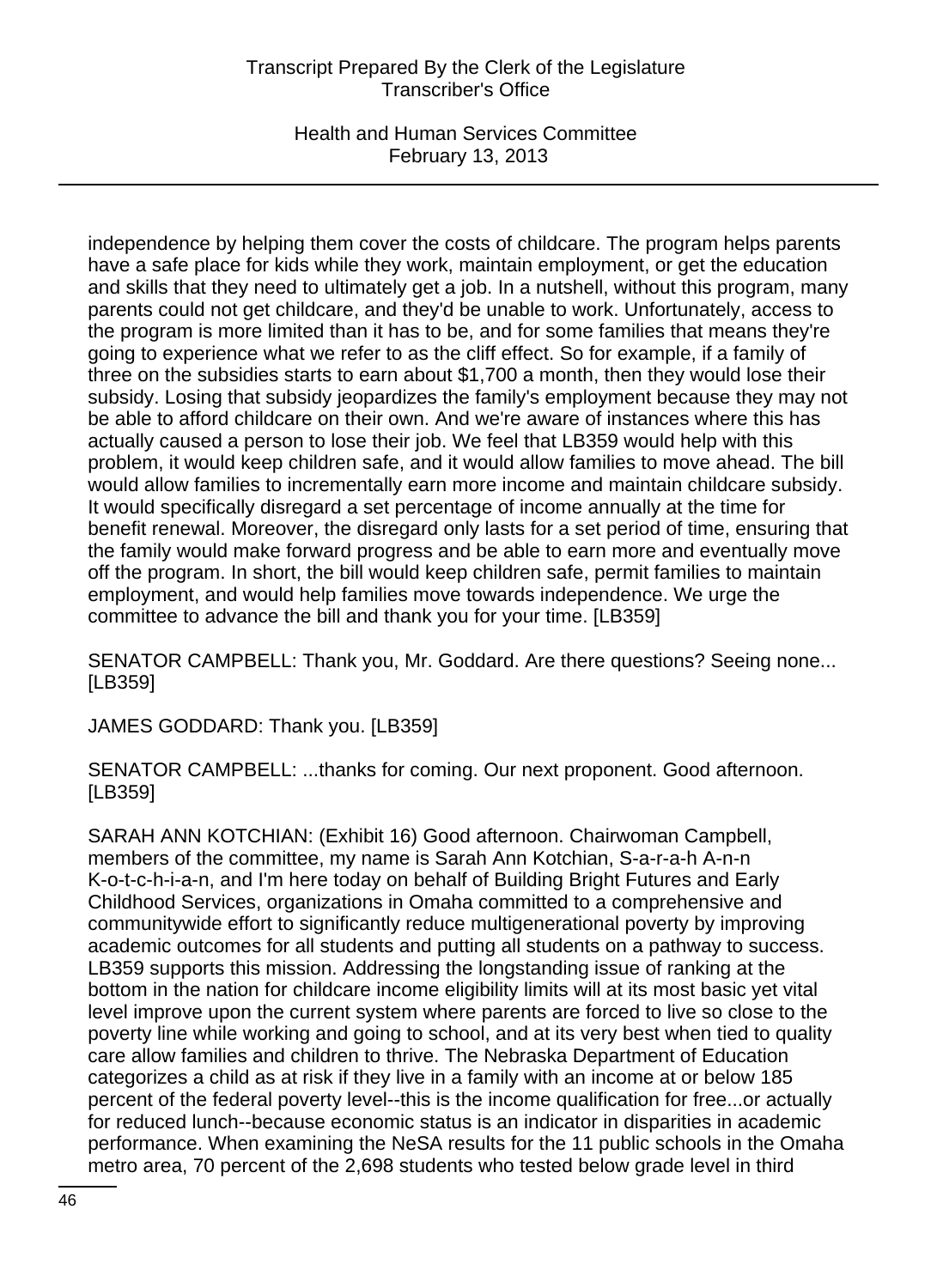Health and Human Services Committee February 13, 2013

grade in 2009-10 were on free and reduced lunch. Within Omaha Public Schools where the percentage of the free and reduced lunch student population is more than double that of other local school districts, 85 percent of the third grade students reading below grade level were receiving free and reduced lunch. These outcomes and percentages are consistent across each of the grades tested, clearly demonstrating that poverty is the greatest influence on success. As related to the childcare subsidy eligibility, this evidence becomes most concerning when we take into account that not only is the eligibility rate at a much lower 120 percent of federal poverty, but that the achievement gap is measurable and apparent as early as 18 months of age. Findings from the Midwest Child Care Research Consortium through the University of Nebraska-Lincoln found that parents of infants who were using center-based care were the most vulnerable when subsidies were lost and more likely to quit their jobs than parents of older children. Time and time again we hear stories from the childcare providers we work with in Omaha of parents turning down promotions and small raises because the difference it makes in their paycheck brings them literally dollars over the income eligibility level, hardly enough to cover the full cost of childcare. Beyond the families turning down raises, we also hear consistent reports of families losing their subsidy based on these increases who then quit their jobs and fall back on full government assistance. This does not make financial sense for working families, nor can it be deemed a wise investment of public funds. Since 2002 when the income eligibility limits were decreased, this system has become a persistent and pervasive threat to the outcomes for the families and children it was created to serve. In state fiscal year 2012, Nebraska spent roughly \$92 million dollars on childcare. Because investment and intervention in the early years changes life outcomes for children, we support the wise investment of these dollars not only to provide increased access to childcare for working families, but to provide access to quality within that care. LB359 is one critical piece in addressing expanded access to quality early childhood care and education statewide, and we would encourage and thank you for your serious consideration of advancing an increase to childcare income eligibility this session. [LB359]

SENATOR CAMPBELL: Questions? I just have one question in the figure, Nebraska spent \$92 million. Is that on subsidized childcare or all? [LB359]

SARAH ANN KOTCHIAN: All childcare. That's a combination of the federal and state dollars. And I've seen estimates that range from \$92 million to \$94 million, and I went with the \$92 million. [LB359]

SENATOR CAMPBELL: And that figure includes what we might spend through the education for school, you know, the schools that get funding who provide preschool. [LB359]

SARAH ANN KOTCHIAN: If...well, it would depend on the program. Like an Educare program, that is the program that would really be impacted because they do accept the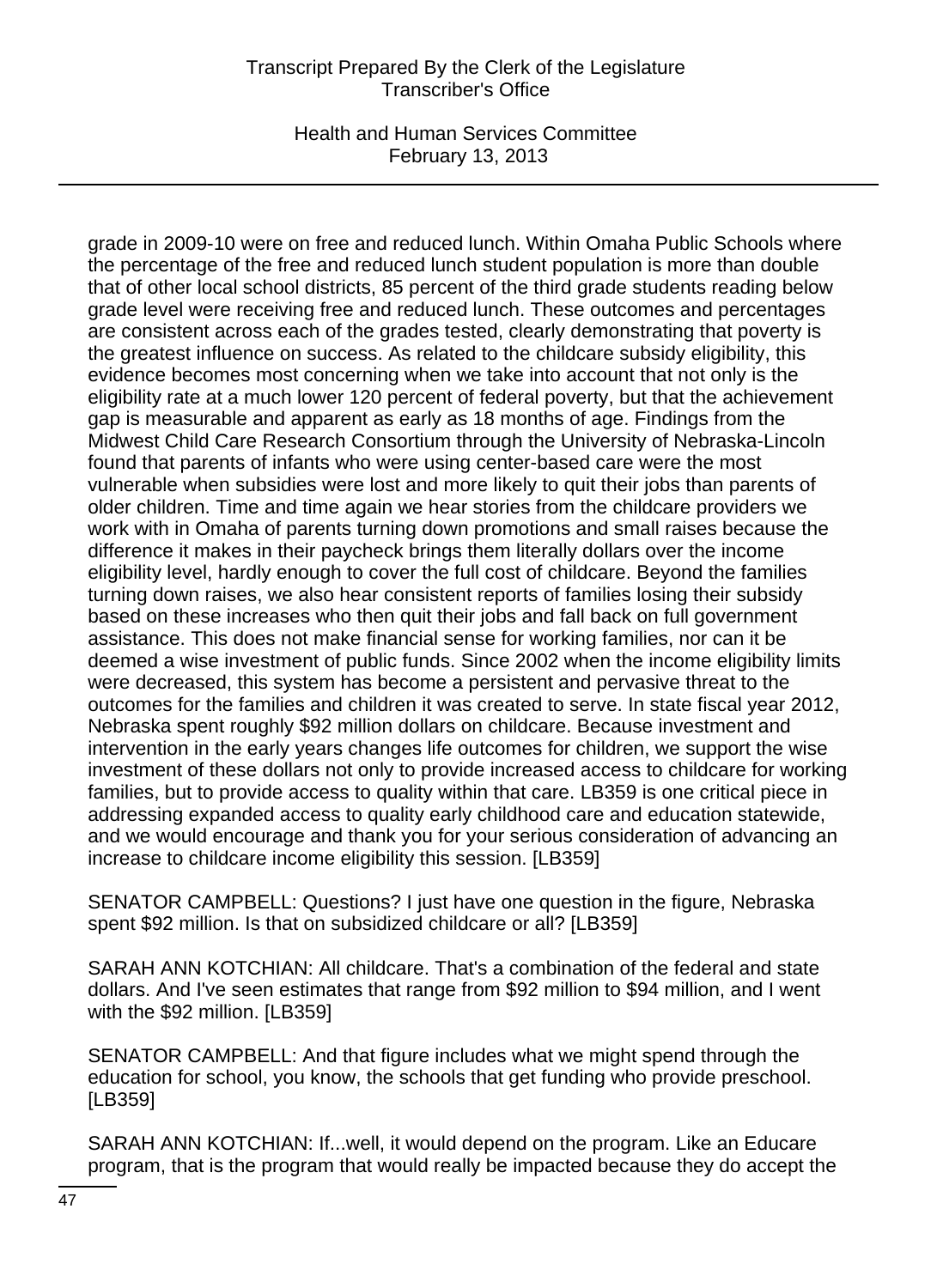subsidy; but they are very creative with how they blend and braid their funds. So they are connected to the school districts; but they utilize Head Start money, early education grants, and childcare subsidy. They are very ingenious with how they utilize the existing funding to provide quality care. [LB359]

SENATOR CAMPBELL: So the... [LB359]

SARAH ANN KOTCHIAN: So those would be the programs that you'd be talking about. School district funding typically doesn't utilize the subsidy like private licensed childcare. [LB359]

SENATOR CAMPBELL: But they...you think all of those figures, all of the funding sources would come into the \$92 million. [LB359]

SARAH ANN KOTCHIAN: Yes. Some of that money goes to childcare subsidy and some of it goes to pay for quality efforts in the childcare program. [LB359]

SENATOR CAMPBELL: Got it. Thank you very much. [LB359]

SARAH ANN KOTCHIAN: Sure. [LB359]

SENATOR CAMPBELL: Okay. Our next testifier. Good afternoon. [LB359]

ROGER FURRER: (Exhibit 17) Good afternoon. My name is Roger Furrer, and I'm the executive director of Community Action of Nebraska. My agency is the umbrella organization for the nine community action agencies serving all 93 counties in the state. On an average year, our agencies provide over 128,000 low-income individuals with supportive services that range from early childhood education, emergency food and shelter, as well as employment training and life skills. I'm here in support of LB359. In 2010, our agencies conducted a statewide survey of the needs in our communities and the barriers to economic stability. The survey covered people of all economic brackets. Of those respondents with children, 66 percent identified accessing affordable healthcare (sic) as a problem in their household. In households with children aged five and under, that response increased to 73 percent. As our agencies work with low-income clients, we frequently come across families that feel trapped by the childcare conundrum. As families progress towards self-reliance, they face a horrible choice. If they accept more hours or a promotion at work, they no longer qualify for the subsidy that provides a safe and supportive place for their children. However, paying for the full cost of childcare, in the ball park of \$750,000 a year...I'm sorry, \$7,500 a year, a big difference, would mean that they would be financially worse off if they didn't...than if they didn't accept the opportunity. LB359 would mean more working families could obtain affordable childcare while reducing the disincentives that create dependency on the program. In addition, early learning experiences are a...play a significant role in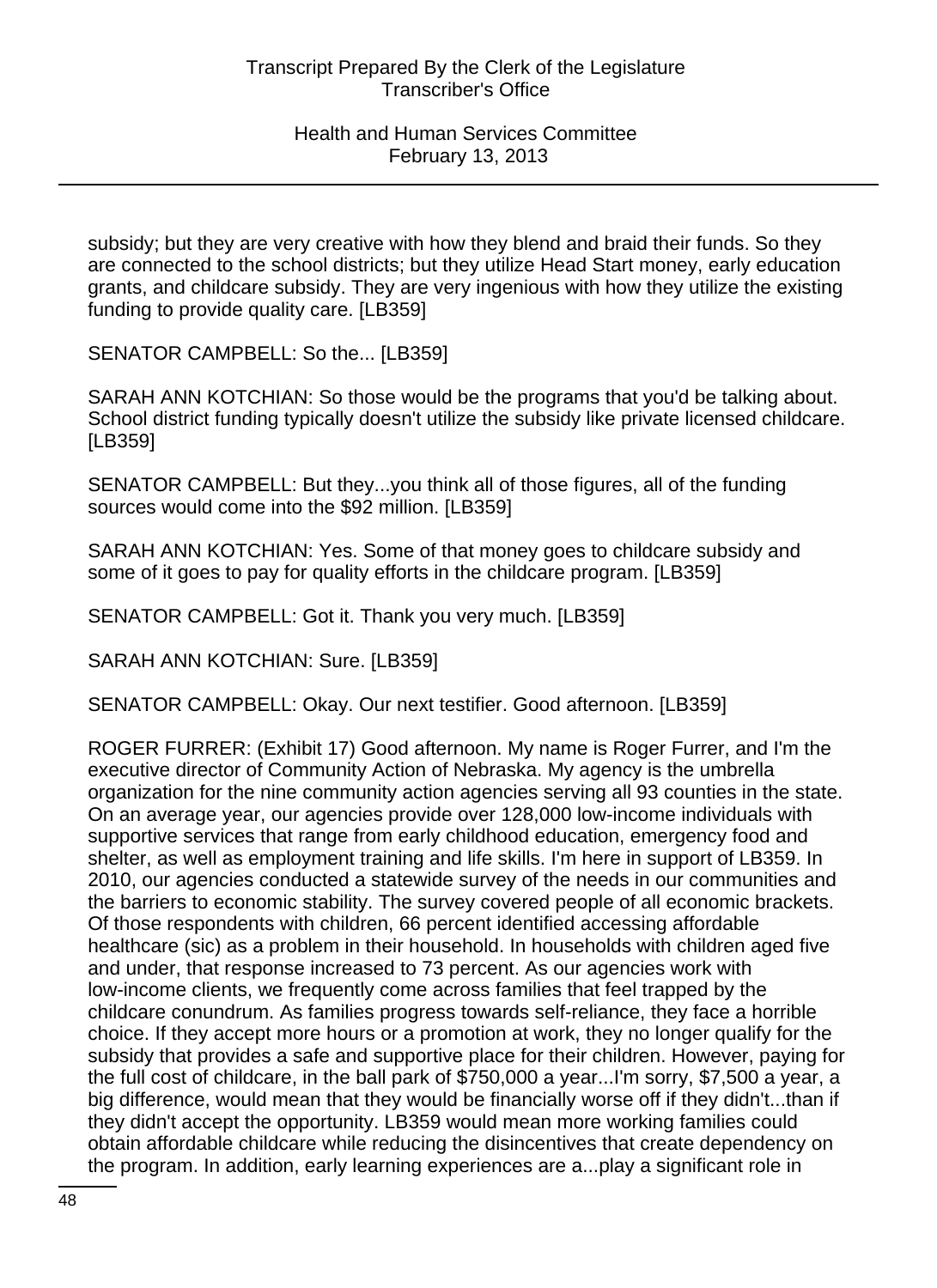shaping brain development and impact school and long-term...school performance and long-term economic success. We view this bill as an investment in both the present and future work force of Nebraska, a bill that rewards hard work and success rather than condemning families to lives of just getting by. Thank you. [LB359]

SENATOR CAMPBELL: Mr. Furrer, I think we have to go back at the beginning. You don't have to reread it... [LB359]

ROGER FURRER: Oh, yes. [LB359]

SENATOR CAMPBELL: But you do have to spell your name. [LB359]

ROGER FURRER: I keep doing that. I apologize. [LB359]

SENATOR CAMPBELL: That's all right. [LB359]

ROGER FURRER: My name is Roger, R-o-g-e-r, last name Furrer, F-u-r-r-e-r. [LB359]

SENATOR CAMPBELL: Senator Krist caught that. I did not. So thank you. [LB359]

SENATOR KRIST: It's just one of those kind of names that the transcribers kind of don't always hear, so. [LB359]

ROGER FURRER: Oh, it gets spelled all sorts of ways... [LB359]

SENATOR KRIST: I'll bet. Thank you. [LB359]

ROGER FURRER: ...so I appreciate your thoughtfulness. [LB359]

SENATOR CAMPBELL: Catching it. Senator Crawford. [LB359]

SENATOR CRAWFORD: Thank you, Senator Campbell, and thank you for your testimony. Now you had mentioned that you had done a statewide survey of needs and barriers. [LB359]

ROGER FURRER: Yes. [LB359]

SENATOR CRAWFORD: I just wonder if you can speak to us about what our...like what our target might be? This allows the 7 percent and 15 percent, allows us to cover families that are getting promotions and raises at those levels. As you look at the needs, now obviously that provides care for many children who...many families who aren't covered now. [LB359]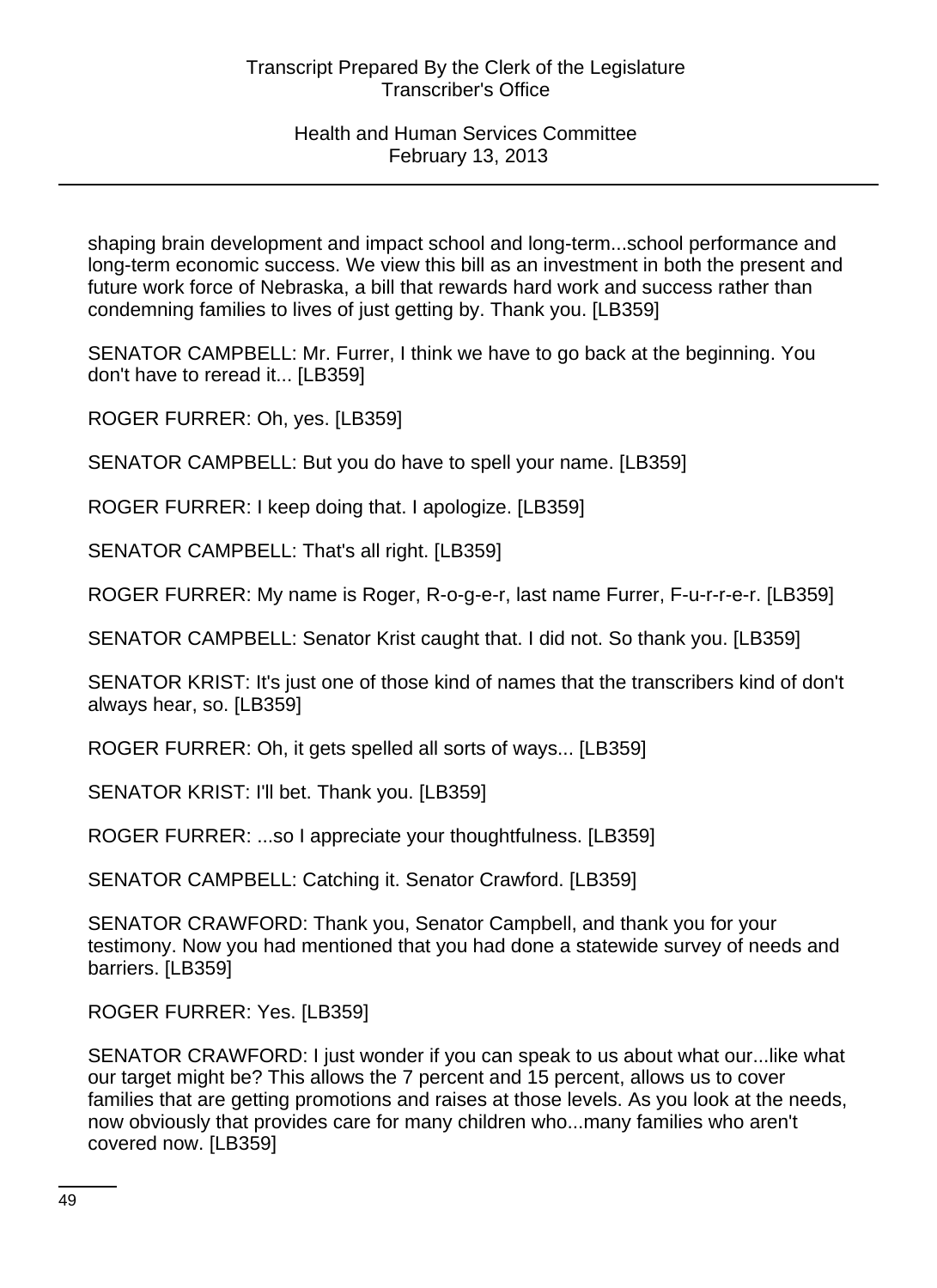# ROGER FURRER: Yeah. [LB359]

SENATOR CRAWFORD: But do you have any sense of a target that you might be working towards in terms of where you see this problem occurring, like a critical tipping point or a critical breakpoint? [LB359]

ROGER FURRER: We don't have that specific documentation, that specific evidence. Can I look over my shoulder to see if Voices for Children might... [LB359]

\_\_\_\_\_\_\_\_\_\_\_\_: What we found in our experience (inaudible)... [LB359]

SENATOR CAMPBELL: I'm sorry, we'll have to go back to that... [LB359]

ROGER FURRER: Okay. [LB359]

SENATOR CAMPBELL: ...because it has...we're at the transcriber's and they won't be able to pick her up. [LB359]

ROGER FURRER: Okay. [LB359]

SENATOR CAMPBELL: So we'll go back... [LB359]

ROGER FURRER: I don't have that specific information. I'm sorry. [LB359]

SENATOR CRAWFORD: That's fine. We'll talk about that later. Okay. That's fine. That's fine. [LB359]

ROGER FURRER: But we'll get it for you. [LB359]

SENATOR CRAWFORD: Thank you. [LB359]

SENATOR CAMPBELL: That would be great. Thank you. Other questions? Thank you, Mr. Furrer. [LB359]

ROGER FURRER: Thank you. [LB359]

SENATOR CAMPBELL: I'll get that right. Our next proponent. Anyone else who's testifying? With help from her friends. Good afternoon. [LB359]

TONI LIDDY: Good afternoon. My name is Toni Liddy, T-o-n-i L-i-d-d-y. And as a client for the Center for People in Need, I am a single mother of four children. I obtained my bachelor's degree with the help of the in place childcare. I got a job in my field of study and all of these increments that they're speaking of I've gone through. So I got that job.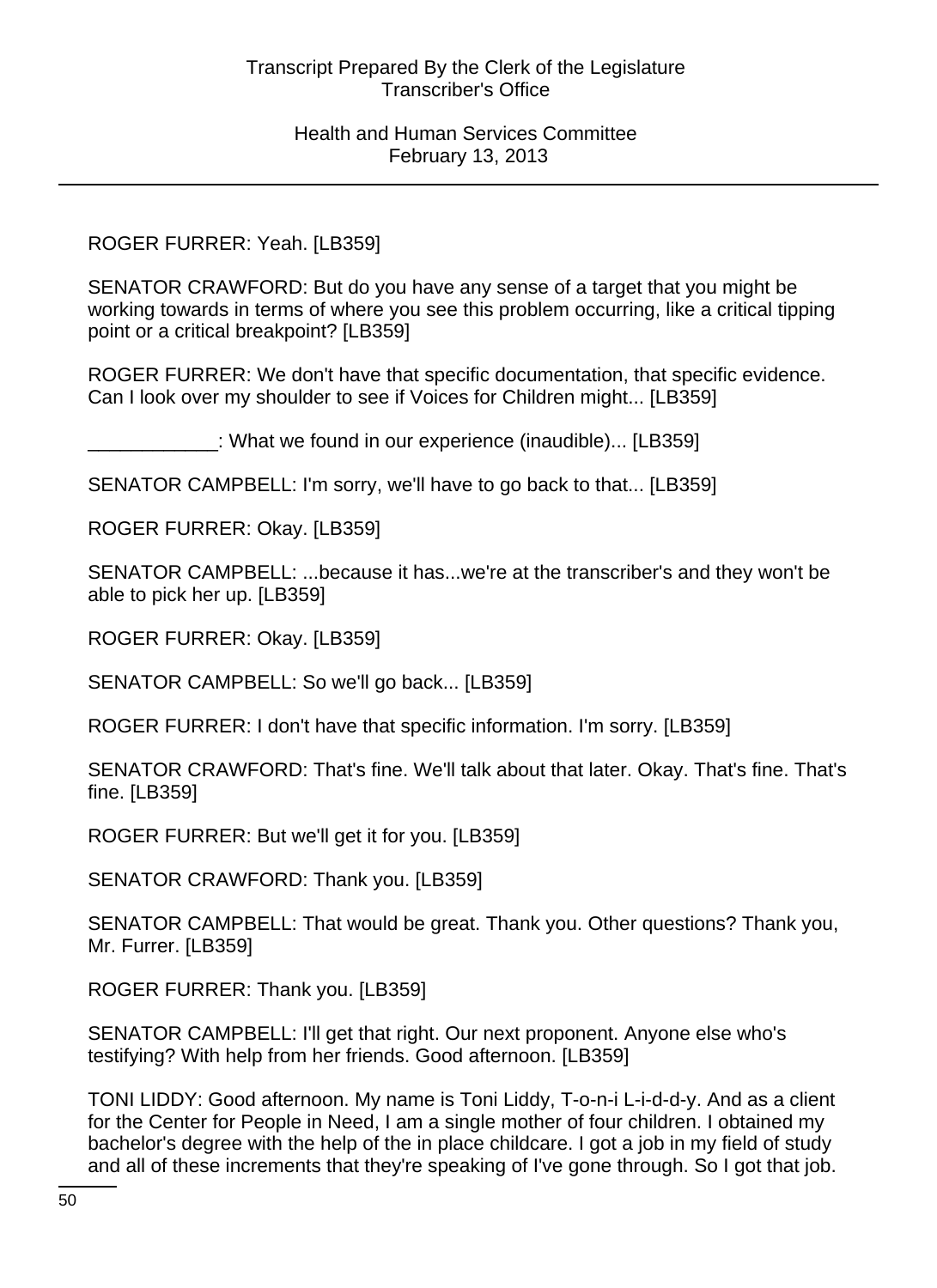Health and Human Services Committee February 13, 2013

Then I got a raise, and then I got a promotion. When those things took place, and exactly what they're saying happened, happened, the childcare is gone. And then that comes from my income. So that amount is...at that moment it was terrifying to think of, all right, so I've gotten this 50-cent raise, and now I've got to come up with \$600 for childcare. It's not something that's feasible at that time. Had this been in place, that would supported me in my growth and my family to become more self-sufficient. So when I was made aware of this, I was very excited because this can help so many people that are trying to make an upward climb. And they are out there and they are aware, like someone said, to the penny how much that they can get to. In fact, if you call Health and Human Services and ask them, because I've had to do it on a number of occasions, okay, this is the new job I have. This is what they're offering me. What dollar amount do I need to be at when four kids are in the home? Okay. Now I only have three in the home, what's the amount? They know to the very penny what that amount is. And if I work overtime, which I've been working a lot of overtime in the last year, and it's thrown me way off, I mean, on many other programs. But this being in place is just amazing for the upward mobility. It's going to support these families to come up even more than they are right now. Childcare is so very important to us as parents, and so when I don't have that over my head, are they in a safe environment? Am I going to have to go to some substandard type of childcare because I can't afford what I've been...you know, what they've been receiving? You know, having that peace of mind when you're at work, when you're trying to be upwardly mobile, you have to have that peace of mind knowing that they're in a good environment. So it's very beneficial. I just think that this opportunity can help lift us up out of the situation so that we can become more self-sufficient. [LB359]

SENATOR CAMPBELL: Thank you, Ms. Liddy, and particularly it's helpful to hear from someone who's experienced this. One of the questions I had while I was listening to you, is the three year...Senator Cook talked about that this would work over three years. Is that enough time? [LB359]

TONI LIDDY: Well, I honestly don't think so mainly because when you're growing in increments, 50 cents or, you know, if a promotion is maybe \$1.50, then you've got...still that is offsetting. And then there's other things that come into play. When you're doing those steps, then you're also losing...you're using your...the term is leaving me, but you're losing any food stamps. [LB359]

SENATOR CAMPBELL: SNAP. [LB359]

TONI LIDDY: So those are going away. And Medicaid. I would lose all of that which I had years ago. So I don't have that anymore. So then I have to pay \$150 out of my monthly check to have insurance through my company. So all of those really kind of, it's like plates, you're trying to balance yourself, and then another one comes crashing down because the other dropped, so. But speaking to this one, I do think that extending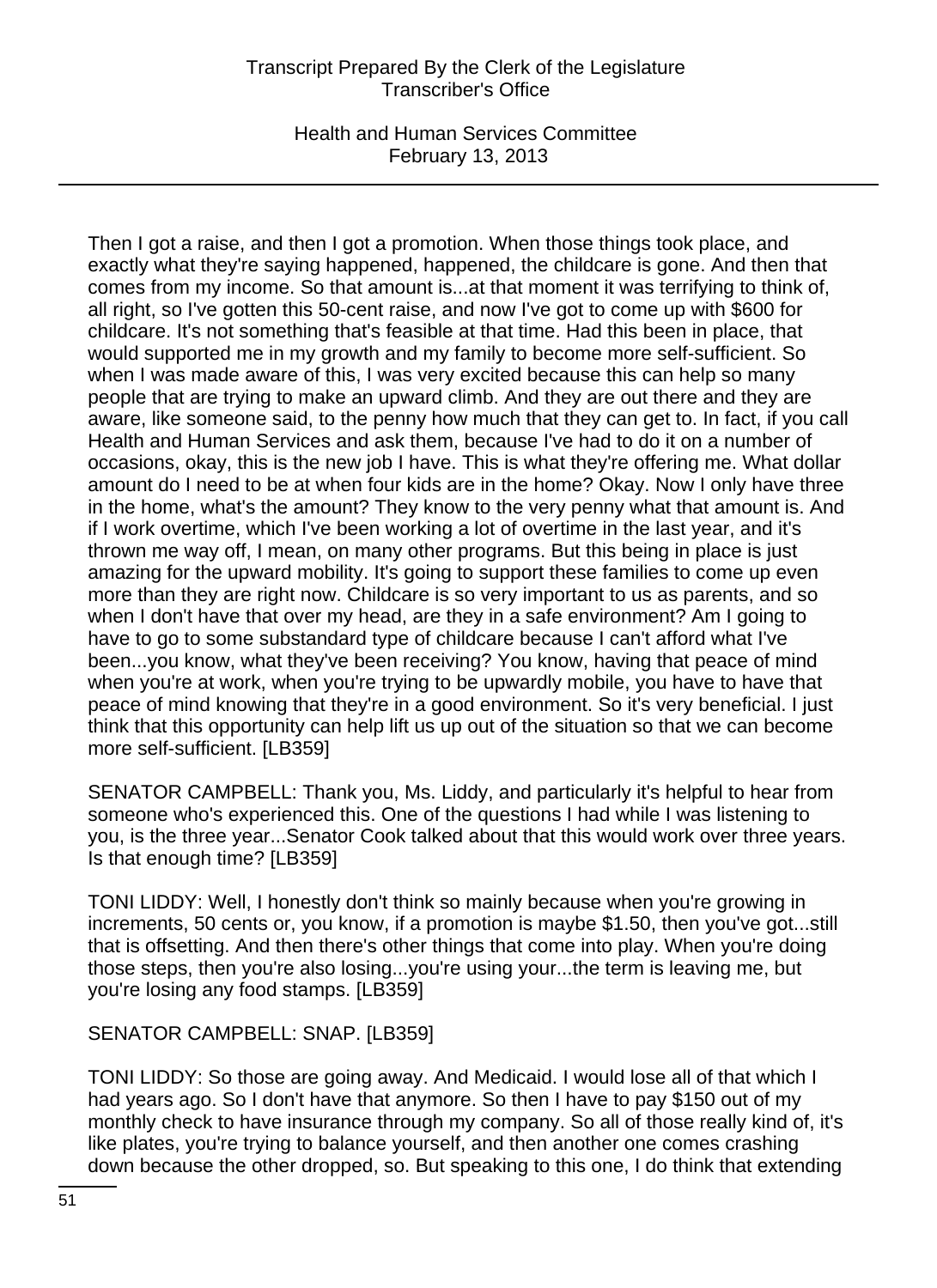it even a year more would give them that ability to learn that. What I mean by learn that is how to balance it out because you know that it's coming and you've just got to accommodate your income to meet that need. [LB359]

SENATOR CAMPBELL: Okay. That helps. Thanks, Ms. Liddy. Any other questions? Thank you for coming to testify today. [LB359]

TONI LIDDY: All right. Thank you. [LB359]

SENATOR CAMPBELL: Any other proponents? Good afternoon. [LB359]

KELSEY LIDDY: (Exhibit 18) Good afternoon. My name is Kelsey Liddy, K-e-l-s-e-y L-i-d-d-y. I'm actually Toni's daughter. And I'm here on behalf of the Center for People in Need submitting a letter on behalf of Beatty Brasch since she can't make it. And I can also say that growing up on all these programs, even as a kid I was aware of, you know, when my mom got a raise, that's great; but inevitably another shoe would drop and something else would happen. And it was pretty terrifying for a lot of those things. And I was a kid that had to go to not as great of childcare after that sort of thing happened. It was not necessarily a very good situation sometimes. So I think this program would really benefit a lot of kids. [LB359]

SENATOR CAMPBELL: Thank you, Ms. Liddy. Any questions? Give Beatty our best. [LB359]

KELSEY LIDDY: Yes. [LB359]

SENATOR CAMPBELL: Any other proponents? Is there anyone in opposition? Anyone in a neutral position? Senator Cook, we're back to you I believe. [LB359]

SENATOR COOK: Thank you very much, Madam Chair and members of the committee. I would merely like to reiterate what I think is an important proposal in that it offers us an opportunity really to correct a disincentive for some to move up in their current situation. That doesn't strike me as something that is in line with our values as a state or as a country. And we recognize, I think, as we learn more in our work on the committee and within the Legislature that perhaps some of our preconceptions about people who are using assistance, which is temporary assistance, are not true. We meet all kinds of hardworking people who want to move up in the world. They would certainly prefer not to have their financial and family situation be in such a flux. But we also know through what we've learned for the last few years that any family can really find themselves in this situation. So in regards to your question about whether or not it's enough, I would certainly entertain a conversation about whether or not to go beyond the three-year proposal and talk with the advocates and other people who have used the services about what, you know, is it 40 months, 48 months, what could get them in